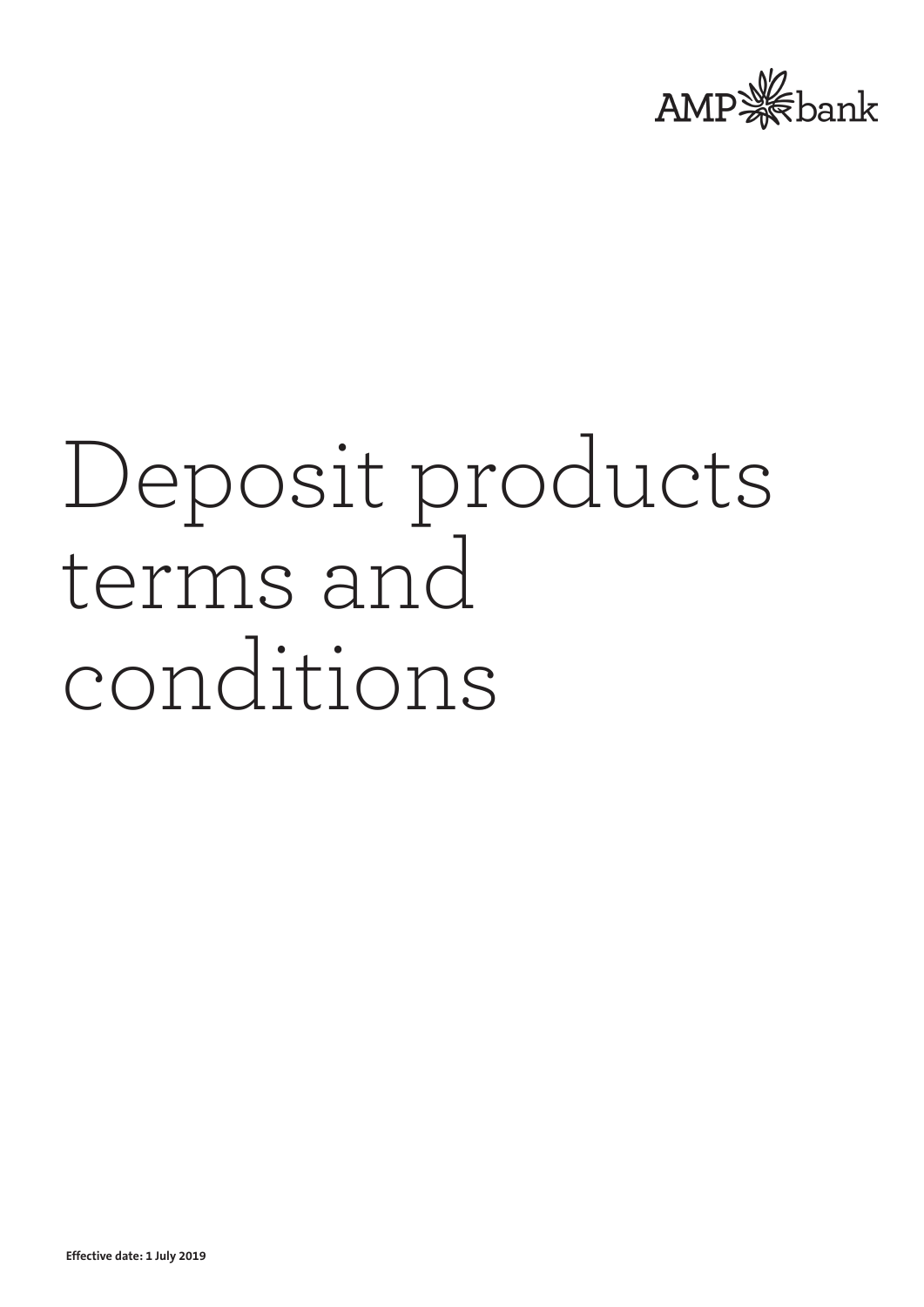# **Contents**

| 1              |          | Terms and conditions for accounts                                                                    | 1  |
|----------------|----------|------------------------------------------------------------------------------------------------------|----|
|                |          | 1.1 About these terms and conditions                                                                 | 1  |
|                |          | 1.2 Who provides the products referred to in these terms and conditions?                             | 1  |
|                | 1.3      | Terms and conditions effective date                                                                  | 1  |
|                | 1.4      | Agreeing to these terms and conditions                                                               | 1  |
|                | 1.5      | What happens if you breach these terms and conditions?                                               | 2  |
|                | 1.6      | Defined terms and important words                                                                    | 2  |
| $\overline{2}$ |          | Product features at a glance                                                                         | З  |
|                |          | 2.1 Features at a glance - deposit products available for sale as new accounts                       | З  |
|                | 2.2      | Features at a glance - AMP Bett3r Account                                                            | 5  |
|                | 2.3      | Features at a glance - deposit products not available for sale as new accounts                       |    |
| 3              |          | Who can open an account?                                                                             | 8  |
|                | 3.1      | Who can open what type of an account?                                                                | 8  |
|                |          | 3.2 Accounts for personal customers                                                                  | 9  |
|                | 3.3      | Accounts for companies, trusts and other organisations                                               | 9  |
| 4              |          | Opening your account                                                                                 | 11 |
|                |          | 4.1 How to apply for an account                                                                      | 11 |
|                | 4.2      | What you need to provide when you open an account - personal details and identification requirements | 11 |
|                | 4.3      | When is your account ready to use - your account opening date                                        | 13 |
|                | 4.4      | Account limits, minimums and maximums                                                                | 13 |
|                | 4.5      | The length of a term deposit                                                                         | 14 |
|                |          | 4.6 Confirming your account details                                                                  | 14 |
| 5              | Interest |                                                                                                      | 15 |
|                |          | 5.1 When and how interest is calculated                                                              | 15 |
| 6              |          | How to use your account - access and transactions                                                    | 17 |
|                | 6.1      | Using and operating your account                                                                     | 17 |
|                | 6.2      | Using and operating your AMP Bett3r Account                                                          | 18 |
|                | 6.3      | Adjustment of debits and credit to your account                                                      | 21 |
|                | 6.4      | Overdrawing                                                                                          | 21 |
|                | 6.5      | Accessing and transacting on your account - additional information                                   | 22 |
|                | 6.6      | Who can use an account?                                                                              | 22 |
|                | 6.7      | Getting information about your account - account statements                                          | 23 |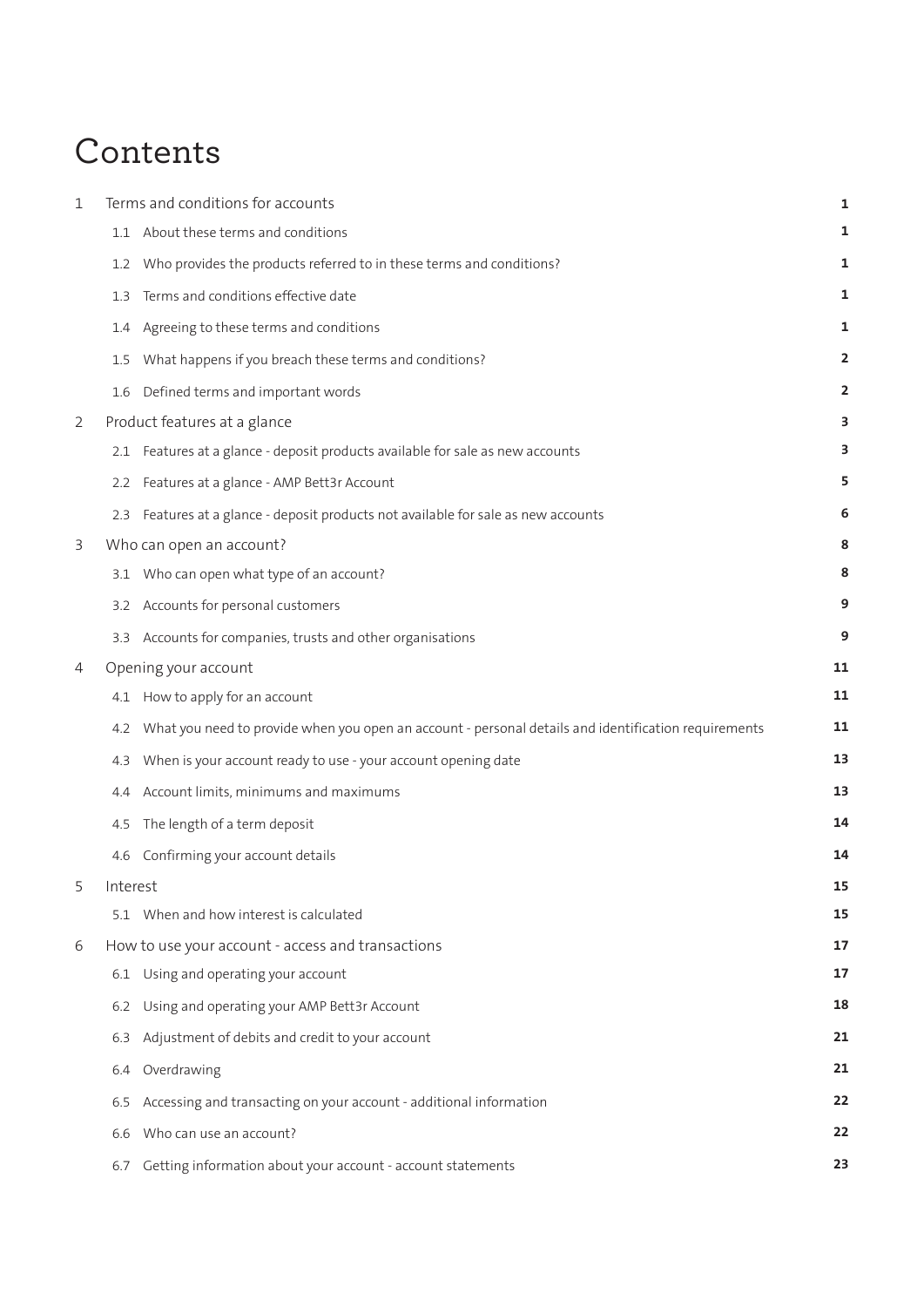|    |     | 6.8 Fees and charges on your account                             | 24 |
|----|-----|------------------------------------------------------------------|----|
| 7  |     | Closing your account                                             | 25 |
|    |     | 7.1 Who can request that an account be closed, and what happens? | 25 |
|    |     | 7.2 Your options when your term deposit matures                  | 27 |
|    | 7.3 | Payment for credit balances or debit balances of closed accounts | 29 |
|    | 7.4 | When we may combine your accounts                                | 30 |
|    | 7.5 | Unclaimed monies                                                 | 31 |
| 8  |     | When things change                                               | 32 |
|    |     | 8.1 When your personal or contact details change                 | 32 |
|    | 8.2 | When your entity or entity contact details change                | 32 |
|    | 8.3 | Changing your account to another product                         | 32 |
|    |     | 8.4 Variations to terms and conditions                           | 33 |
|    | 8.5 | What happens when an account holder dies?                        | 34 |
| 9  |     | Other important information                                      | 36 |
|    | 9.1 | <b>Banking Code</b>                                              | 36 |
|    |     | 9.2 ePayments Code                                               | 36 |
|    | 9.3 | When times are tough                                             | 36 |
|    | 9.4 | Complaints and resolving disputes                                | 36 |
|    | 9.5 | Privacy and confidentiality                                      | 38 |
|    | 9.6 | Tax matters                                                      | 38 |
|    | 9.7 | Notices and certificates                                         | 39 |
|    | 9.8 | Electronic communication                                         | 40 |
|    | 9.9 | Other financial services                                         | 41 |
|    |     | 9.10 Financial Claims Scheme                                     | 41 |
| 10 |     | Important words and what they mean                               | 42 |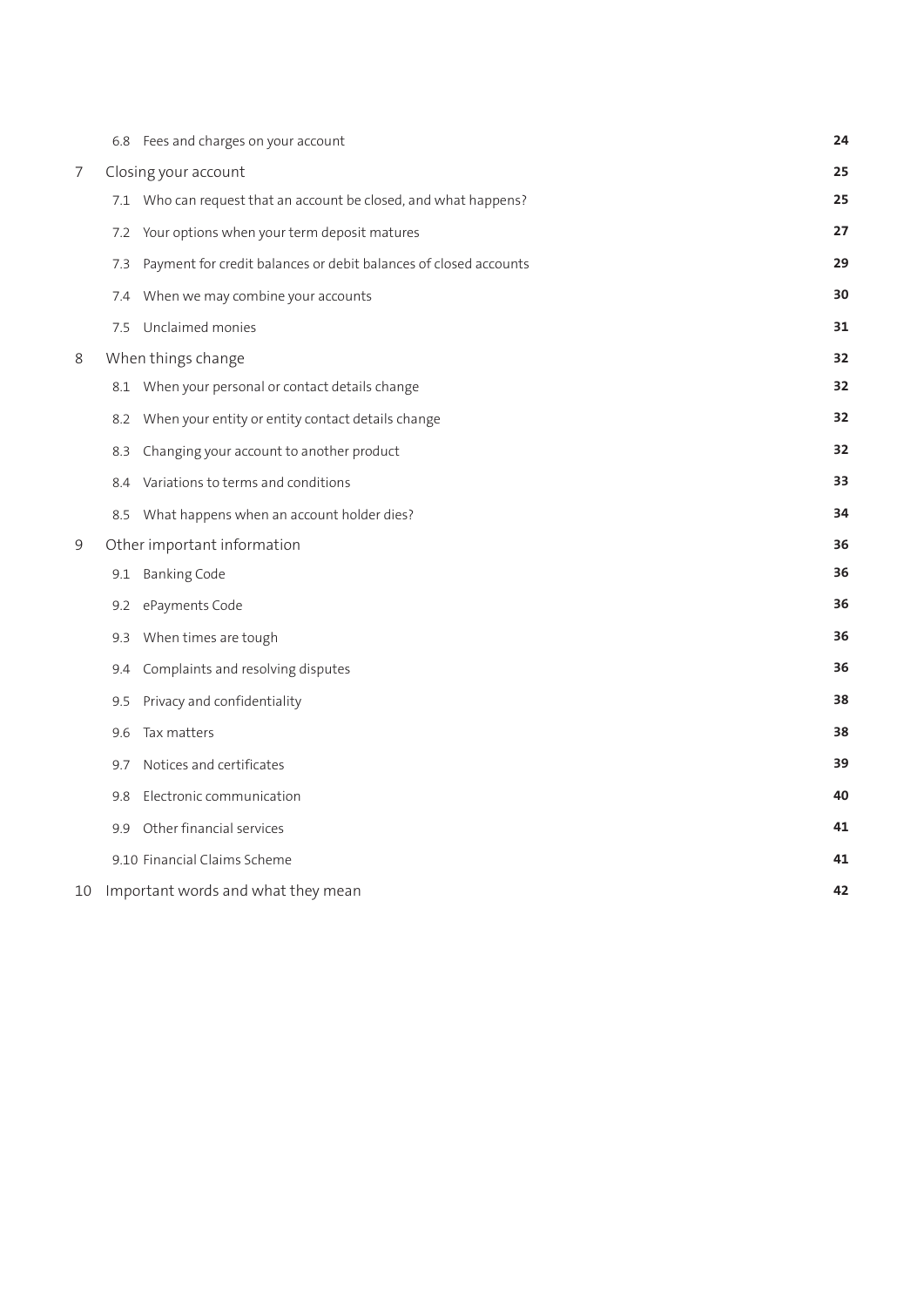# 1 Terms and conditions for accounts

# <span id="page-3-0"></span>1.1 About these terms and conditions

These Deposit products terms and conditions detail the respective rights and obligations of you and AMP Bank in relation to accounts. These terms and conditions also give information on a range of topics concerning the operation of your account.

The terms and conditions that apply to your account comprise these Deposit products terms and conditions, the Account access and operating terms and conditions and the Deposit product fees and charges guide.

These terms and conditions are provided to assist you to compare products and to decide whether to acquire accounts. Some of the more important aspects of your relationship with us are included, such as our duty of confidentiality to you and our complaint handling procedures.

Worked dollar examples of certain benefits and fees that may apply to an account are illustrative only and do not reflect the circumstances applicable to a particular customer.

The information in these terms and conditions is subject to change from time to time. We will tell you about any change we make as soon as reasonably possible. Please see condition **[8.4.1](#page-35-1) - What [happens](#page-35-1) if we vary these terms and [conditions?](#page-35-1)**. to find out more about changes we can make and what notice you will receive of these changes.

Information on current terms and conditions, standard fees and charges and any interest rates that apply to your accountis available on request, or on our website at **amp.com.au/bankterms**. You can contact us on 13 30 30, Monday to Friday 8.00am to 8.00pm and Saturday and Sunday 9.00am to 5.00pm (Sydney time).

<span id="page-3-1"></span>The information provided in these terms and conditions is general information only and does not take into account your personal financial situation or needs. You should obtain financial advice tailored to your personal circumstances.

# 1.2 Who provides the products referred to in these terms and conditions?

<span id="page-3-2"></span>These terms and conditions set out the features, benefits, terms and conditions that apply to accounts.

The accounts referred to in these terms and conditions are provided by AMP Bank Limited ABN 15 081 596 009, AFSL and Australian credit licence 234517.

# 1.3 Terms and conditions effective date

<span id="page-3-3"></span>For accounts opened before the date on the front cover of these terms and conditions, these terms and conditions apply from the date on the front cover of these terms and conditions.

For accounts opened on or after the date on the front cover of these terms and conditions, these terms and conditions apply from the date you agree to the terms and conditions.

# 1.4 Agreeing to these terms and conditions

You agree to these terms and conditions the first time you or a person authorised by you:

- applies for an account online
- makes a deposit to or withdrawal from your account
- registers for BankPhone or internet banking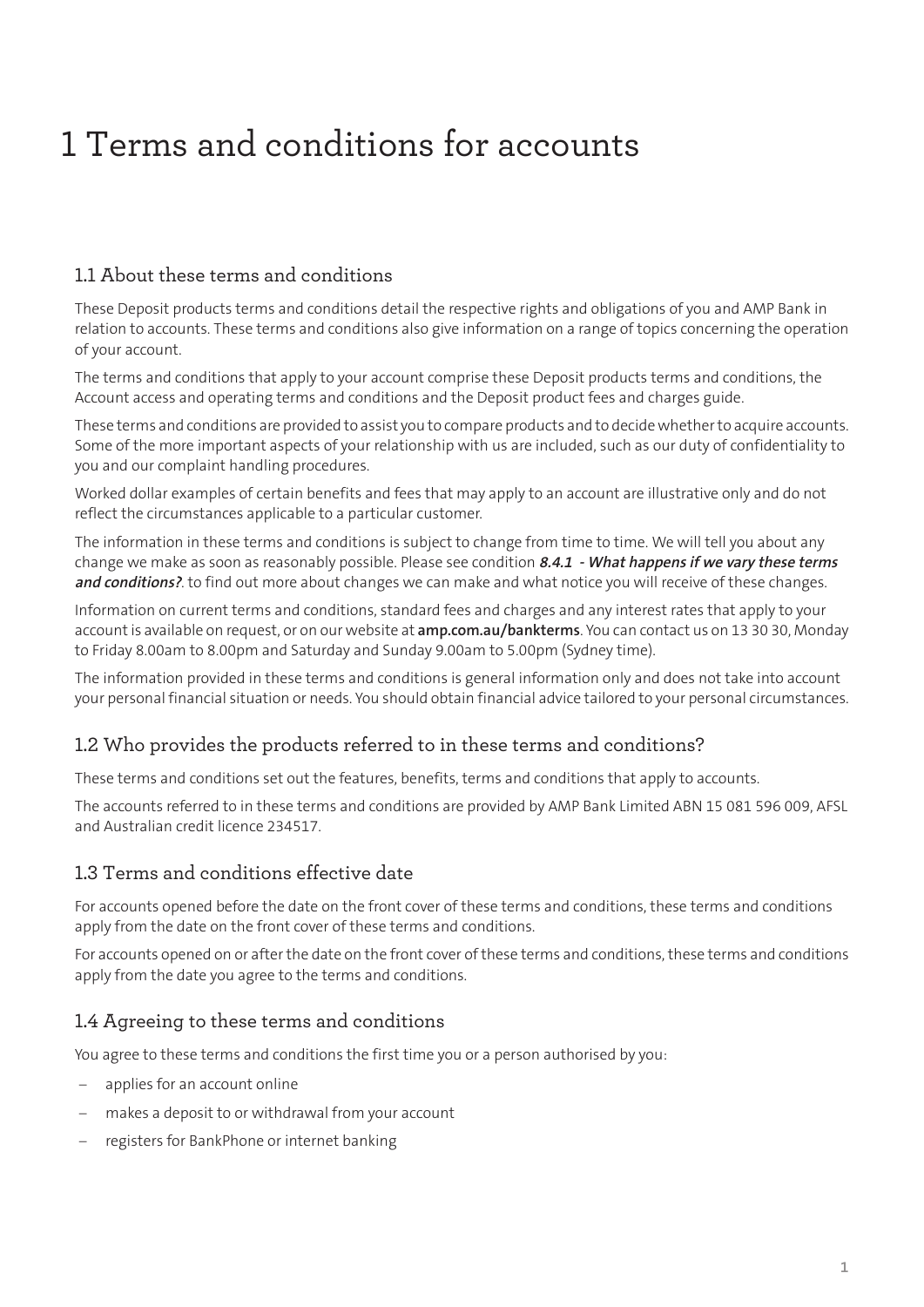- uses an access card or other access method
- sends a request to us via electronic communication.

By agreeing to these terms and conditions you acknowledge that we have the right to monitor and, where required by law or at our sole discretion, refuse to transmit or post any transactions or instructions made using an account.

By using your account on My AMP, the My AMP app or the AMP Bett3r App you agree that:

- you are responsible for all internet access, data download and other network charges arising from the use of your account (including any global roaming charges if you use your account outside Australia) and you acknowledge and agree that we have no responsibility or liability for those charges
- you need to access your account through a compatible mobile device and operating system
- if another person is liable to pay charges under the relevant mobile account SIM data plan account you acknowledge and agree that you have obtained that person's consent to your use of your account on that device
- you are responsible for the operation and maintenance of your device
- you will not authorise or permit any other person to use your account on your device
- to the extent permitted by law, you are responsible and liable for the actions of, and any transactions made by, any other person on your account on your device
- you will keep your device safe.

AMP Bank and you may also have other rights at general law. Those rights also apply to the accounts. These terms and conditions prevail to the extent of any inconsistency and as permitted by law.

<span id="page-4-0"></span>If you do not agree with these terms and conditions, you must notify us immediately. If you do so, we will close your account. In the case of accounts that have an access card and/or cheque book facility, you must also return these to us when we close your account.

# 1.5 What happens if you breach these terms and conditions?

If you breach any of these terms and conditions, we may do any or all of the following:

- close your account
- use any money that you have in another account with us to repay any amount by which your account is overdrawn (this is known as 'combining accounts'. See condition **[7.4](#page-32-0) - When we may [combine](#page-32-0) your accounts** .)
- cancel, delay, block or refuse to make any payment or transaction
- cancel any access method
- cancel any access card
- require the destruction and return of any access card
- require the return of unused cheque forms
- <span id="page-4-1"></span>place restrictions on your account
- refuse to open another account for you
- take legal action against you. You may be liable for our expenses in enforcing our rights against you.

# 1.6 Defined terms and important words

Condition **[10](#page-44-0) - [Important](#page-44-0) words and what they mean** contains a glossary of important words used in these terms and conditions. You should refer to this glossary to help you understand these terms and conditions.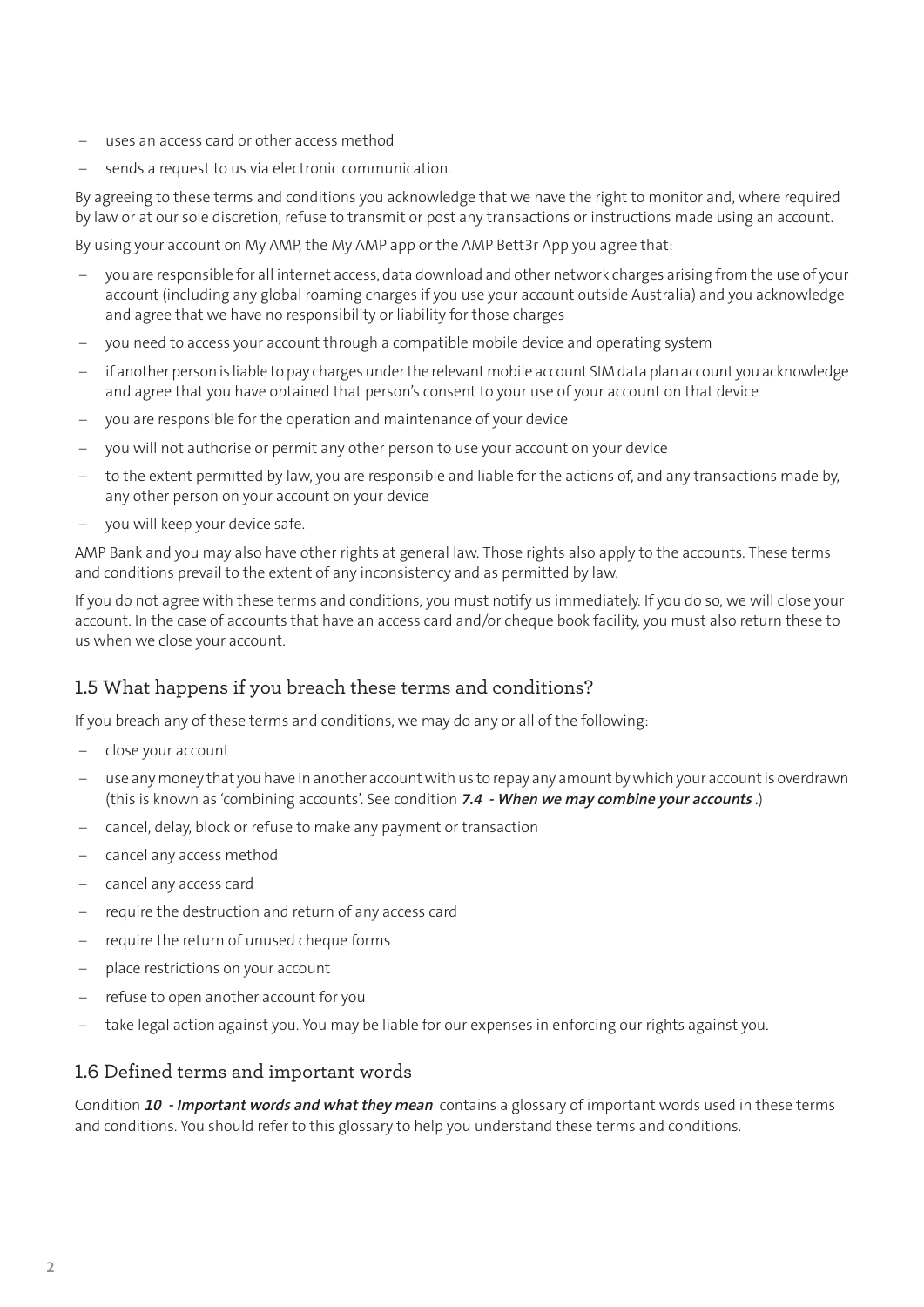# 2 Product features at a glance

# <span id="page-5-0"></span>2.1 Features at a glance - deposit products available for sale as new accounts

| Product                                            | <b>AMP Cash</b><br>Manager                                                                                                                                                                                                                                                                                                                | <b>AMP Access</b><br>Account | <b>AMP Saver</b><br>Account | <b>AMP Business</b><br>Saver<br>Account | Offset<br>Deposit<br>Account | <b>Term</b><br>Deposits                       | <b>AMP</b><br>SuperEdge<br><b>Cash Account</b> | <b>AMP</b><br>SuperEdge<br>Saver<br>Account | AMP<br>SuperEdge<br>Pension<br>Account |  |  |
|----------------------------------------------------|-------------------------------------------------------------------------------------------------------------------------------------------------------------------------------------------------------------------------------------------------------------------------------------------------------------------------------------------|------------------------------|-----------------------------|-----------------------------------------|------------------------------|-----------------------------------------------|------------------------------------------------|---------------------------------------------|----------------------------------------|--|--|
| How to apply                                       | - online at amp.com.au<br>- mailing an application form<br>- mailing an application form<br>- through an AMP Financial Adviser<br>- through an AMP Financial Adviser<br>- through a broker or representative<br>accredited for AMP Bank deposit products<br>- through a broker or representative accredited for AMP Bank deposit products |                              |                             |                                         |                              |                                               |                                                |                                             |                                        |  |  |
| Minimum<br>opening Balance                         | \$0                                                                                                                                                                                                                                                                                                                                       | \$0                          | \$0                         | \$0                                     | \$0                          | \$5,000<br>(\$25,000 for<br>terms <3<br>mths) | \$0                                            | \$0                                         | \$0                                    |  |  |
| Maximum<br>ongoing balance<br>per customer<br>name | \$5 million                                                                                                                                                                                                                                                                                                                               | \$5 million                  | \$5 million                 | \$5 million                             | \$5 million                  | \$5 million                                   | \$5 million                                    | \$5 million                                 | \$5 million                            |  |  |
| Money at-call?                                     | y                                                                                                                                                                                                                                                                                                                                         | у                            | у                           | у                                       | y                            | $\mathsf{n}$                                  | y                                              | y                                           | у                                      |  |  |
| AMP Visa Debit<br>Card                             | у                                                                                                                                                                                                                                                                                                                                         | y                            | $\mathsf{n}$                | n                                       | у                            | n                                             | n                                              | n                                           | у                                      |  |  |
| Cheque book                                        | y                                                                                                                                                                                                                                                                                                                                         | y                            | $\mathsf{n}$                | n                                       | y                            | n                                             | y                                              | $\boldsymbol{\mathsf{n}}$                   | у                                      |  |  |
| Electronic<br>deposits & direct y<br>credits       |                                                                                                                                                                                                                                                                                                                                           | y                            | у                           | у                                       |                              | n                                             | y                                              | y                                           | у                                      |  |  |
| Electronic<br>withdrawals<br>(pay anyone)          | у                                                                                                                                                                                                                                                                                                                                         | у                            | y                           | у                                       | У                            | n                                             | у                                              | у                                           | у                                      |  |  |
| Direct debits                                      | y                                                                                                                                                                                                                                                                                                                                         | y                            | $\mathsf{n}$                | n                                       | y                            | $\mathsf{n}$                                  | y                                              | $\boldsymbol{\mathsf{n}}$                   | y                                      |  |  |
| <b>BankPhone</b>                                   | y                                                                                                                                                                                                                                                                                                                                         | у                            | y                           | у                                       | у                            | Information<br>access only                    | у                                              | у                                           | у                                      |  |  |
| <b>Online Banking</b>                              | I y                                                                                                                                                                                                                                                                                                                                       | $\vee$                       | V                           | V                                       | ν                            | Information<br>access only                    | y                                              | V                                           | у                                      |  |  |
| Electronic<br>Communication                        | у                                                                                                                                                                                                                                                                                                                                         | y                            | y                           | у                                       | у                            | y                                             | y                                              | y                                           | у                                      |  |  |
| <b>BankAssist</b>                                  | y                                                                                                                                                                                                                                                                                                                                         | y                            | y                           | y                                       | y                            | y                                             | $\mathsf{y}$                                   | y                                           | у                                      |  |  |
| Periodical<br>payments                             | у                                                                                                                                                                                                                                                                                                                                         | y                            | $\mathsf{n}$                | n                                       | У                            | n                                             | y                                              | n                                           | у                                      |  |  |
| <b>BPAY®</b>                                       | y                                                                                                                                                                                                                                                                                                                                         | y                            | n                           | n                                       | y                            | $\mathsf{n}$                                  | $\mathsf{y}$                                   | n                                           | y                                      |  |  |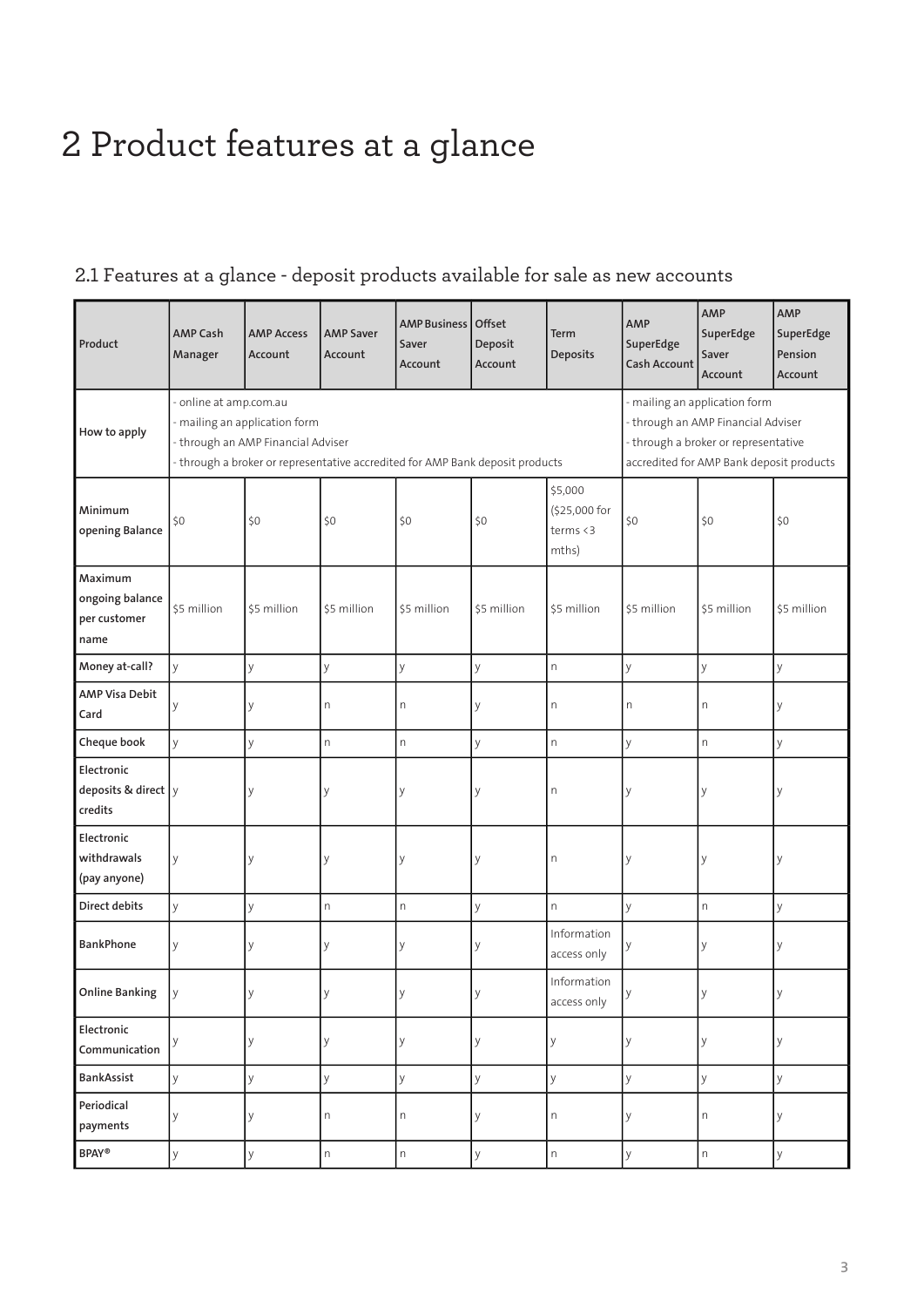| Product                                                      | <b>AMP Cash</b><br>Manager                                                                                                         | <b>AMP Access</b><br>Account                                                                                                                    | <b>AMP Saver</b><br>Account                      | <b>AMP Business</b><br>Saver<br>Account                                                                               | Offset<br>Deposit<br>Account                                                                | Term<br><b>Deposits</b>                                                                                                            | <b>AMP</b><br>SuperEdge<br><b>Cash Account</b>        | <b>AMP</b><br>SuperEdge<br>Saver<br>Account                                                 | <b>AMP</b><br>SuperEdge<br>Pension<br>Account           |
|--------------------------------------------------------------|------------------------------------------------------------------------------------------------------------------------------------|-------------------------------------------------------------------------------------------------------------------------------------------------|--------------------------------------------------|-----------------------------------------------------------------------------------------------------------------------|---------------------------------------------------------------------------------------------|------------------------------------------------------------------------------------------------------------------------------------|-------------------------------------------------------|---------------------------------------------------------------------------------------------|---------------------------------------------------------|
| Chq/cash deposit<br>at Bank@Post<br>(\$10,000 cash<br>limit) |                                                                                                                                    | y                                                                                                                                               | n                                                | n                                                                                                                     | y                                                                                           | n                                                                                                                                  | n                                                     | n                                                                                           | У                                                       |
| Cash withdrawal<br>at Bank@Post                              | У                                                                                                                                  | y                                                                                                                                               | $\mathsf{n}$                                     | n                                                                                                                     | y                                                                                           | n                                                                                                                                  | $\overline{D}$                                        | n                                                                                           | y                                                       |
| <b>Statements</b>                                            | at least 6<br>monthly                                                                                                              | at least 6<br>monthly                                                                                                                           | at least 6<br>monthly                            | at least 6<br>monthly                                                                                                 | at least 6<br>monthly                                                                       | Term Deposit at least 6<br>certificate                                                                                             | monthly                                               | at least 6<br>monthly                                                                       | at least 6<br>monthly                                   |
| Daily Interest on<br>full closing<br>balance                 | y                                                                                                                                  | No interest<br>payable                                                                                                                          | У                                                | y                                                                                                                     | No interest is<br>payable                                                                   | y                                                                                                                                  | у                                                     | у                                                                                           | у                                                       |
| When interest is<br>paid                                     | monthly                                                                                                                            | n/a                                                                                                                                             | monthly                                          | monthly                                                                                                               | n/a                                                                                         | At maturity,<br>monthly,<br>quarterly,<br>6-monthly,<br>annually                                                                   | monthly                                               | monthly                                                                                     | monthly                                                 |
| Withdrawal<br>limits                                         | amp.com.au/waystobank                                                                                                              |                                                                                                                                                 |                                                  | Details of limits applicable to access methods and accounts is available at                                           |                                                                                             | n/a                                                                                                                                | and accounts is available at<br>amp.com.au/waystobank | Details of limits applicable to access methods                                              |                                                         |
| Fee free<br>transactions                                     |                                                                                                                                    | Services as per Fees and Charges guide.                                                                                                         |                                                  | Unlimited - included transactions as per Fees and Charges Guide. Special                                              |                                                                                             | n/a                                                                                                                                | Fees and Charges guide.                               | Unlimited - included transactions as per Fees<br>and Charges Guide. Special Services as per |                                                         |
| Who can open<br>this account                                 | Personal<br>customers,<br>sole traders,<br>companies,<br>trusts, other<br>organisations<br>(Financial<br>Institutions<br>excluded) | Personal<br>customers,<br>sole traders,<br>companies,<br>trusts, other<br>organisations Institutions<br>(Financial<br>Institutions<br>excluded) | Personal<br>customers<br>(Financial<br>excluded) | Companies,<br>sole traders,<br>trusts, other<br>organisations<br>(SMSFs and<br>Financial<br>Institutions<br>excluded) | Customers<br>with an<br>eligible loan<br>account<br>(Financial<br>Institutions<br>excluded) | Personal<br>customers,<br>sole traders,<br>companies,<br>trusts, other<br>organisations<br>(Financial<br>Institutions<br>excluded) | SMSF trustees<br>only                                 | SMSF trustees<br>only                                                                       | SMSF<br>trustees.<br>SMSF pension<br>recipients<br>only |

®Registered to BPAY Pty Ltd ABN 69 079 137518, Bank@Post™ and its device mark are trademarks (registered or otherwise) of the Australian Postal Corporation. All rights reserved.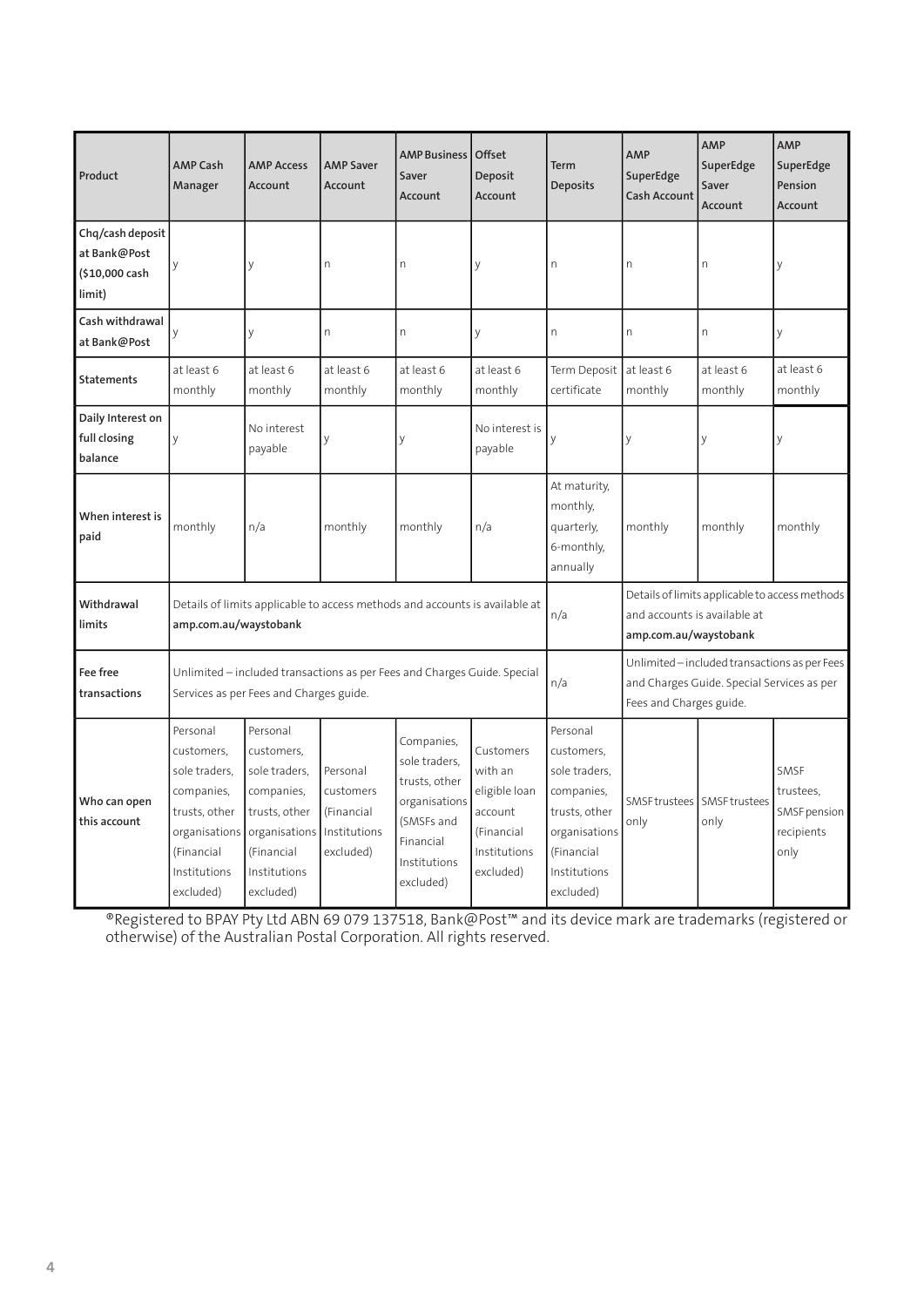| Product                                                   | Bett3r Pay                                                   | <b>Bett3r Save</b>                                                                                                  | Bett3r Spend       | Bett3r Pay                                                                                                          | <b>Bett3r Save</b> | Bett3r Spend                |  |
|-----------------------------------------------------------|--------------------------------------------------------------|---------------------------------------------------------------------------------------------------------------------|--------------------|---------------------------------------------------------------------------------------------------------------------|--------------------|-----------------------------|--|
| <b>Brief Description</b>                                  | accounts                                                     | When the AMP Bett3r Account is made up of 3 deposit                                                                 |                    | When the AMP Bett3r Account is made up of 3 Offset Deposit<br>Accounts linked to an eligible loan account.          |                    |                             |  |
| How to apply                                              | - online at amp.com.au<br>- through an AMP Financial Adviser |                                                                                                                     |                    | - online at amp.com.au<br>- through an AMP Financial Adviser                                                        |                    |                             |  |
| Minimum opening Balance                                   | \$0                                                          |                                                                                                                     |                    | \$0                                                                                                                 |                    |                             |  |
| Maximum ongoing balance<br>per customer name              | \$5 million                                                  |                                                                                                                     |                    | \$5 million                                                                                                         |                    |                             |  |
| Money at-call?                                            | у                                                            |                                                                                                                     |                    | y                                                                                                                   |                    |                             |  |
| AMP Bett3r Visa Debit Card                                | y (on request)                                               | y (issued<br>n<br>automatically)                                                                                    |                    | y (on request)                                                                                                      | n                  | y (issued<br>automatically) |  |
| Cheque book                                               | n.                                                           |                                                                                                                     |                    | $\mathsf{n}$                                                                                                        |                    |                             |  |
| Electronic deposits & direct<br>credits                   | у                                                            |                                                                                                                     |                    | y                                                                                                                   |                    |                             |  |
| <b>Electronic withdrawals</b><br>(pay anyone)             | У                                                            | n                                                                                                                   | $y^*$              | y                                                                                                                   | n                  | $v^*$                       |  |
| Direct debits                                             | у                                                            | $y^*$<br>n                                                                                                          |                    | y                                                                                                                   | n                  | $v^*$                       |  |
| <b>BankPhone</b>                                          | n                                                            |                                                                                                                     |                    | n                                                                                                                   |                    |                             |  |
| <b>Online Banking</b>                                     | - through AMP Bett3r app<br>- can view balances in My AMP    |                                                                                                                     |                    | - through AMP Bett3r app<br>- can view balances in My AMP                                                           |                    |                             |  |
| <b>Electronic Communication</b>                           | y                                                            |                                                                                                                     |                    | y                                                                                                                   |                    |                             |  |
| <b>BankAssist</b>                                         | n                                                            |                                                                                                                     |                    | $\mathsf{n}$                                                                                                        |                    |                             |  |
| Periodical payments                                       | y                                                            | n                                                                                                                   | $y^*$              | y                                                                                                                   | n                  | $y^*$                       |  |
| <b>BPAY®</b>                                              | у                                                            | n                                                                                                                   | y                  | y                                                                                                                   | n                  | У                           |  |
| Chq/cash deposit at<br>Bank@Post (\$10,000 cash<br>limit) | y (if Bett3r Pay card<br>held)                               | n                                                                                                                   | у                  | y (if Bett3r Pay card<br>held)                                                                                      | n                  | у                           |  |
| Cash withdrawal at<br>Bank@Post                           | y (if Bett3r Pay card<br>held)                               | n                                                                                                                   | у                  | y (if Bett3r Pay card<br>held)                                                                                      | n                  | у                           |  |
| <b>Statements</b>                                         | at least 6 monthly                                           | at least 6 monthly                                                                                                  | at least 6 monthly | at least 6 monthly                                                                                                  | at least 6 monthly | at least 6 monthly          |  |
| Daily Interest on full closing<br>balance                 | у                                                            |                                                                                                                     |                    | No interest is payable                                                                                              |                    |                             |  |
| When interest is paid                                     | monthly                                                      |                                                                                                                     |                    | n/a                                                                                                                 |                    |                             |  |
| Withdrawal limits                                         |                                                              | Details of limits applicable to access methods and accounts<br>is available at amp.com.au/waystobank                |                    | Details of limits applicable to access methods and accounts<br>is available at amp.com.au/waystobank                |                    |                             |  |
| Fee free transactions                                     |                                                              | Unlimited - included transactions as per Fees and Charges<br>Guide. Special Services as per Fees and Charges guide. |                    | Unlimited - included transactions as per Fees and Charges<br>Guide. Special Services as per Fees and Charges guide. |                    |                             |  |

# <span id="page-7-0"></span>2.2 Features at a glance - AMP Bett3r Account

\* These payment types are allowed, however should be set to be made from the Bett3r Pay account only as a bill in the AMP Bett3r app.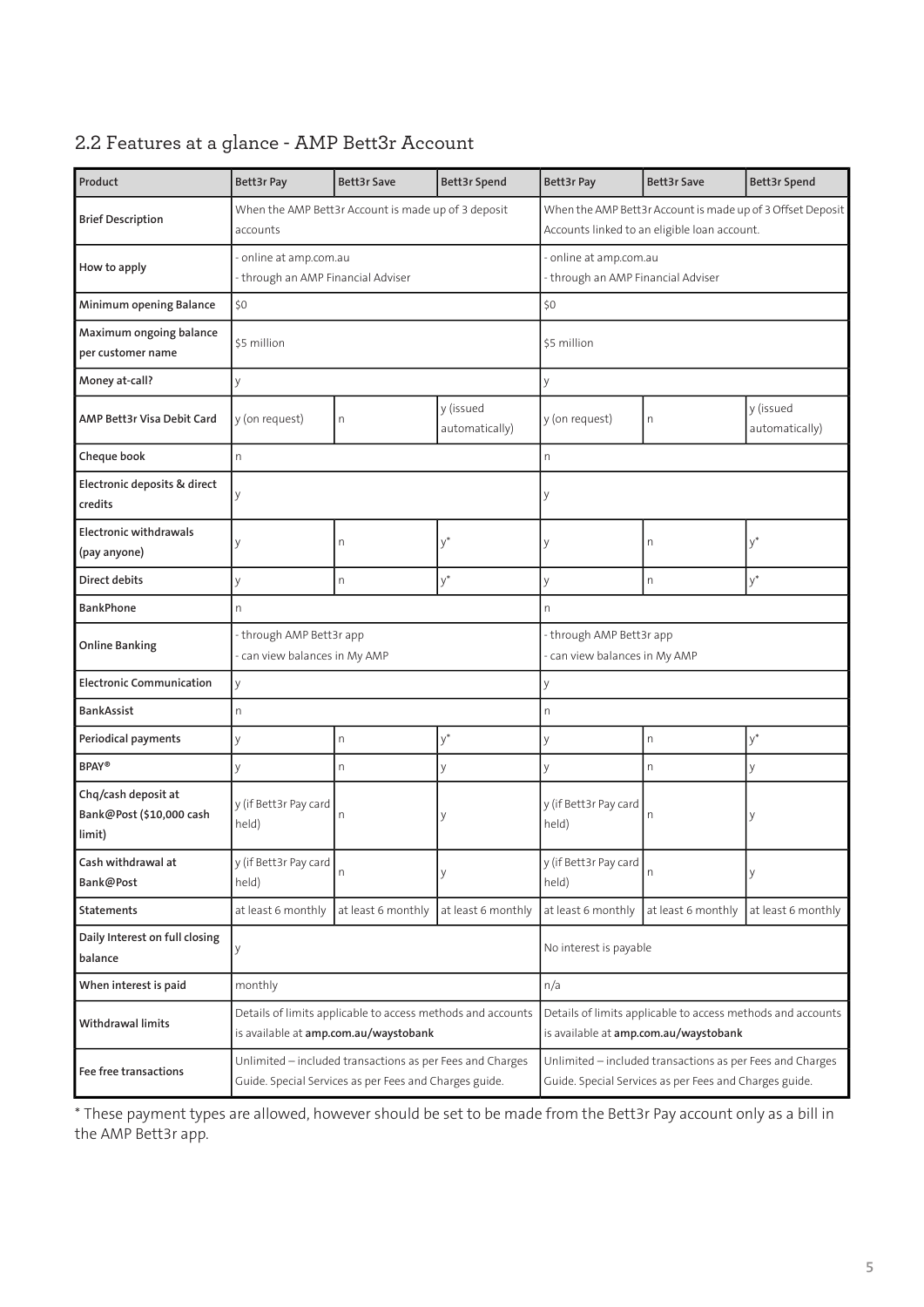| Product                                                          | Transact<br>Classic     | Transact<br>Executive | eASYCash<br>Management                                                                                                                                                                | <b>CMA AIO</b><br>& ESL<br>\$0 Plan* | <b>CMA AIO</b><br>& ESL<br>\$5 Plan* | <b>CMA AIO</b><br>$&$ ESL<br>\$10 Plan* | ESL<br>S Plan* | CMA<br>CMA<br>Share<br>CMA<br>Select** | <b>AMP First</b> | Investment Founding<br>Builder<br>Account | Member<br>Account         | Achievement<br>Share<br>Account |
|------------------------------------------------------------------|-------------------------|-----------------------|---------------------------------------------------------------------------------------------------------------------------------------------------------------------------------------|--------------------------------------|--------------------------------------|-----------------------------------------|----------------|----------------------------------------|------------------|-------------------------------------------|---------------------------|---------------------------------|
| Maximum<br>ongoing<br>balance<br>per<br>customer<br>name         | \$5 million \$5 million |                       | $\frac{1}{5}$ \$5 million $\frac{1}{5}$ \$5 million $\frac{1}{5}$ \$5 million $\frac{1}{5}$ \$5 million $\frac{1}{5}$ \$5 million $\frac{1}{5}$ \$5 million $\frac{1}{5}$ \$5 million |                                      |                                      |                                         |                |                                        |                  |                                           | $$5$ million $$5$ million |                                 |
| Money<br>at-call?                                                | у                       | у                     | у                                                                                                                                                                                     | у                                    | у                                    | у                                       | y              | у                                      | y                | у                                         | у                         | y                               |
| <b>AMP Visa</b><br>Debit Card                                    |                         | у                     | У                                                                                                                                                                                     | y                                    | y                                    | у                                       | y              | у                                      | y                | n                                         | $\mathsf{n}$              | n                               |
| Cheque<br>book                                                   | у                       | у                     | y                                                                                                                                                                                     | y                                    | у                                    | у                                       | y              | у                                      | y                | $\sf n$                                   | $\mathsf{n}$              | n                               |
| Electronic<br>deposits<br>& direct<br>credits                    | у                       | у                     | у                                                                                                                                                                                     | y                                    | y                                    | у                                       | $\mathsf{y}$   | $\mathsf{y}$                           | y                | у                                         | lУ                        | y                               |
| Electronic<br>withdrawals<br>(pay<br>anyone)                     | $\mathsf y$             | y                     | y                                                                                                                                                                                     | y                                    | y                                    | y                                       | y              | $\mathsf{y}$                           | y                | у                                         | lУ                        | y                               |
| Direct<br>debits                                                 | y                       | y                     | у                                                                                                                                                                                     | y                                    | y                                    | у                                       | y              | у                                      | y                | y                                         | у                         | y                               |
| BankPhone y                                                      |                         | у                     | у                                                                                                                                                                                     | у                                    | у                                    | у                                       | y              | y                                      | $\mathsf y$      | у                                         | у                         | y                               |
| Online<br><b>Banking</b>                                         | у                       | у                     | y                                                                                                                                                                                     | y                                    | y                                    | y                                       | y              | lу                                     | y                | y                                         | lУ                        | y                               |
| <b>Electronic</b><br>Communication                               | у                       | у                     | у                                                                                                                                                                                     | y                                    | y                                    | у                                       | y              | у                                      | у                | у                                         | у                         | y                               |
| BankAssist <sub>y</sub>                                          |                         | y                     | y                                                                                                                                                                                     | y                                    | y                                    | y                                       | y              | $\mathsf{y}$                           | $\mathsf{y}$     | y                                         | y                         | y                               |
| Periodical<br>payments                                           |                         | y                     | y                                                                                                                                                                                     | у                                    | y                                    | у                                       | y              | $\mathsf{y}$                           | $\mathsf{y}$     | y                                         | y                         | y                               |
| <b>BPAY®</b>                                                     | $\mathsf{y}$            | y                     | y                                                                                                                                                                                     | $\mathsf{y}$                         | y                                    | y                                       | y              | y                                      | $\mathsf{y}$     | y                                         | y                         | y                               |
| Chq/cash<br>deposit at<br>Bank@Post y<br>(510,000<br>cash limit) |                         | y                     | У                                                                                                                                                                                     | y                                    | y                                    | y                                       | lУ             | lу                                     | y                | y                                         |                           | y                               |

# <span id="page-8-0"></span>2.3 Features at a glance - deposit products not available for sale as new accounts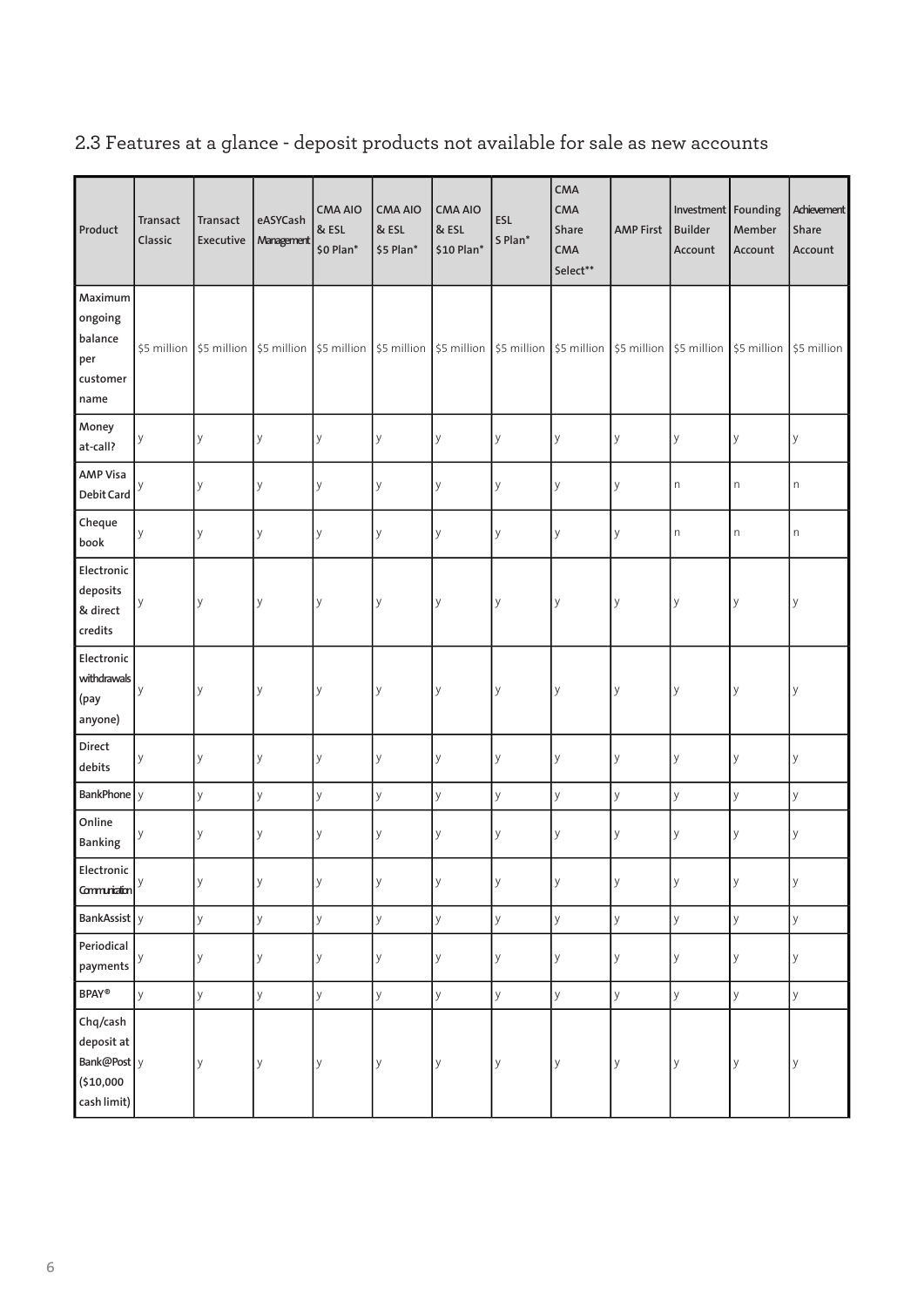| Product                                            | <b>Transact</b><br>Classic | <b>Transact</b><br>Executive                                                                      | eASYCash<br>Management | <b>CMA AIO</b><br>& ESL<br>\$0 Plan* | <b>CMA AIO</b><br>& ESL<br>\$5 Plan* | <b>CMA AIO</b><br>& ESL<br>\$10 Plan* | <b>ESL</b><br>S Plan* | <b>CMA</b><br><b>CMA</b><br>Share<br><b>CMA</b><br>Select** | <b>AMP First</b>      | Investment   Founding<br><b>Builder</b><br>Account | Member<br>Account     | Achievement<br>Share<br>Account |
|----------------------------------------------------|----------------------------|---------------------------------------------------------------------------------------------------|------------------------|--------------------------------------|--------------------------------------|---------------------------------------|-----------------------|-------------------------------------------------------------|-----------------------|----------------------------------------------------|-----------------------|---------------------------------|
| Cash<br>withdrawal<br>at<br>Bank@Post              | у                          | y                                                                                                 | y                      | y                                    | y                                    | y                                     | l y                   | lу                                                          | y                     | n                                                  | n                     | n                               |
| Cash<br>withdrawal<br>at<br>Bank@Post              | У                          | y                                                                                                 | y                      | y                                    | y                                    | y                                     | y                     | lу                                                          | y                     | n                                                  | n                     | n                               |
| <b>Statements</b>                                  | at least 6<br>monthly      | at least 6<br>monthly                                                                             | at least 6<br>monthly  | at least 6<br>monthly                | at least 6<br>monthly                | at least 6<br>monthly                 | at least 6<br>monthly | at least 6<br>monthly                                       | at least 6<br>monthly | at least 6<br>monthly                              | at least 6<br>monthly | at least 6<br>monthly           |
| Daily<br>Interest<br>on full<br>closing<br>balance | y                          | lУ                                                                                                | y                      | y                                    | y                                    | y                                     | y                     | lу                                                          | у                     | y                                                  | y                     | y                               |
| When<br>interest is<br>paid                        | monthly                    | monthly                                                                                           | monthly                | monthly                              | monthly                              | monthly                               | monthly               | monthly                                                     | monthly               | monthly                                            | monthly               | monthly                         |
| Withdrawal<br>limits                               |                            | Details of limits applicable to access methods and accounts is available at amp.com.au/waystobank |                        |                                      |                                      |                                       |                       |                                                             |                       |                                                    |                       |                                 |
| Fee free<br>transactions                           |                            | 5 free txns   8 free txns                                                                         | unlimited              | none                                 | \$5 by fee<br>value                  | \$10 by fee<br>value                  | unlimited             | none                                                        | unlimited             | unlimited                                          | unlimited             | unlimited                       |

\* Cash Management Account All-in-One (CMA AIO \$0, \$5, \$10 Plans), eASYLiving Account (ESL \$0, \$5, \$10, S Plans)

\*\* Cash Management Account (CMA), Cash Management Account – Shareholder Option (CMA Share), Cash Management Account - Select Option (CMA Select)

\*\*\* Refer to Deposit Product fees & Charges Guide for details of included transactions ('txns').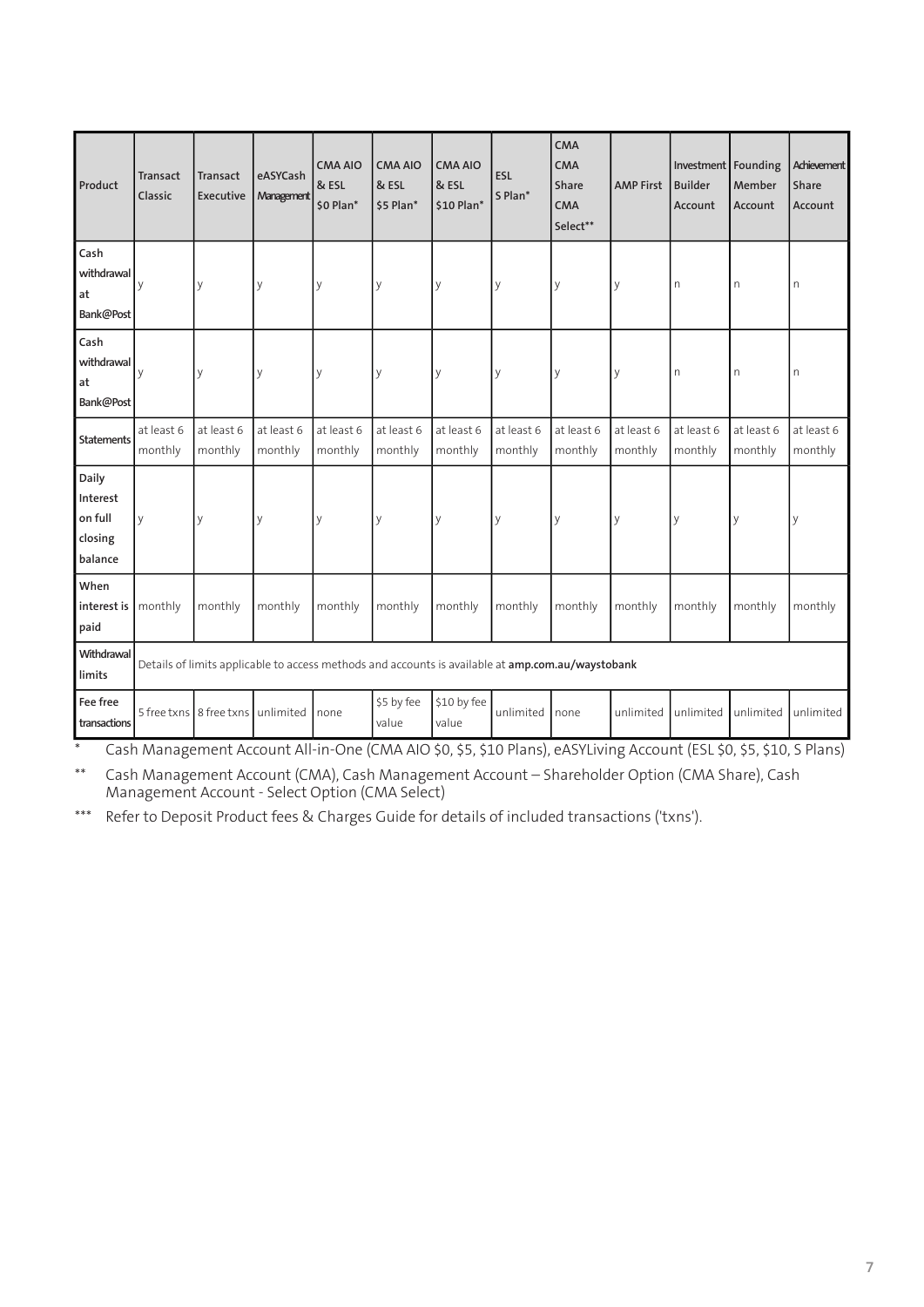# 3 Who can open an account?

# <span id="page-10-0"></span>3.1 Who can open what type of an account?

The following persons and entities can open the types of account shown in the table, subject to satisfying all account opening requirements.

|                                                                                                                                                               | Pay | Bett3rBett3rBett3r | Save Spend       | <b>AMP</b><br>Cash<br>ManagerAccountAccoun | <b>AMP</b><br><b>Access Saver</b> | <b>AMP</b>                | <b>AMP</b><br><b>Business</b><br>Term<br>Saver<br>Account | <b>Retail</b> | <b>Offset</b><br><b>Deposit</b><br><b>DepositAccount</b> | <b>AMP</b><br>Cash<br>Account | <b>AMP</b><br><b>Pension</b><br><b>Account</b> | <b>AMP</b><br>SuperEdgeSuperEdgeSuperEdge<br><b>Saver</b><br><b>Account</b> |
|---------------------------------------------------------------------------------------------------------------------------------------------------------------|-----|--------------------|------------------|--------------------------------------------|-----------------------------------|---------------------------|-----------------------------------------------------------|---------------|----------------------------------------------------------|-------------------------------|------------------------------------------------|-----------------------------------------------------------------------------|
| Personal<br>customers                                                                                                                                         | y   | y                  | y                | y                                          | y                                 | y                         | $n^{(i)}$                                                 | y             | y                                                        | n                             | y                                              | n                                                                           |
| Sole traders<br>(using 'trading<br>as' in the<br><b>Customer Name)</b>                                                                                        | n   | n                  | $\boldsymbol{n}$ | y                                          | y                                 | $\boldsymbol{\mathsf{n}}$ | y                                                         | y             | y                                                        | n                             | n                                              | n                                                                           |
| Trustees (for a<br>Self-Managed<br>Superannuation<br>Fund) <sup>(ii)</sup>                                                                                    | n   | n                  | n                | y                                          | y                                 | n                         | n                                                         | y             | y                                                        | y                             | y                                              | y                                                                           |
| <b>Trustees</b><br>(excluding for a<br>Self-Managed<br>Superannuation<br>Fund) <sup>(iii)</sup>                                                               | n   | n                  | n                | y                                          | y                                 | n                         | y                                                         | y             | y                                                        | n                             | n                                              | n                                                                           |
| Companies<br>registered in<br><b>Australia</b>                                                                                                                | n   | n                  | n                | y                                          | y                                 | n                         | y                                                         | y             | y                                                        | n                             | $\mathsf{n}$                                   | n                                                                           |
| Incorporated<br>and<br>unincorporated<br>associations,<br>partnerships,<br>government<br>bodies,<br>registered<br>co-operatives,<br>and foreign<br>companies. | n   | n                  | n                | n                                          | y                                 | n                         | y                                                         | y             | y                                                        | n                             | n                                              | n                                                                           |
| Financial<br>Institutions(iv)                                                                                                                                 | n   | n                  | n                | n                                          | n                                 | n                         | n                                                         | n             | n                                                        | n                             | n                                              | n                                                                           |

(i) We may offer the AMP Business Saver Account to certain personal customers for personal use as part of special promotions from time to time

(ii) Refer to condition 3.3 - Accounts for Companies, Trusts, and other Organisations

(iii) Refer to condition 3.3 - Accounts for Companies, Trusts, and other Organisations

(iv) Financial Institutions may only apply for an AMP Notice Account Financial or AMP 6-month Notice Account Financial. Refer to the AMP Notice Account PDS for details.

From time to time and at our sole discretion, we may allow any person or entity to apply for and hold any type of account.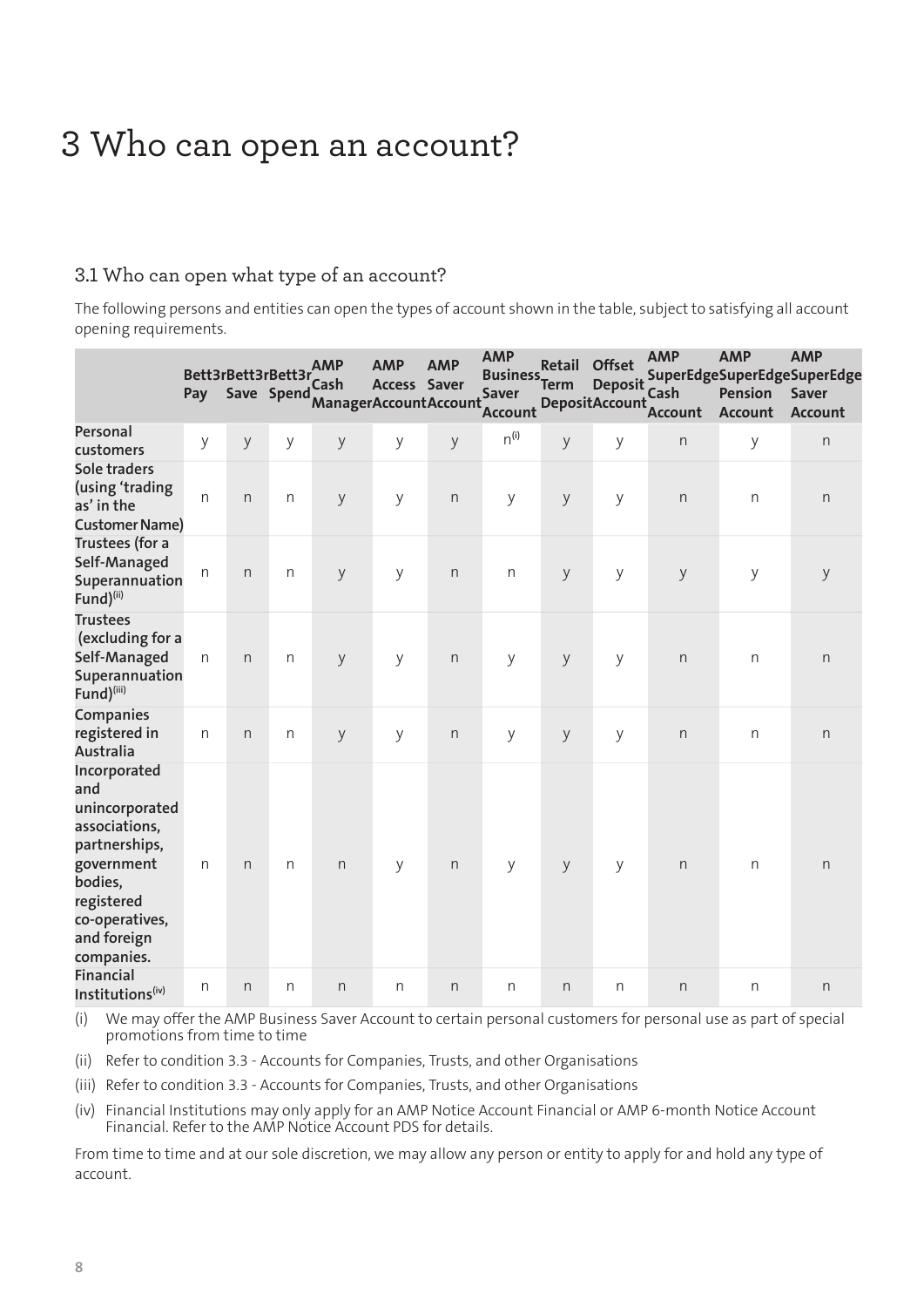# <span id="page-11-0"></span>3.2 Accounts for personal customers

You can open an account in your own name or jointly with other persons.

If the account is opened in the name of more than one person:

- we will assume that the account is a joint account unless you tell us otherwise
- the authority to operate on the account will be for any of you to sign, unless you tell us otherwise
- you may nominate the number of signatories required for withdrawals or cheques (which may be one or more than one). All account holders must sign this nomination.
- each of you are bound by the transactions made on the account and you are all liable jointly and individually for the account
- access cards (where available on an account) will be issued to each account holder where the signing authority is 'any to sign', unless you tell us otherwise
- we may accept as a deposit any cheque payable to any one or more of you
- we may send you notices, statements or other documents including changes to these terms and conditions by mailing or emailing them to any one of you and you all will be deemed to have received them.

The parent(s) or guardian(s) of a minor may request an account (except an AMP Bett3r Account) to be opened in the minor's name. The parent(s) or guardian(s) must be the signatory(ies) on the account of minors under the age of 13. A minor of 13 years and over can be nominated as a signatory to the account provided the standard account opening requirements can be met. No cheque books will be issued to minors.

<span id="page-11-1"></span>An SMSF memberreceiving a pension from their SMSF may open an AMP SuperEdge Pension Accountin their personal name but must link their account to an AMP SuperEdge Cash Account held by their SMSF.

# 3.3 Accounts for companies, trusts and other organisations

Companies, trusts (including self-managed superannuation trusts) and other organisations such as unincorporated associations, partnerships, government bodies, registered co-operatives may open accounts, subject to us making any particular account available to the entity type.

If the account is opened in the name of a company, trust, or other organisation (the 'entity'):

- the entity must execute documents and transactions in its own right unless authorised signatories have been set up to act on its behalf. The entity will be liable for all actions undertaken by its authorised signatories
- the entity may nominate the number of authorised signatories required for withdrawals (which may be one or more than one). The officers of the entity must sign this nomination
- we may accept as a deposit any cheque payable to the entity
- we may send the entity notices, statements or other documents including changes to these terms and conditions by mailing or emailing them to the entity, and all authorised signatories and officers of the entity will be deemed to have received them.

A trustee can open an account in trust for another person. This means that the trustee controls the account for the benefit of that other person. The trust must be legally formed, and we may request original certified copy(ies) of certain documents such as an original certified extract of the trust deed and/or additional information to help us identify and verify the trust and the trustee(s).

You must be over 18 years of age to open an account in trust for another person.

Societies, companies, businesses, executors, administrators, andothers can also open an account in trust for another person.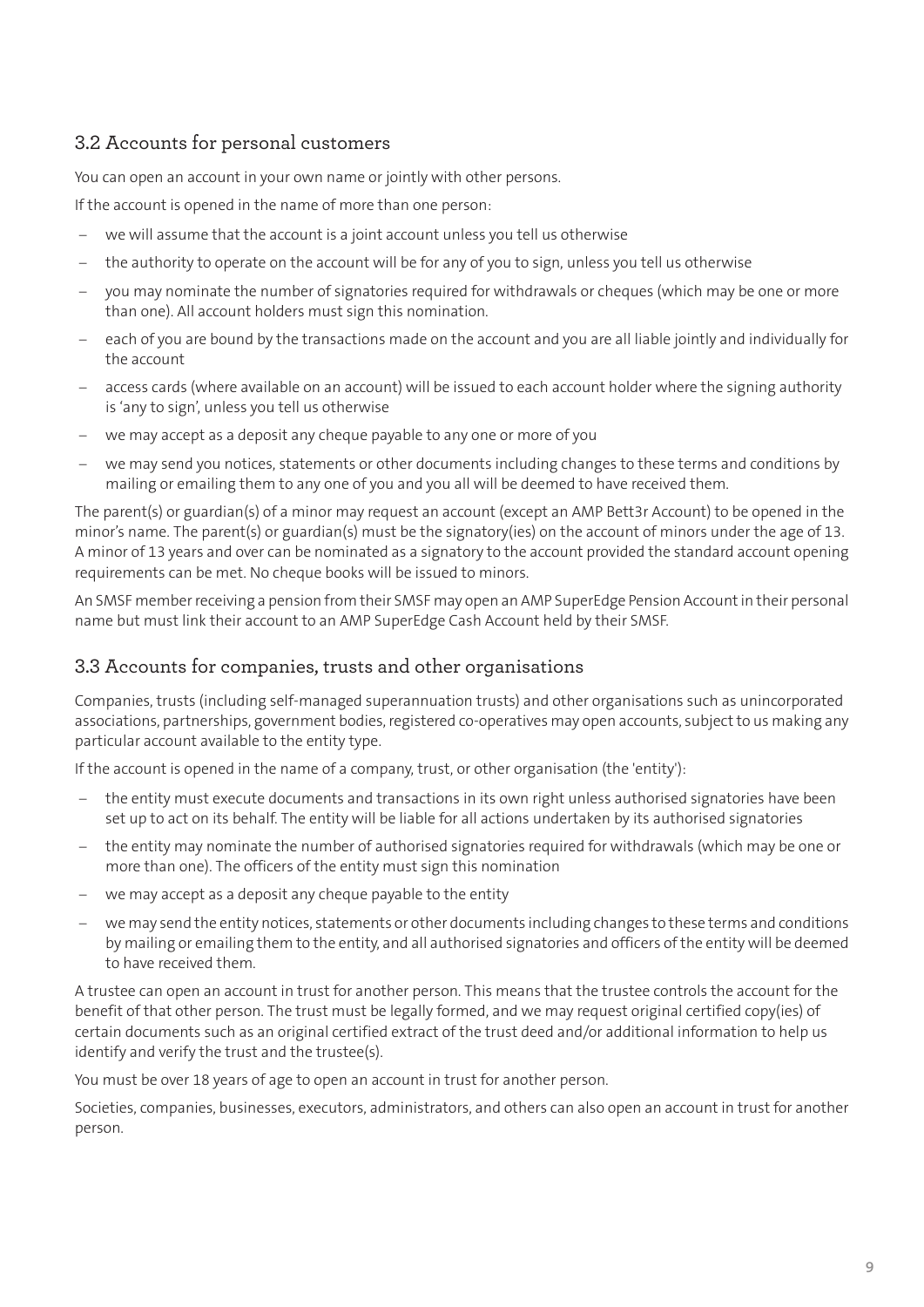An SMSF trustee can open an account in trust for the SMSF. An SMSF trustee can open an AMP SuperEdge Pension Account in trust for a recipient of a pension from the SMSF. This means that the SMSF trustee controls the account forthe benefit ofthe SMSF orthe SMSF pension recipient. The SMSF trust must be legally formed, and we may request original certified copy(ies) of certain documents, such an original certified extract of the SMSF trust deed, and/or additional information to help us identify and verify the SMSF trust and the trustees of the SMSF.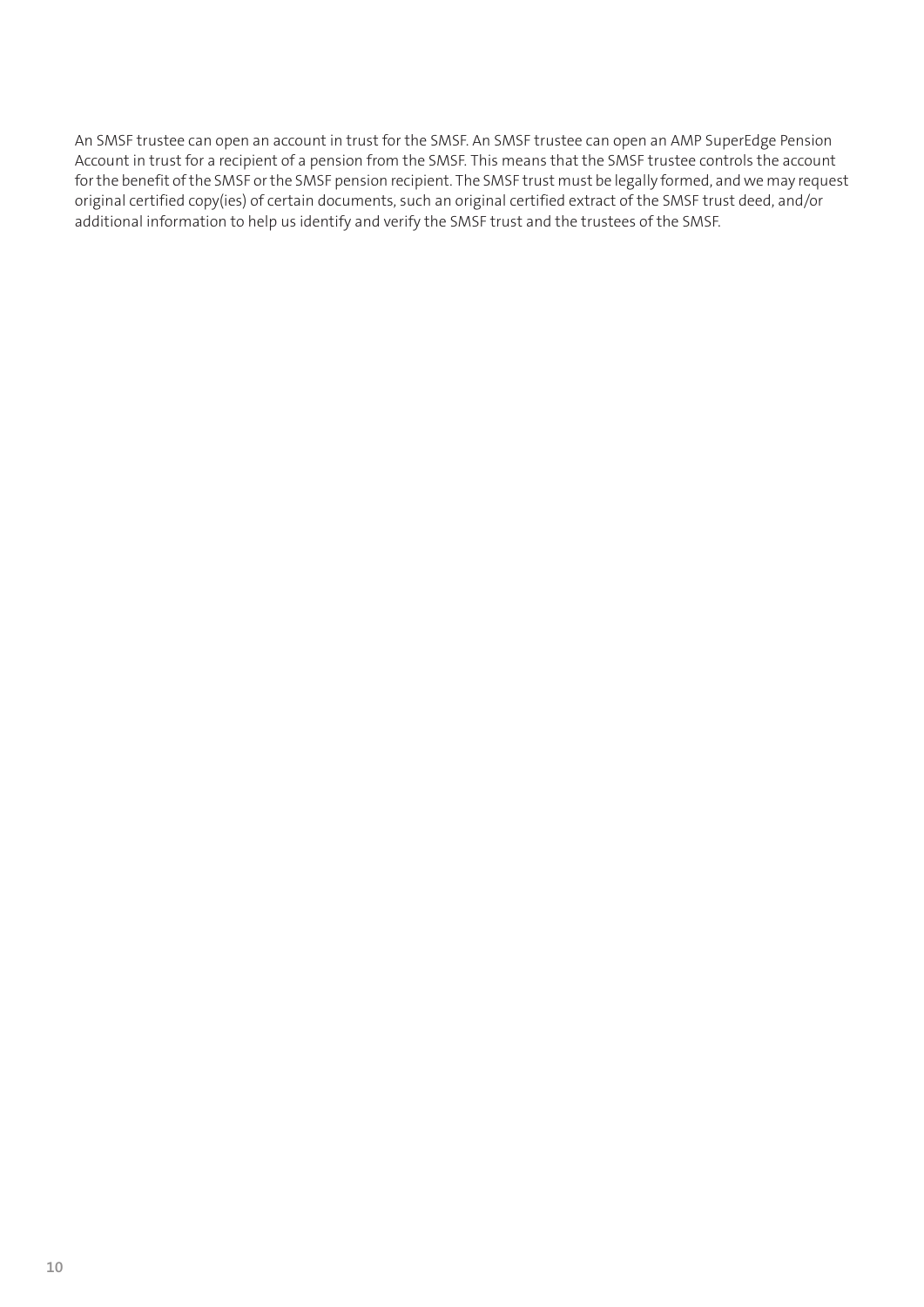# 4 Opening your account

# <span id="page-13-0"></span>4.1 How to apply for an account

You may apply to open an account:

- via our website at **amp.com.au**
- by making an application through an AMP financial adviser(includingwhere your adviser submits your application on your behalf)
- by making an application through an AMP accredited mortgage broker or AMP representative for deposit products
- by mailing an application to us.

Some application methods listed above may not be available on all accounts or for all customers. See condition **[2](#page-5-0) - Product features at <sup>a</sup> [glance](#page-5-0)** for details.

# 4.1.1 Applying for an AMP Bett3r Account

Additional conditions apply if you are applying for an AMP Bett3r Account. To apply for an AMP Bett3r Account you must:

- be an individual/s
- apply online at **amp.com.au/bett3r**
- agree to download the AMP Bett3r app on a device that will allow use of the app
- agree to register your My AMP details and AMP Bett3r Account in the AMP Bett3r app
- keep the AMP Bett3r app up to date
- agree to be bound by these terms and conditions
- agree to receive notifications and statements electronically for your AMP Bett3r Account
- <span id="page-13-1"></span>– accept that joint account access is 'any to sign'
- have a mobile device with at least 3G access.

# 4.2 What you need to provide when you open an account - personal details and identification requirements

When you apply for an account, you must provide identification information about yourself, any connected parties, any additional signatories to the account and any additional people to whom you wish to provide access to your account. We will then verify some or all aspects of that identification information, by either documentary or electronic methods. We also require identification information about any connected parties and any additional signatories or additional people you later ask us to add to the account or to whom you wish to provide access to your account, and we will also need to verify some or all aspects of that identification information.

We may verify your identity electronically. If we do, we will ask you for your details (such as full name, residential address, and date of birth) and details of your identification documents. You authorise and instruct us to send or otherwise provide this information will be passed to one or more external organisations to electronically match this information with identification data on their databases. These organisations will assess and advise us whether all or some of the information you provided match their records. We may require you to provide your identification documents so that we can verify your identity if we are unable to do so electronically.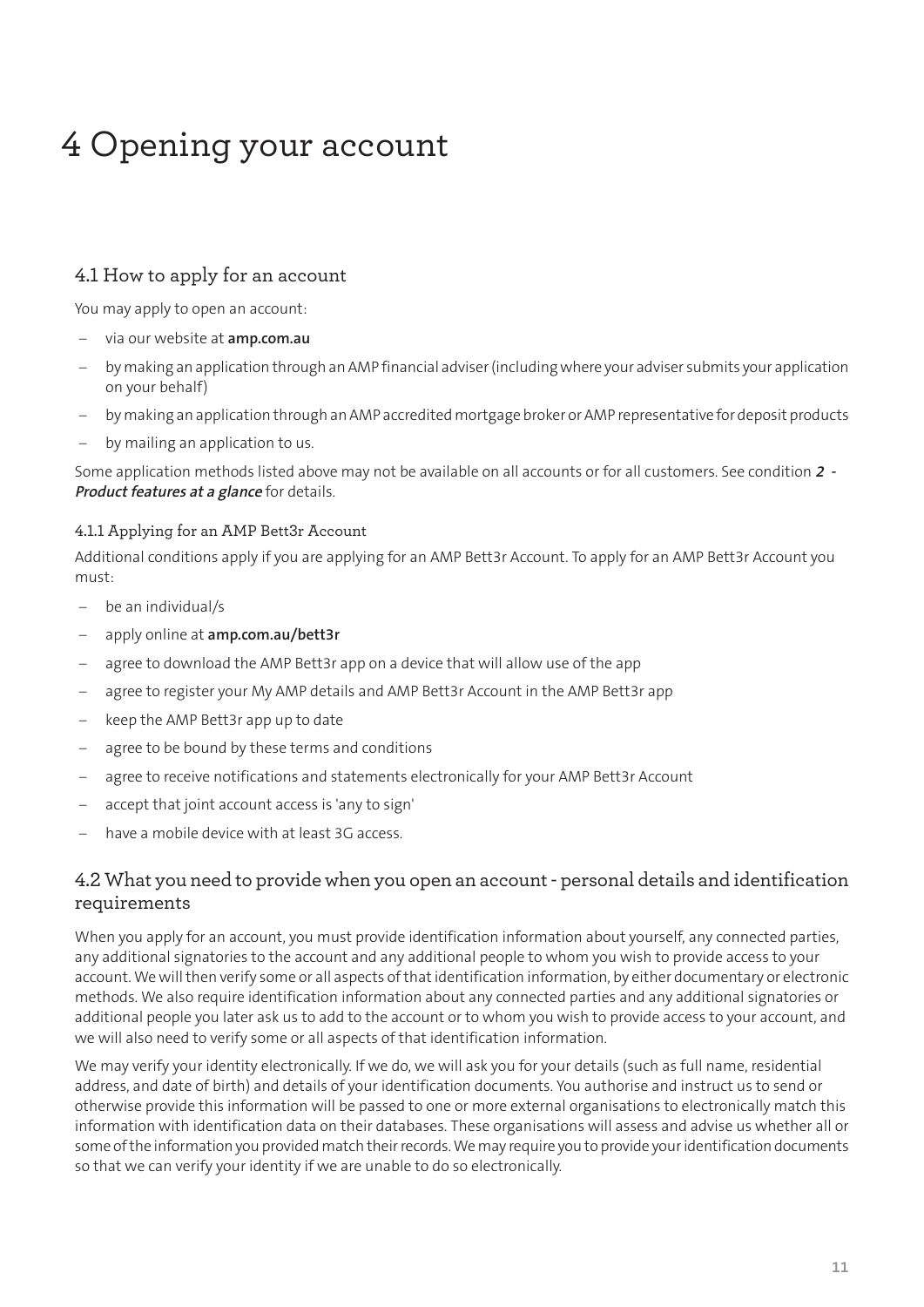These external organisations will collect, store, use and dispose of your personal and confidential information in accordance with the Privacy Act 1988 (Cth).

For individuals, you need to provide identification information personal details, such as your:

- full name
- residential address
- date of birth
- foreign tax residency status
- phone number.

Where we need you to provide original identification documents or original certified copies of identification documents they may include, for example:

- a passport
- a driver's licence.

A full list of people who can certify identification documents or extracts of documents is available at [www.amp.com.](https://www.amp.com.au/identification) **[au/identification](https://www.amp.com.au/identification)**

If you are not an individual or cannot provide these details and documents, we may require you to provide other forms of identification documentation. Please contact us on 13 30 30 for more information about these identification requirements,

Other entities such as companies and trusts must also provide original certified copies of documentation to help us identify and verify them, such as:

- certificate of incorporation or registration
- licence record from the relevant regulator
- trust deed or extract of the trust deeds
- personal identification documents of connected parties who are individuals for example, individual trustees, directors, beneficial owners etc. (as applicable).

Please contact us on **13 30 30** for more information about these identification requirements.

#### 4.2.1 What happens if we cannot verify your identity?

If we cannot identify you and/or verify your identity, or identify and/or verify the identity of any connected party, any signatory on your account or any person to whom access to your account has been provided, to our satisfaction, we may decline your application for an account, or may restrict, block or close your account without notice to you.

Providing false or misleading information about your identity is an offence under the AML/CTF laws and is a breach of the terms and conditions.

By opening, or using any account, you acknowledge that we may, acting reasonably, decide to delay, restrict, block or refuse to open any or all accounts if we:

- have not been able to identify you and/or verify youridentity, oridentify and/or verify the identity of any connected party, any signatory on your account or any person to whom you grant access to your account
- if we are concerned that the request may breach any obligation, or cause us to commit or participate in an offence under any legislation.

We may, acting reasonably, decide to delay, restrict, block, refuse to open an account or close any or all accounts if we believe that you have provided false or misleading information.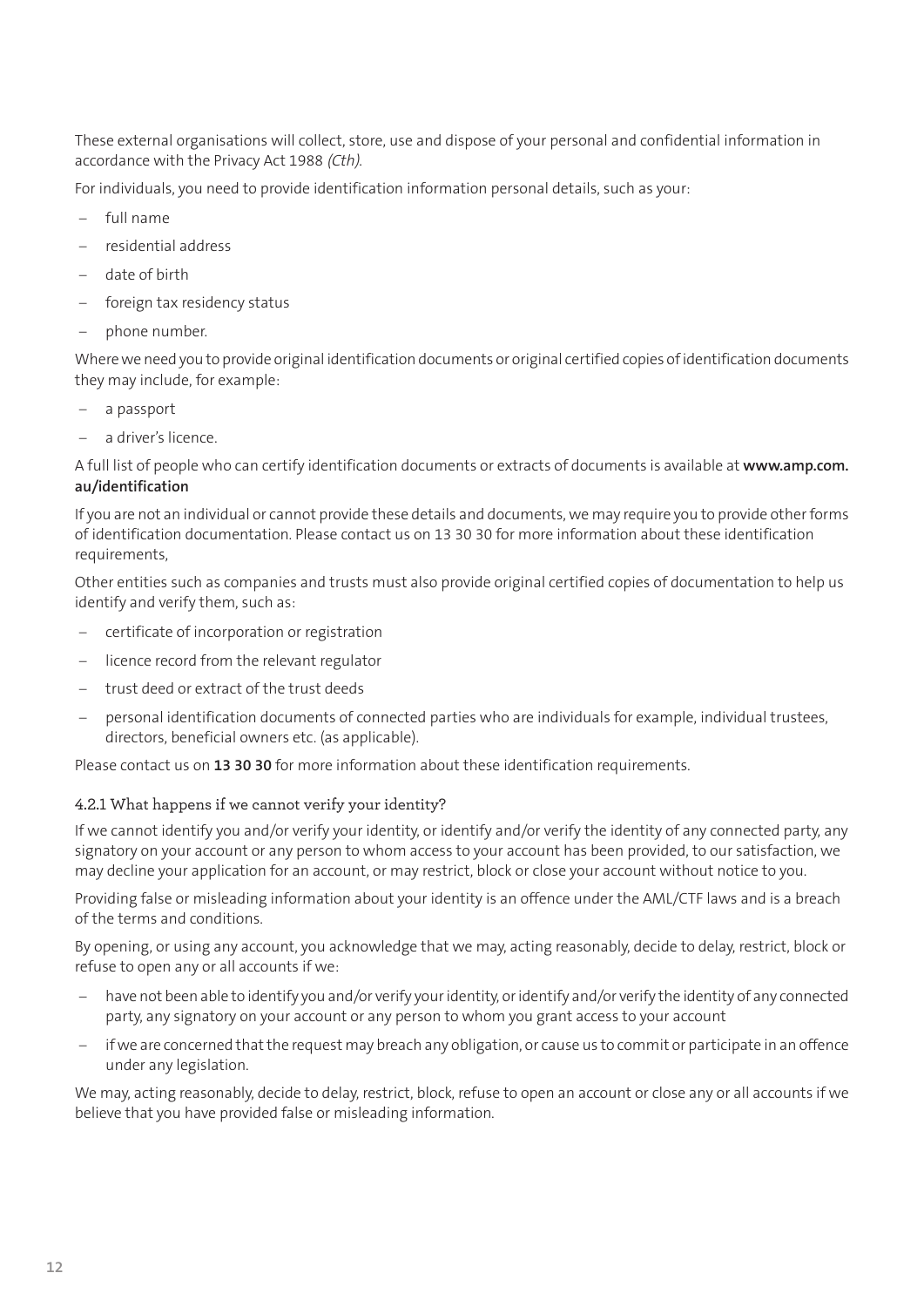We may, acting reasonably, decide to delay, restrict, block, refuse to open an account or close any or all accounts or may decide to delay, restrict, block or refuse any request, payment or transaction including interest payments at any time if we:

- have not been able to identify, verify or re-verify your identity, any connected party's identity, any signatory's identity or the identity of any person to whom you may have granted access to your account
- are concerned that the request or transaction may breach any obligation, or cause us to commit or participate in an offence under any law
- reasonably consider you induced us to open the account by fraud

You acknowledge that we will incur no liability to you if we take any of the actions above.

#### 4.2.2 Confirming and verifying your information after your account is opened

From time to time we may need to reconfirm your details, request that you provide further information and/or re-verify your identity to satisfy our obligations under any legislation, such as AML/CTF laws, sanctions laws, Foreign Account Tax Compliance Act, foreign tax residency Common Reporting Standards, etc. You agree to provide us with any information or documents that we reasonably require within the timeframe we specify when we make the request.

You also agree to notify us if you:

- have a change in your identification information, for example:
	- changes to any part of your name or your address, or to any connected party's name or address
	- changes regarding any connected parties or other signatories on your account or people to whom you have granted access to your account
	- changes to your phone or email contact details
	- changes to the nature of your business, or business registration or regulation status
- become a politically exposed person as defined in the AML/CTF laws
- become a proscribed person for the purposes of sanctions law
- are commonly known by a name other than the name provided in your application for an account.

We may restrict, block or close any or all of your accounts if you:

- fail to provide us with the any additional information we reasonably request regarding your identification information, documentation, payments or transactions
- <span id="page-15-0"></span>fail to notify us of the types of events outlined above
- provide us with false or misleading identification information.

# 4.3 When is your account ready to use - your account opening date

Your account opening date is the date on which we finish processing your application and open your account.

<span id="page-15-1"></span>To ensure that we are able to finish processing your application, all of the information and any documentation you provide must be complete in all respects, and satisfactory to us.

For a term deposit, we must also receive your funds by personal cheque or a debit to a bank account (held with us or another financial institution that you have registered with us) before we can finish processing your application and open your account.

# 4.4 Account limits, minimums and maximums

Minimum opening balances apply to some accounts. Maximum balance amounts may apply to accounts held in a single Customer Name. See condition **[2](#page-5-0) - Product features at <sup>a</sup> [glance](#page-5-0)** for details.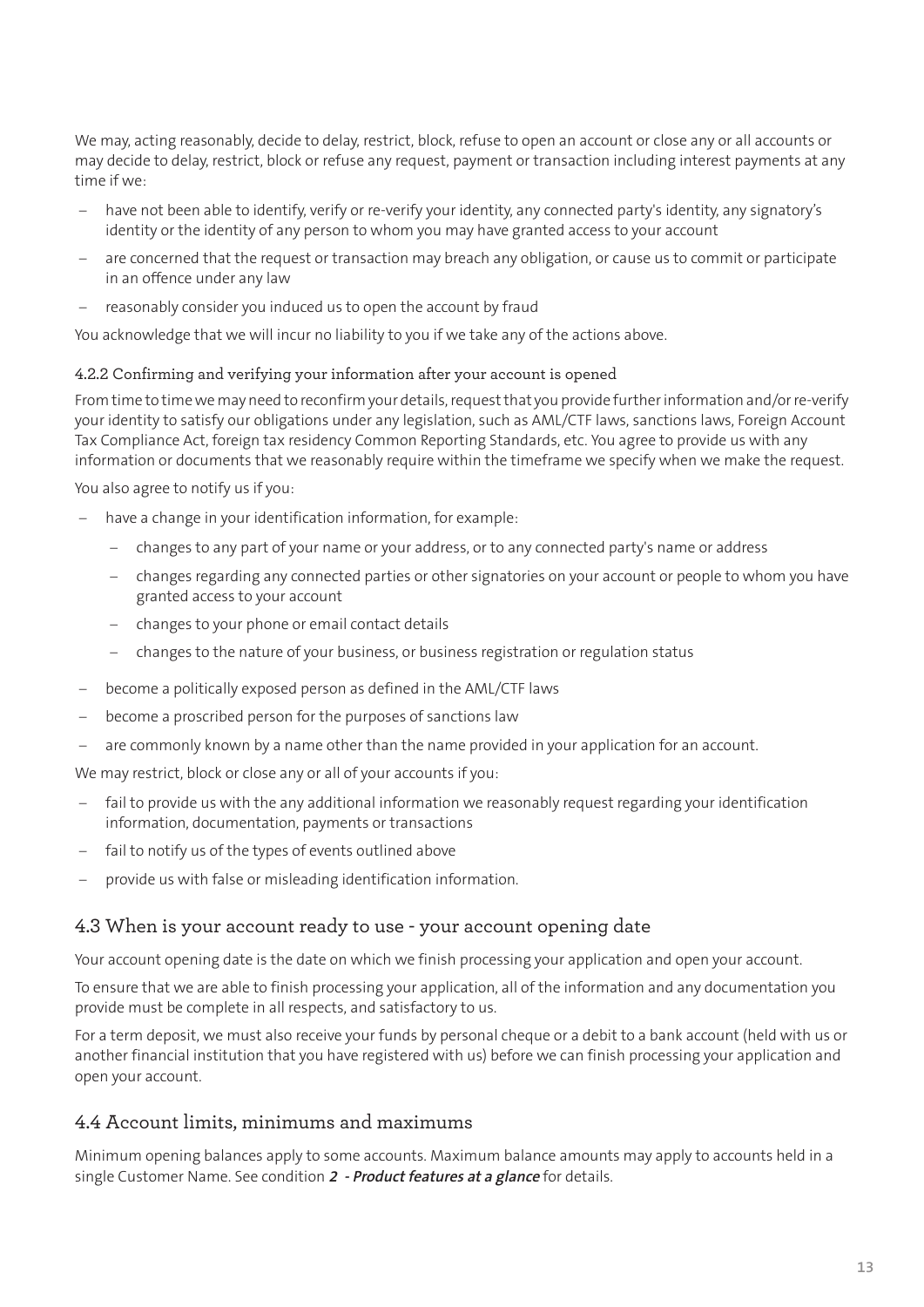These amounts may vary from time to time. We will inform you of any change in accordance with condition **[8.4.1](#page-35-1) - What happens if we vary these terms and [conditions?](#page-35-1)**.

# <span id="page-16-0"></span>4.5 The length of a term deposit

We will determine from time to time the minimum and maximum terms for a term deposit. Within the range set by us, you may choose a term of any length.

The minimum term for a new term deposit depends on the opening balance of the term deposit. See Condition **[2](#page-5-0) - Product features at <sup>a</sup> [glance](#page-5-0)** for details.

For term deposits with terms less than five years, if the prospective maturity date is on a non-business day, the actual maturity date of your term deposit will be set as the next business day.

For term deposits with terms of five years, if the prospective maturity date is on a non-business day, the actual maturity date of your term deposit will be set as the last business day before that prospective maturity date.

<span id="page-16-1"></span>To find out about the current range of terms and interest rates available, contact us on **13 30 30** or go to our website at **amp.com.au**.

# 4.6 Confirming your account details

We will send you confirmation of the details of your account (that is not a term deposit) after we open it, either by letter or electronically.

We will send you a confirmation of the details of your term deposit after we open it, and after we pay interest at any time during the term, either by letter or electronically.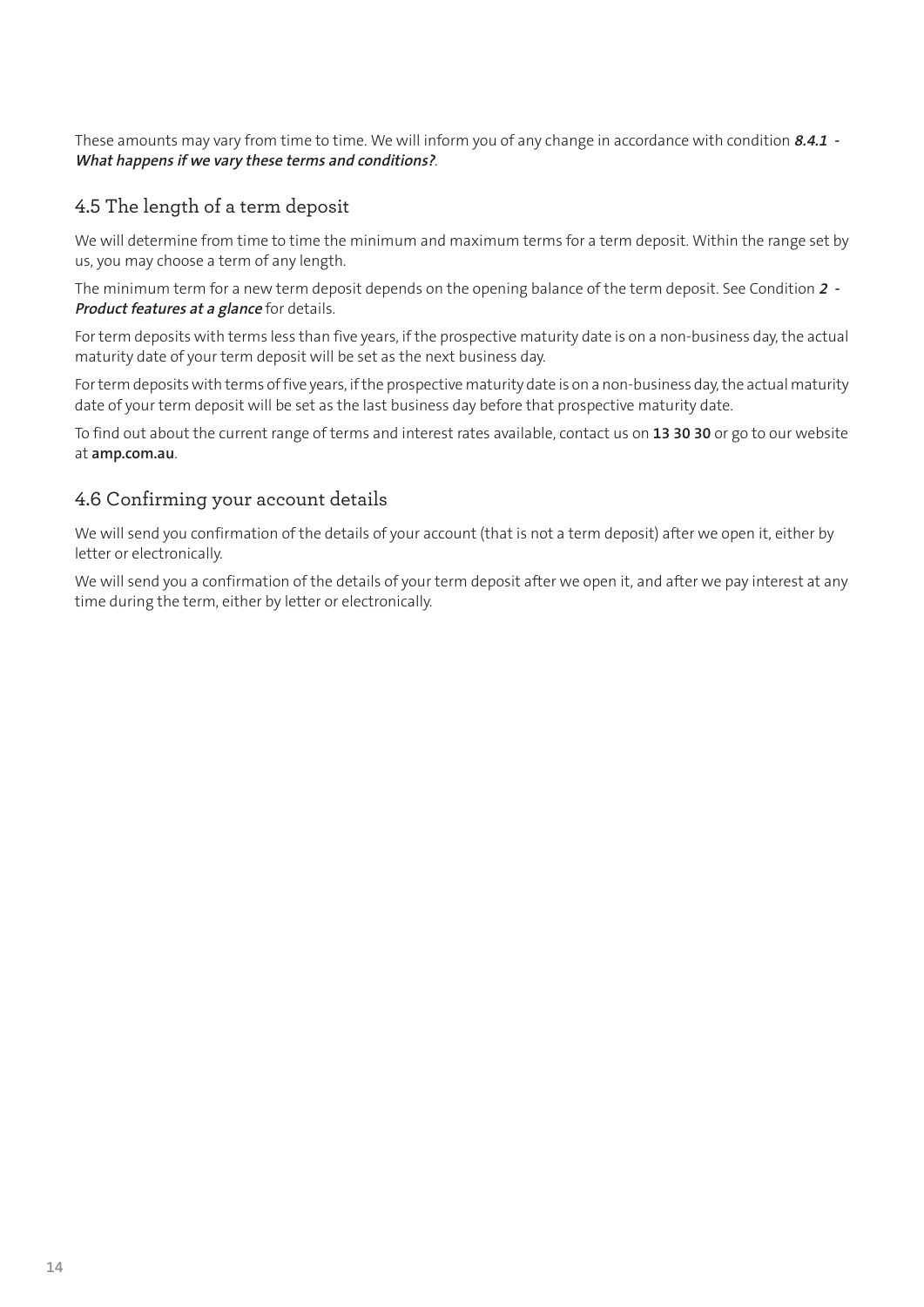# 5 Interest

# <span id="page-17-0"></span>5.1 When and how interest is calculated

#### 5.1.1 Interest we pay on accounts (that are not term deposits)

We calculate interest from the date your account is opened. We may vary the interest rate applying to your account at any time without your consent. The interest rate for your account may also changedepending on thedaily balance held in the account.

Interest is calculated and accrued daily based on the balance of your account. Interest is paid on the first day of the month after the month in which it accrues.

For example, if:

- your account is opened on the first day of the month
- the month in which the interest is calculated has 30 days
- your account balance is \$1,000 at the close of business for every day of the month
- the current interest rate applicable to your account is 2.50% pa
- your interest is paid monthly,

then the interest paid to your account on the first day of the next month will be calculated as follows:

 $\frac{(51,000 \times 2.50\%)}{2.50 \times 30}$   $\times 30 = 52.05$ 365

We do not pay you any interest for the day on which your account is closed.

Details of the interest rates applicable to accounts are available by calling us on **13 30 30** or on our website at **amp.com.au**.

#### 5.1.2 Interest we pay on accounts opened on the last day of any month

If your account is opened on the last day of any month, the interest is calculated daily (including for that day) and paid on the first day of the second month after the account was opened.

For example, if :

- your account is opened on 31 July and the account balance on that day and every day of the following month is \$1,000
- the current interest rate applicable to your account is 2.50% pa
- the interest is paid monthly,

then the first interest amount paid to your account - for 32 days (1 day in July and 31 days in August) - will be paid to your account on 1 September, and will be calculated as follows:

$$
\frac{(\$1,000 \times 2.50\%)}{365} \qquad \qquad \times 32 = \$2.19
$$

# 5.1.3 Interest we pay on term deposits

The interest rate applying on a term deposit varies depending on:

– the term of the deposit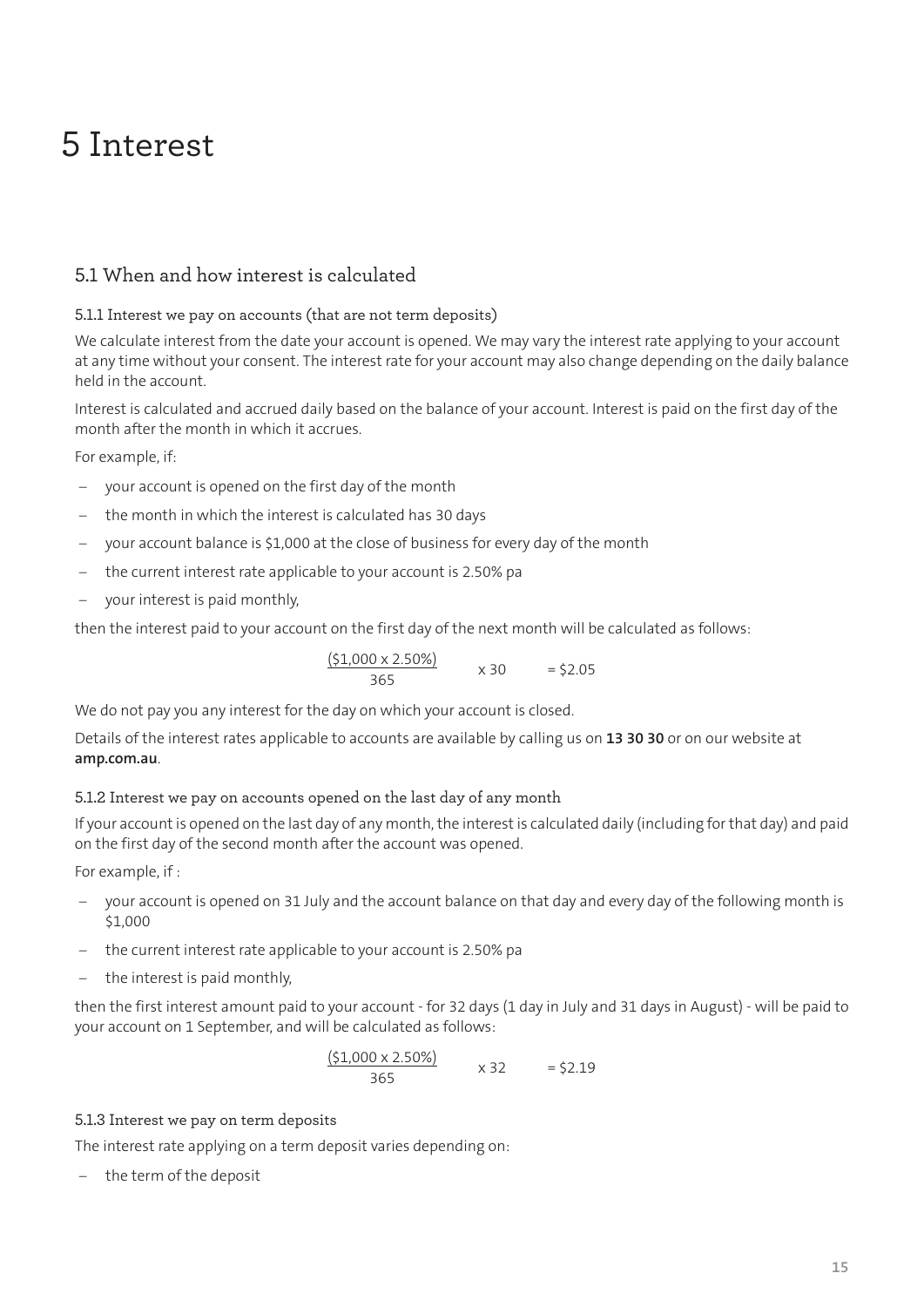- the amount of the deposit
- how often interest is paid.

We calculate interest from the date your account is opened. Once a term commences, the interest rate is fixed for that term.

Interest is calculated daily and is paid:

- at maturity for terms of less than 1 year
- monthly, quarterly, 6-monthly, or annually for terms of 1 year or more

We do not pay you any interest for the day on which your term deposit is closed.

Interest on a term deposit is paid:

- into your nominated account with us or another bank, building society or credit union
- to you by bank cheque
- into your term deposit when it is rolled over and held for another term, and you have instructed us to reinvest the interest payable at maturity.

If interest is paid to you during the term of the deposit ('interim interest'), we will deposit it into an account you nominate, or pay you by bank cheque.

For example, if;

- you opened a term deposit on 1 June with a balance of \$20,000 with a balance of \$20,000 for a 12-month term
- the current interest rate applicable is 2.50% pa
- you request interest to be paid quarterly,

then the first interim interest payment would be calculated up to 31 August and paid on 1 September, as follows:

| $(520,000 \times$ | x 92           |              |
|-------------------|----------------|--------------|
| $2.50\%)$         | (no of days in | $=$ \$126.03 |
| 365               | quarter)       |              |

Details of the interest rate applied to your term deposit are available by contacting us on **13 30 30** or by viewing your account through My AMP or the My AMP app.

Details of Interest rates applicable to new term deposits are available by contacting us on **13 30 30** or on our website at **amp.com.au**.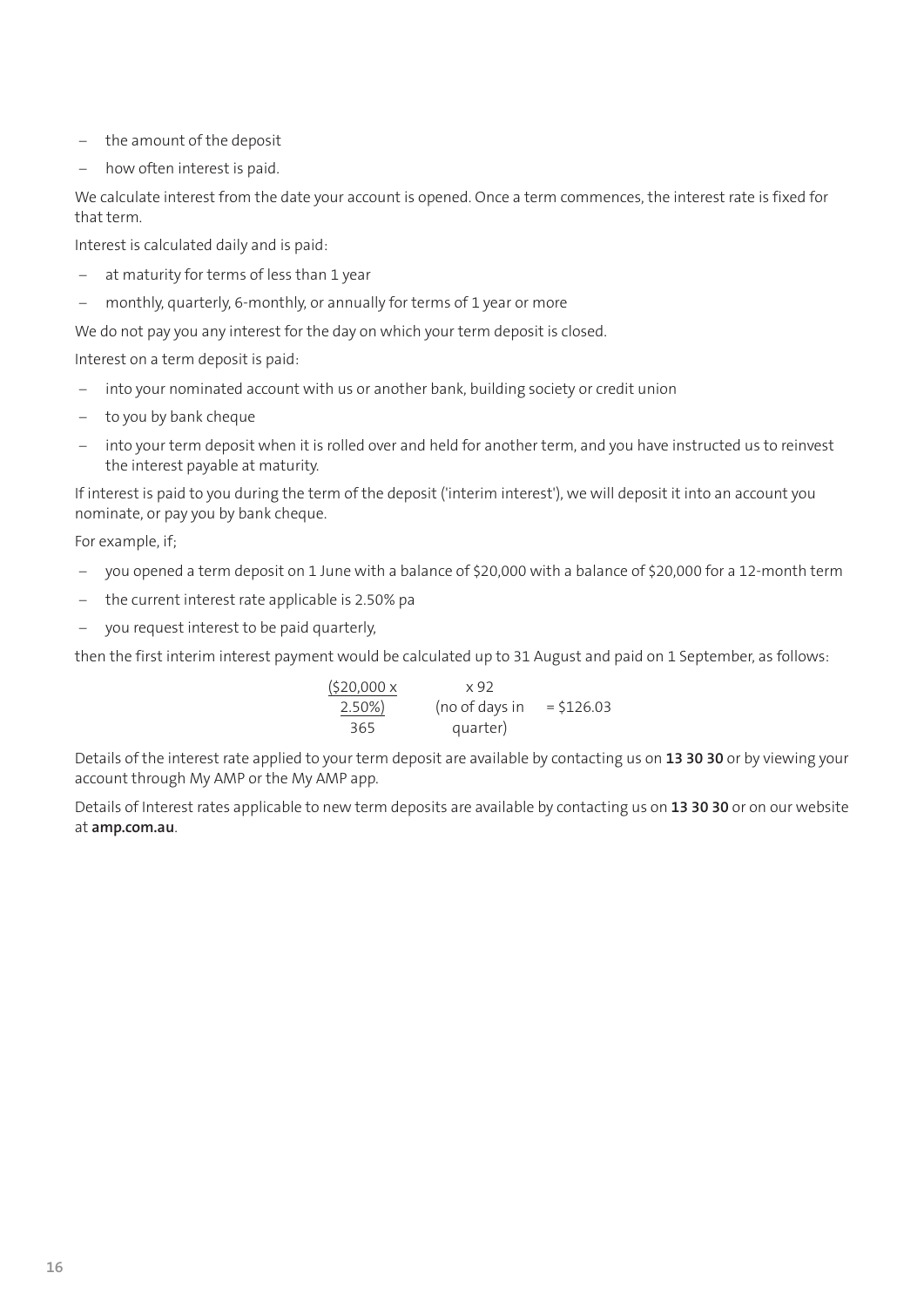# 6 How to use your account - access and transactions

# <span id="page-19-0"></span>6.1 Using and operating your account

#### 6.1.1 How to make deposits to your account

For accounts other than term deposits, you can deposit funds into your account in the following ways:

- direct credit from an external account or external party
- electronic transfer from another account held with us
- depositing via Bank@Post (using an access card)
- by mailing a cheque to us
- any other way we advise you.

You can make the initial deposit to your term deposit by sending a personal or bank cheque with your application, or by a debit to a bank account (held with us or another financial institution that you have registered with us) that is initiated by us.

For term deposits, you may deposit funds into your account only at the time your account is opened, or when you elect to roll your term deposit over at the maturity date. Other than at these times, you cannot make any additional deposits to a term deposit. See condition **[7.2](#page-29-0) - Your [options](#page-29-0) when your term deposit matures** for details).

Debits from an account (held with us or another financial institution) initiated from your account to make a deposit to your account may be permitted, solely at our discretion.

Some deposit methods listed above may not be available on all accounts. See condition **[2](#page-5-0) - Product [features](#page-5-0) at <sup>a</sup> [glance](#page-5-0)** for details.

You cannot send us money electronically until we have advised you that your account has been opened. When you deposit a cheque to your account you cannot use or withdraw the funds until they are cleared. For more information on depositing cheques and clearance times see the condition regarding Cheques in the Account access and operating terms and conditions.

We may refuse to accept any deposit to any account for any reason, without notice to you. You will not be credited for any deposit we accept until we receive the funds.

We may charge you a fee for any direct credits or other deposits that are dishonoured.

Refer to our Account access and operating terms and conditions for more information on the ways to make deposits, and about other access methods.

# 6.1.2 How to make withdrawals from your account

You can withdraw funds from your account in the following ways:

- by access card via ATM, eftpos or contactless purchase
- online as a 'card not present' transaction or through a provider who uses stored card facilities
- using My AMP (internet banking, or the My AMP app or AMP Bett3r App)
- BankPhone (operator-assisted telephone banking)
- BankFax (fax banking)
- BPAY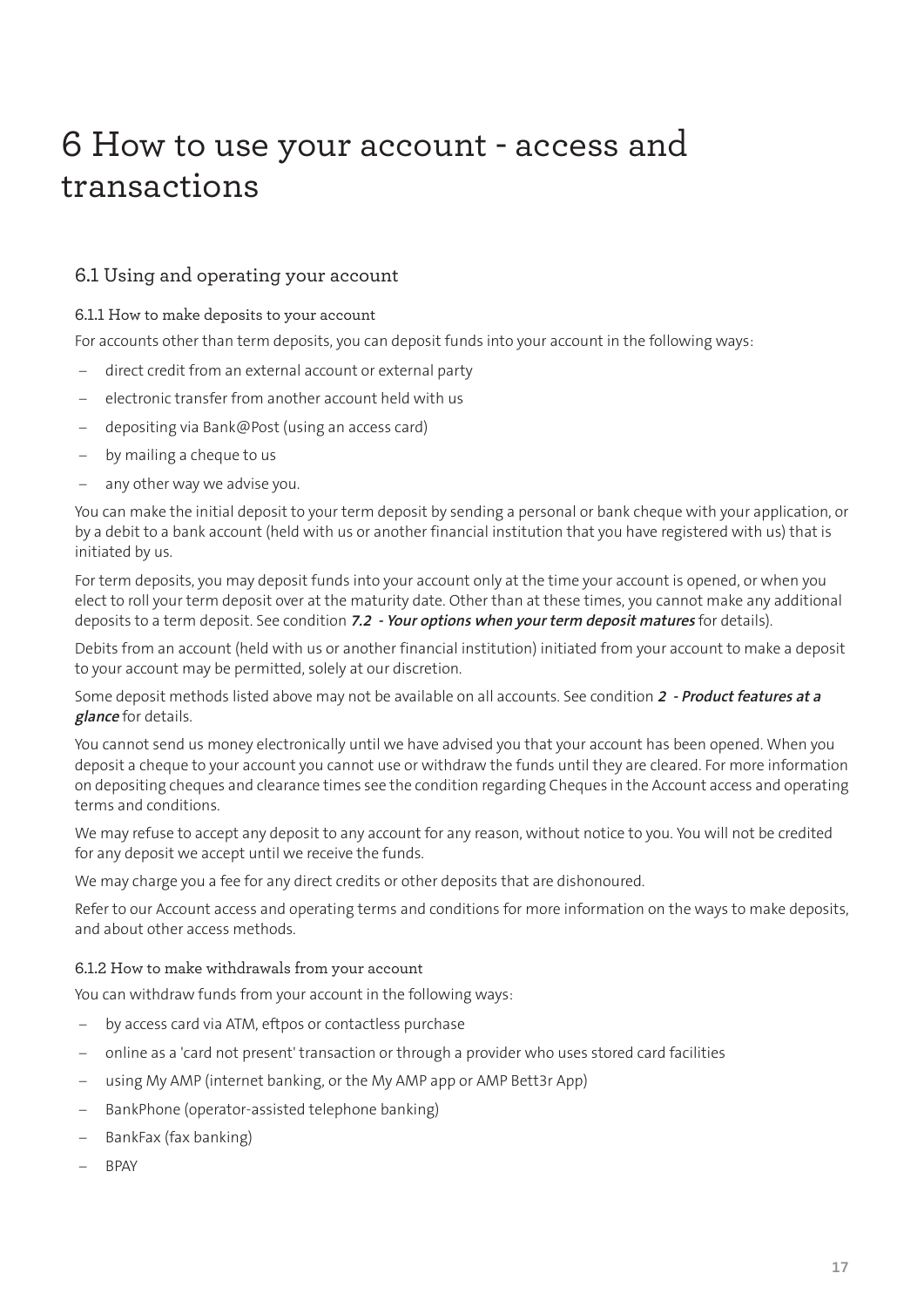- periodical payment
- electronic withdrawals
- personal or bank cheque
- pay anyone transfer
- any other way we advise you.

Some withdrawal methods listed above may not be available on all accounts. See condition **[2](#page-5-0) - Product [features](#page-5-0) at <sup>a</sup> [glance](#page-5-0)** for details.

Direct debits initiated from other accounts to make a withdrawal from an AMP Bett3r Save, AMP Saver Account, AMP Business Saver Account, or AMP SuperEdge Saver Account are not permitted.

Withdrawals from a term deposit are not permitted during the term, except where we agree to your request for a full or partial withdrawal before the end of the term. See condition **[7.2.4](#page-30-0) - Early [withdrawals](#page-30-0) from your term deposit** for details about withdrawals from a term deposit before the end of the term.

<span id="page-20-0"></span>Fees and charges may apply for withdrawals from accounts. Refer to the Fees and Charges Guides available at **amp.com.au/bankterms** for more information.

# 6.2 Using and operating your AMP Bett3r Account

Your AMP Bett3r Account should only be used and operated through the AMP Bett3r app. You should not transact on your AMP Bett3r Account through My AMP or using BankPhone services.

If you operate your AMP Bett3r Account via My AMP, your AMP Bett3r Account may not work as expected and so, for example, your scheduled bills may not be paid.

Access to and operation of your AMP Bett3r Account by any party other than you (eg an authorised signatory) is not permitted. If you wish to allow another party to access and operate your account, you must switch your AMP Bett3r Account to another type of account.

Changes to the functions or functionality of the AMP Bett3r Account will be made from time to time through an update to the AMP Bett3r app. You must ensure that your mobile device is set to notify you of app updates and you agree to install any update to the AMP Bett3r app before continuing to operate the AMP Bett3r Account. It is your responsibility to ensure that you are always running the latest version of the AMP Bett3r app.

For more information on how to operate the AMP Bett3r Account, go to **amp.com.au/bett3r**.

# 6.2.1 How to use your AMP Bett3r Account

You can use your AMP Bett3r Account in the following ways:

#### **Bett3r Pay:**

- allocate income to, and set up bills or payments in your Bett3r Pay
- if a payment or bill is allocated to a distribution cycle the funds will be reserved in your Bett3r Pay until you make the payment
- bills or payments may not be paid automatically unless you choose to pay them automatically at the time you have set them up, or when you maintain them
- you must also ensure there are sufficient funds in your Bett3r Pay account to meet the payment by setting up a bill in the AMP Bett3r app to match the bill you want to pay and checking that it is showing in the 'My Cycle' screen on the AMP Bett3r app.

You agree that we are not liable to ensure bills or payments are paid.

If no bills or save goals are set up in your Bett3r Pay, funds will be automatically transferred to your Bett3r Spend.

#### **Bett3r Save:**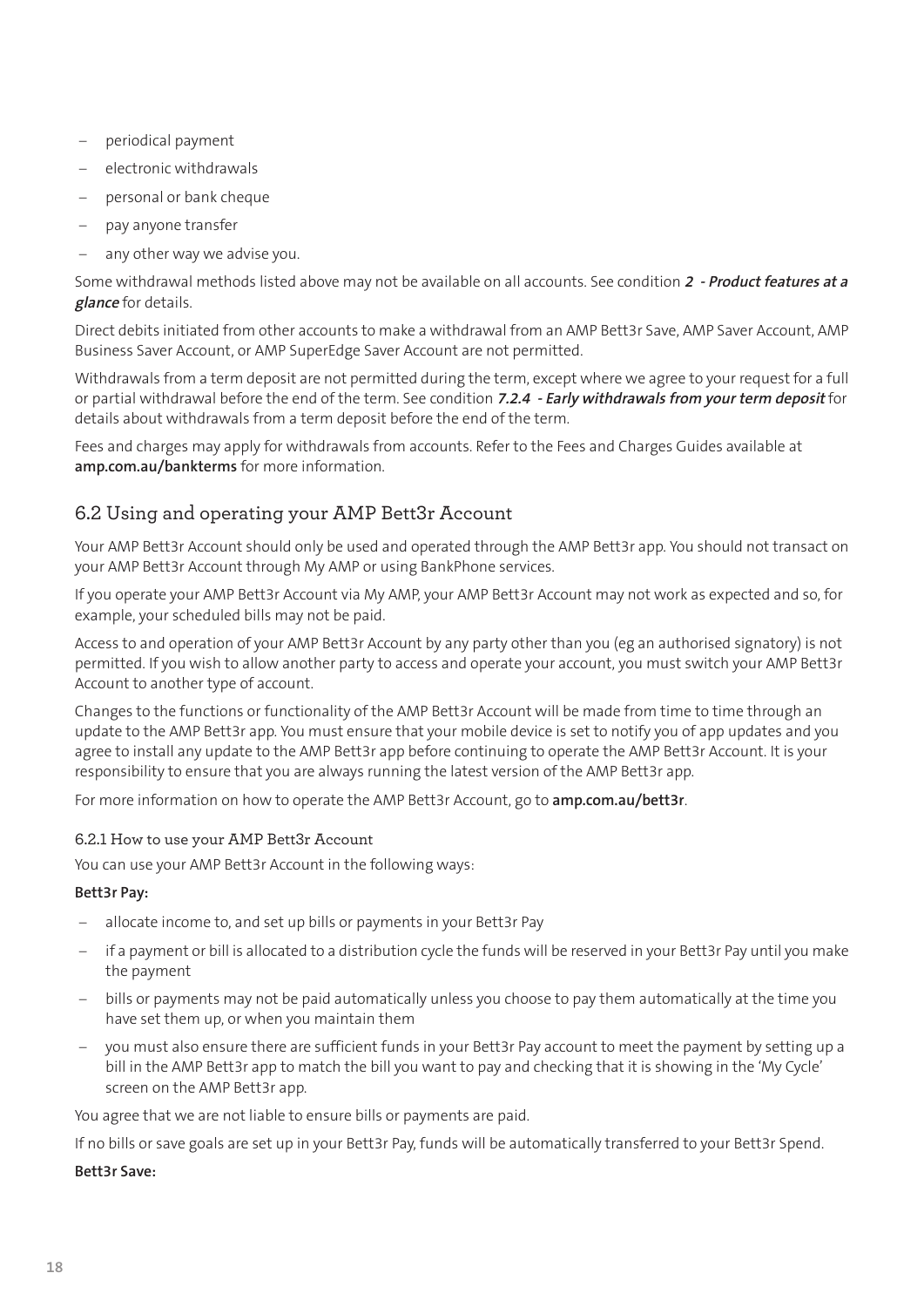- set up save goals and allocate a regular amount from your Bett3r Pay to your Bett3r Spend and a target date for each savings goal
- your AMP Bett3r Account will transfer the regular savings amount from your Bett3r Pay to your Bett3r Save if you have sufficient funds available in your Bett3r Pay after funds have been reserved to meet bills in each distribution cycle.

# **Bett3r Spend:**

- once income has been reserved in your Bett3r Pay for bills and payments, and allocated to your Bett3r Save for Save goals, excess funds are transferred to your Bett3r Spend
- you can choose to keep the funds in your Bett3r Spend or transfer more funds to your Bett3r Save.

We do not recommend setting up any recurring payments in the Bett3r Spend.

#### **My Cycle:**

– My Cycle can be set as weekly, fortnightly, or monthly.

You should align the cycle to start on the earliest day you expect your income to be credited to the account.

#### **AMP Bett3r Account automatic sweeping:**

If there are insufficient funds in your Bett3r Pay to meet pending bills or payments in a My Cycle period, funds (if available) will be transferred from your Bett3r Spend to your Bett3r Pay.

If sufficient funds are not available to cover:

- an overdrawing of your Bett3r Pay or your Bett3r Spend, that Account will remain overdrawn; or
- a bill payment due in your Bett3r Pay, the payment may be dishonoured, not paid automatically, and/or the account may be overdrawn. Debit interest and dishonour fees may apply.

At any time, you can manually transfer funds between your Bett3r Pay, your Bett3r Save, and your Bett3r Spend.

There is no automatic sweep of funds from your Bett3r Save to either your Bett3r Pay or Bett3r Spend.

#### 6.2.2 AMP Bett3r Account access cards

You will automatically receive a AMP Bett3r Visa Debit card linked to your Bett3r Spend account. You can request an additional AMP Bett3r Visa Debit card linked to your Bett3r Pay account by contacting us on **13 30 30**.

#### 6.2.3 Things you cannot do with your AMP Bett3r Account

The AMP Bett3r Account does not support:

- non-electronic deposits or withdrawals (i.e. cheque or deposit book access)
- delivery of statements and/or notices by mail
- use of BankFax
- use of BankPhone
- any authority to operate or signing authority except 'any to sign' (See condition **[6.6.1](#page-24-2) – [Authority](#page-24-2) to operate – signing [authority](#page-24-2)**).

Some of the things listed may be permitted at the Bank's sole discretion where the AMP Bett3r Account is an AMP Bett3r Offset Account.

#### 6.2.4 Switching your existing account to an AMP Bett3r Account

You may request to switch an existing account to an AMP Bett3r Account as a Bett3r Pay, and we will open a new Bett3r Spend and Bett3r Save as part of the switch.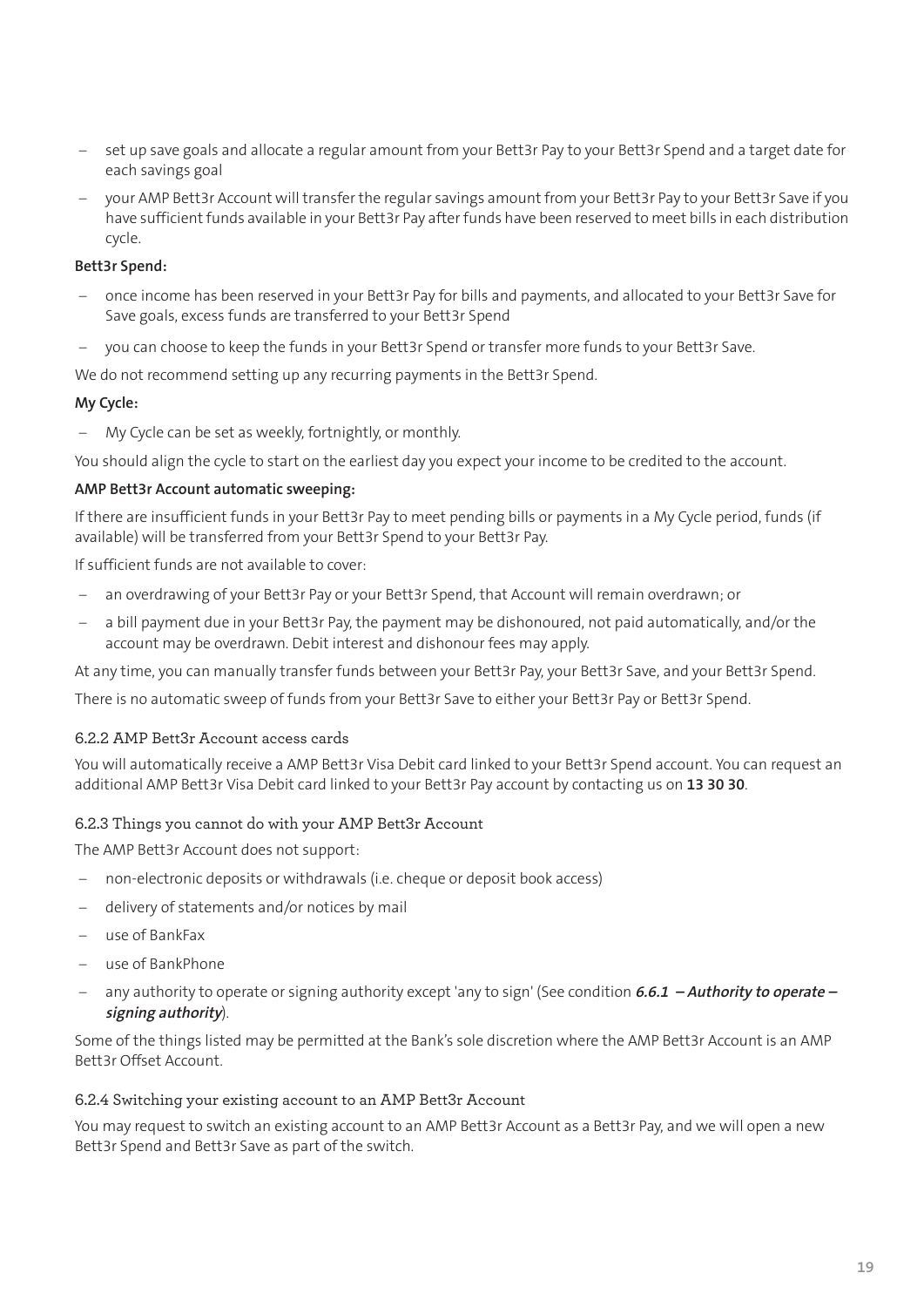Conditions apply, and not all accounts can be switched to an AMP Bett3r Account. See condition **[8.3.1](#page-34-3) – [Switching](#page-34-3) savings and [transaction](#page-34-3) accounts** for details about which accounts can be switched to an AMP Bett3r Account.

#### 6.2.5 Risks associated with the AMP Bett3r Account

Your Bett3r Pay only holds the amount of money required to cover Bills that you have added to your AMP Bett3r Account.

To calculate the amount to be held in your Bett3r Pay at any time, the AMP Bett3r Account will only consider:

- the due date and payment amount that you enter for each bill
- the due date and amount that you enter for each expected income.

You are responsible for ensuring that the appropriate balance is maintained in your Bett3r Pay, by providing accurate and complete information about incomes and bills.

Inaccurate or incomplete information can result in your Bett3r Pay holding insufficient funds to cover your bills as they fall due.

This may result in payments for your bills being dishonoured or your account being overdrawn. Debit interest or dishonour fees may apply if this occurs..

The following actions may result in your Bett3r Pay having insufficient funds available to pay your bills:

- you underestimate amount to be paid for bills
- you overestimate expected income amounts
- you fail to add a bill to your AMP Bett3r Account for direct debit arrangements
- funds being withdrawn from your Bett3r Pay in other ways than by adding andediting of bills (via the AMP Bett3r app). This includes:
	- requesting the transfer of funds from Bett3r Pay via:
		- the Payments and Transfers menu option in My AMP or the My AMP app
		- Bank Assist.
	- creating or editing scheduled payments that debit Bett3r Pay via:
		- the Payments and Transfers menu option in My AMP or the My AMP app
		- Bank Assist.
- you fail to take into account any fees payable from your Bett3r Pay
- using Bett3r Pay funds via a Visa Debit card linked to Bett3r Pay without first setting up a Bett3r Pay debit card allowance or, where a debit card allowance has been set up, exceeding that allowance amount.

#### 6.2.6 What happens to unmatched transactions in your AMP Bett3r Account?

Withdrawals (debit transactions) from your Bett3r Pay that are not automatically matched to a bill will be treated as unexpected expenses and will use fund held for other bills. An equivalent amount will then be drawn from your Bett3r Spend and credited to your your Bett3r Pay.

To prevent this, you must ensure that any transactions that are bill payments are matched to the correct bill. If you do not, those funds will remain in your Bett3r Pay, rather than in your Bett3r Spend.

Deposits (credit transactions) that are not automatically matched to an Income item will be treated as surplus funds and be wholly or partly transferred to your Bett3r Spend.

To prevent this, you must ensure that any transactions that are expected income amounts are matched to the correct Income item. If you do not, funds that should be heldin your Bett3r Pay to cover bills may be sentto your Bett3r Spend.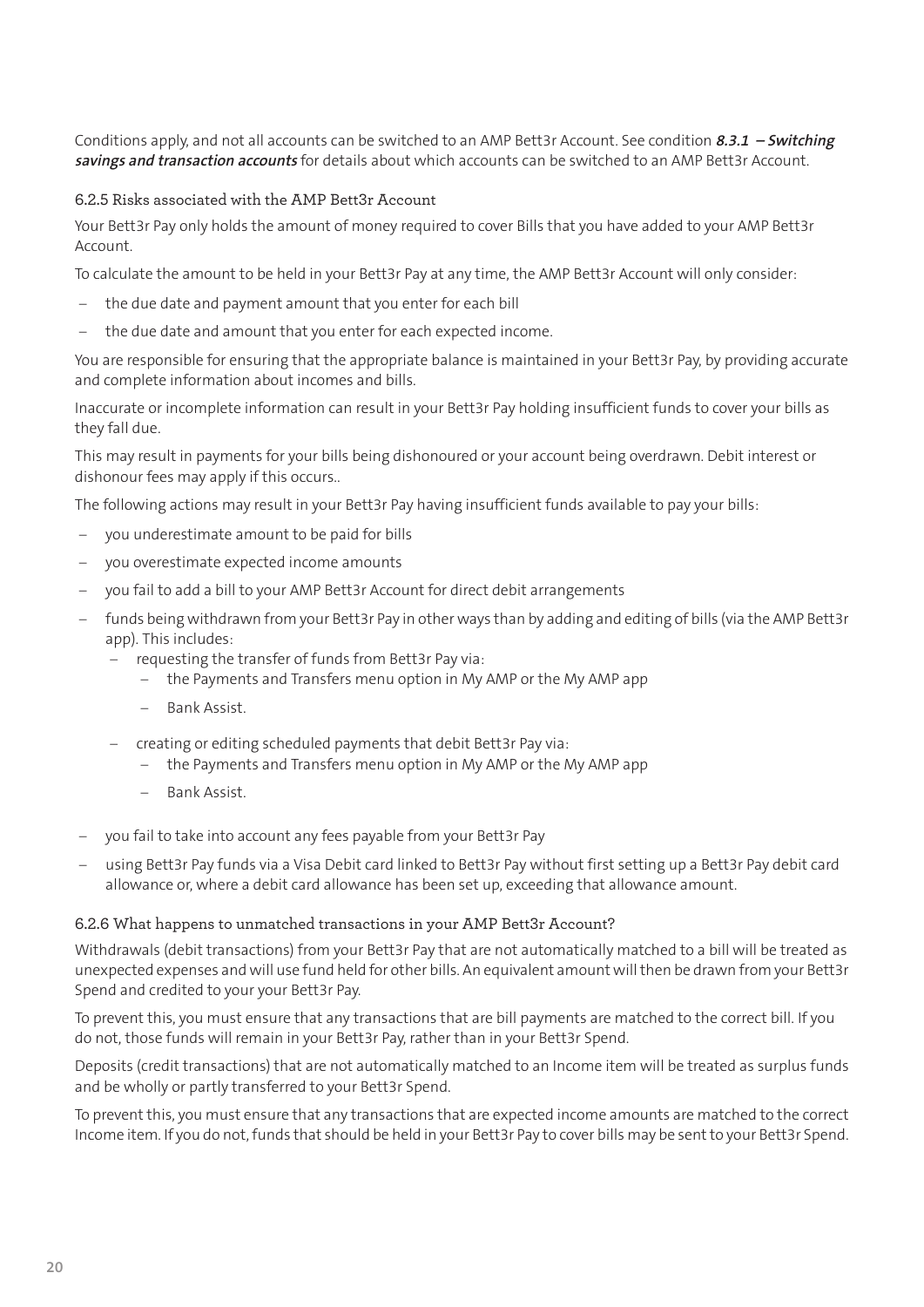# 6.2.7 Bill due dates

A due date entered in your AMP Bett3r Account for a bill that is paid by BPAY, scheduled payment, recurring payment or pay anyone transaction is thedate that the payment will be initiated, not thedate the payment will be received by the biller or destination account.

The biller or destination account will not receive the payment until some later date, based on the time required to processing the transaction through the relevant payment scheme or system.

# 6.2.8 Scheduled payments debiting Bett3r Pay

When you choose to have a bill paid automatically from your Bett3r Pay, a scheduled payment is created. This ensures the bill is paid correctly by the due date you have entered in your Bett3r Pay for that bill, or if that day is a non-business day, on the next business day.

Bills and their associated scheduled payment dates must be managed through the AMP Bett3r app.

Editing or deleting a scheduled payment through other interfaces, such as My AMP, will break the link between the bill in your AMP Bett3r Account and the actual payment. This may result in the bill not being paid.

# 6.2.9 Skipping and pausing bills

<span id="page-23-0"></span>You can choose to pause or skip bills using the AMP Bett3r Account to release the funds set aside for those bills. These bills will not be funded or paid until you 'unskip' or 'resume' them in the AMP Bett3r app.

# 6.3 Adjustment of debits and credit to your account

We may, acting reasonably, assign any date we consider appropriate to a debit or credit on your account (except that, in the case of a debit, the date will not be earlier than the date on which the relevant transaction occurred).

We credit payments to your account as soon as practicable after we receive them. This is not necessarily the same day that you or someone else initiates a credit to your account (for example using a direct credit).

<span id="page-23-1"></span>We may adjust debits and credits on your account and adjust the account balance to accurately reflect the legal obligations of both you and us (for example, because of an error or because a cheque is dishonoured). If we do this, we may make other reasonable changes as a result, including to the interest payments, or fees and charges.

# 6.4 Overdrawing

You must keep the balance of your account in credit at all times. If for any reason your account is overdrawn, you must immediately repay the amount by which it is overdrawn and any debit interest that may have accrued.

To avoid overdrawing, make sure you know when a withdrawal (such as a cheque, scheduled payment, or direct debit) is due, and ensure that funds will be available for that withdrawal. When a direct debit and direct credit are due on the same day, the direct debit may be processed first and therefore sufficient funds must already be available in your account to cover the withdrawal.

We may charge interest whenever your account is overdrawn with or without prior arrangements being made with us. Any such interest will be charged to your account on the first day of the month after it accrues.

For example, if your account is overdrawn by \$1,000, and the debit interest rate is 12.00% p.a., and the account remains overdrawn for a period of 1 day, then the debit interest that we will charge you will be calculated as follows:

$$
\frac{(\$1,000 \times 12\%)}{365} \qquad \qquad \times 1 \text{ day} \qquad = \$0.33
$$

Details of the interest rates applicable to accounts are available by contacting us on **13 30 30** or on our website at **amp.com.au**.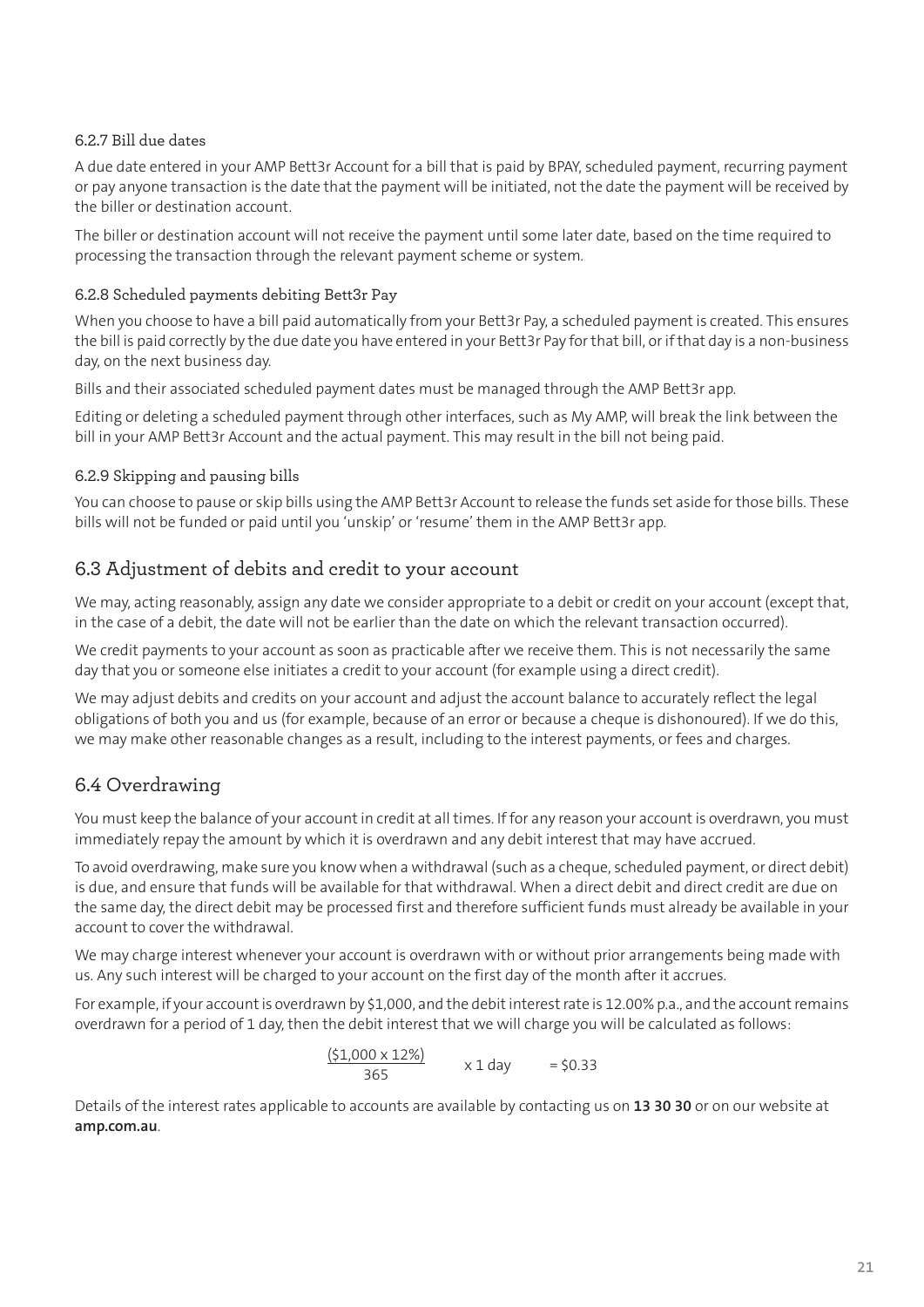# <span id="page-24-0"></span>6.5 Accessing and transacting on your account - additional information

For additional information about account access methods, including electronic communication, BankAssist and direct credit facilities refer to our Account access and operating terms and conditions available online at **[www.amp.com.](https://www.amp.com.au/bankterms) [au/bankterms](https://www.amp.com.au/bankterms)** or by calling us on **13 30 30**.

# <span id="page-24-2"></span><span id="page-24-1"></span>6.6 Who can use an account?

#### 6.6.1 Authority to operate – signing authority

If the account is in more than one person's name, each of you agree that each person may use the account and have access to account information without any other account holder's consent, unless you tell us otherwise.

All account holders are jointly and individually liable to us for operations on the account.

#### **6.6.1.1 Any to sign**

If the account is in more than one person's name, and if the authority to operate ('signing authority') on the account is 'any to sign', each of you agree that each person may have access to and may change account information and may transact on the account by any access method without any other account holder's consent.

Any of you may change the signing authority on the account to 'all to sign'. All account signatories would then be required to sign for any cheques and withdrawals.

If you want to change the signing authority on the account to 'any two to sign', all account holders must sign this request.

The signing authority for an AMP Bett3r Account must always be 'any to sign'.

#### **6.6.1.2 Signing authorities other than 'any to sign'**

You may request the signing authority on your account (except for the AMP Bett3r Account) to be set as 'any two to sign' or 'all to sign'.

If you do, and we agree:

- access cards (if available for your account type) will not be issued on the account
- withdrawals by cheque must be signed in accordance with your signing authority
- access by BankPhone and internet banking (including mobile banking) will be limited to viewing or obtaining account information only
- access by BankAssist may be restricted to account information unless all account holders are identified to our satisfaction
- any request to process a transaction or change account information will need to be authorised by all of you in accordance with your signing authority.

#### **6.6.1.3 Authorised signatories and third parties**

You may nominate any person to be an authorised signatory or provide authority to a third party to enable them to operate your account.

You can decide the level of access that an authorised signatory or third party has to your account. This access can be the same as or different to your own access.

You may not authorise any other person to be an authorised signatory or third party on your AMP Bett3r Account.

To set up an authorised signatory or to authorise a third party to operate your account, you must submit the appropriate Third Party Access form, or an Add/Remove Authorised Signatories form, and also provide an Identification Verification form (including any identification documents we request) for each signatory or third party. For details of the required forms, documents and information please contact us on **13 30 30**.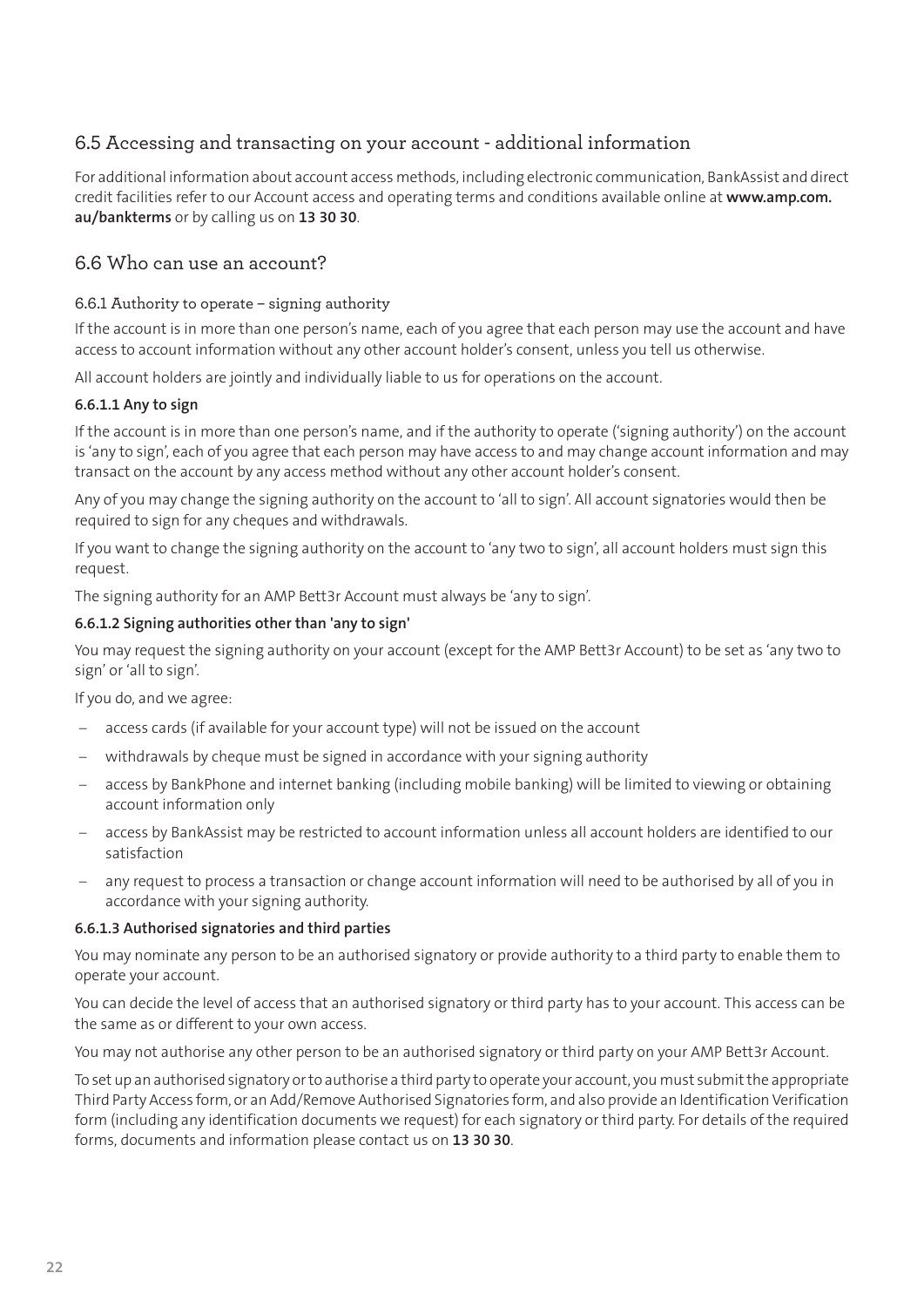The original completed forms and all accompanying documents (originals, original certified copies or uncertified copies, as appropriate) must be returned to:

AMP Bank Limited Reply Paid 79702 PARRAMATTA NSW 2124

We must complete the identification and verification of an authorised signatory or third party before we will accept an instruction, operation, or transaction from that person in respect of your account.

We will only accept instructions to conduct transactions on your account if those instructions are in accordance with your signing authority.

You must advise us immediately of any changes in authorised signatories or third parties.

#### **6.6.1.4 AMP adviser transaction authorities**

You may authorise your AMP Financial Adviser who has access to the AMP Cash Management Service ('ACMS') to use this service to transact and operate your account on your behalf. You can decide the level of access that your adviser can have.

To set up an ACMS adviser transaction authority, contact your AMP Financial Adviser. You must provide the authority using an ACMS Adviser Transaction Authority form which is available through your adviser.

Your adviser may delegate their adviser transaction authority to their staff (including their employees, agents, and contractors). Delegates will be managed in accordance with our delegate procedures. The conditions that apply to ACMS adviser transaction authorities are included on the ACMS Adviser Transaction Authority form.

<span id="page-25-0"></span>You may revoke or amend this authority at any time by notifying us. You must advise us immediately if you wish to change your ACMS adviser's transaction authority.

# 6.7 Getting information about your account - account statements

For accounts other than term deposits, we will provide an account statement at least every six months. At your request we will provide statements more frequently.

For joint account holders, statements will be sent to the primary account holder unless you request otherwise.

AMP Bett3r Account holders must receive their statements electronically (online). Paper statements will not be provided.

For all other accounts you may choose to receive statements electronically (online). If you do, we will not send you paper statements. We will notify you by email when your statement is available to view online. You must have a valid email address and access to internet banking to receive online statements.

All transactions are listed on your statement in the currency of the transaction and the Australian dollar equivalent.

You should always check the entries on your account statement carefully and report any error or unauthorised transactions to us as soon as you become aware of it. Please contact us on **13 30 30** if you have any questions about transaction shown on your account statement. Condition **[9.4](#page-38-3) - [Complaints](#page-38-3) and resolving disputes** provides details on how you may lodge a complaint about your statement or transactions on your account..

All the statements for your account can be viewed through internet banking and downloaded for printing. A fee may be charged if you request duplicate copies of paper statements.

For term deposits, an account confirmation will be provided either by letter or electronically after opening, and after we pay interest at any time during the term.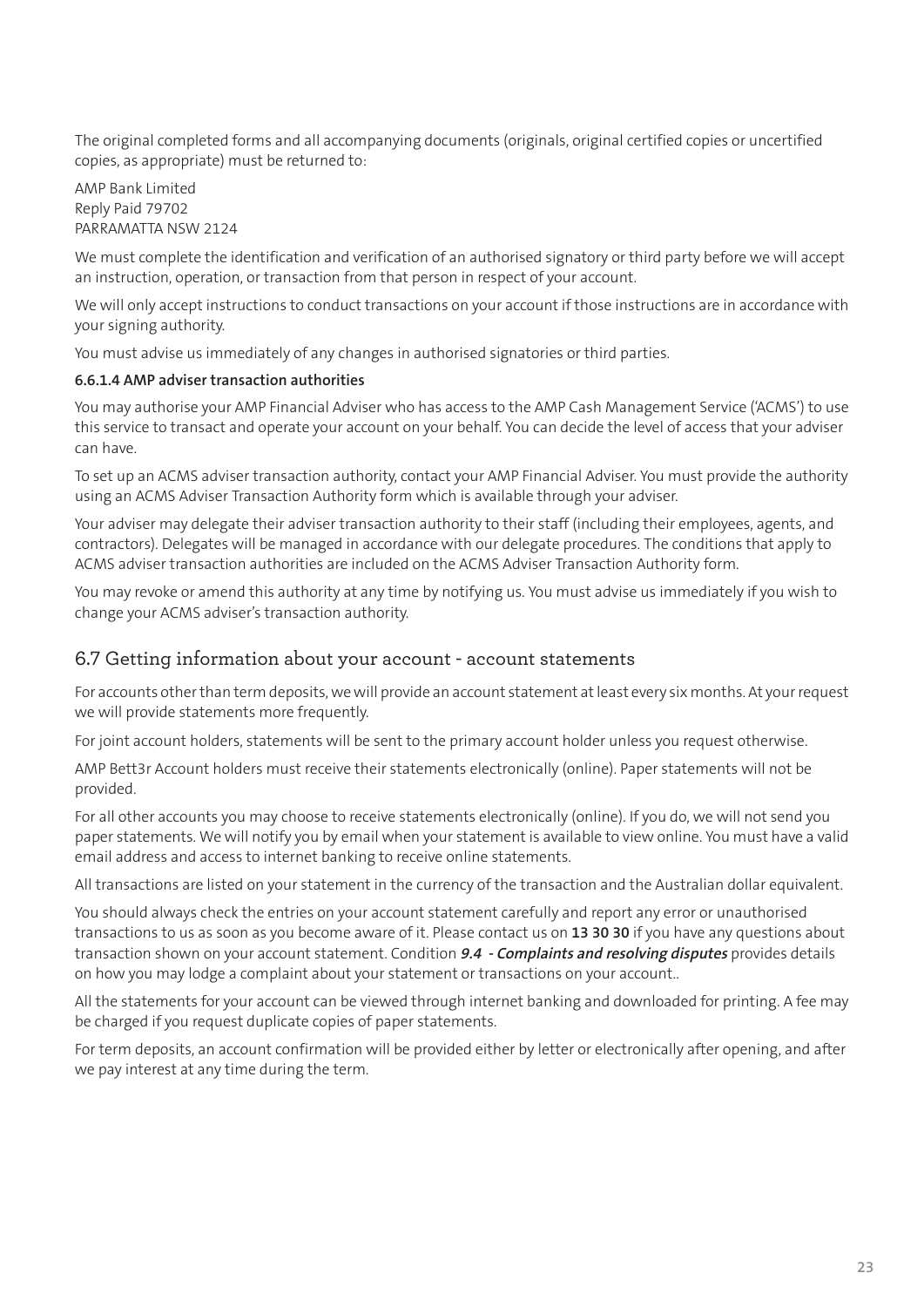# <span id="page-26-0"></span>6.8 Fees and charges on your account

#### 6.8.1 Standard fees and charges, and fees and charges for special services

Standard fees and charges may apply when you make inquiries or transact on your account. Fees and charges for special services may apply if we provide special services at any time.

Full details of the fees and charges (including any government charges) that apply to accounts and for special services are set out in the Deposit products fees and charges guide available, on request and free of charge, by contacting us on **13 30 30**, or from our website at **[www.amp.com.au/bankterms](https://www.amp.com.au/bankterms)**.

Special services include, but are not limited to:

- undertaking a transaction trace or verification
- dishonouring an electronic or cheque transaction
- processing a foreign currency draft, domestic (SWIFT) or overseas telegraphic transfer
- providing a bank audit certificate.

You must pay us all fees and charges applicable on your account, and you must also pay any fees and charges applicable for special services, even if they are incurred by another account holder or account signatory.

When you or an authorised signatory or an authorised third party operate your account or request a special service, you automatically authorise us to debit any applicable fees to your account.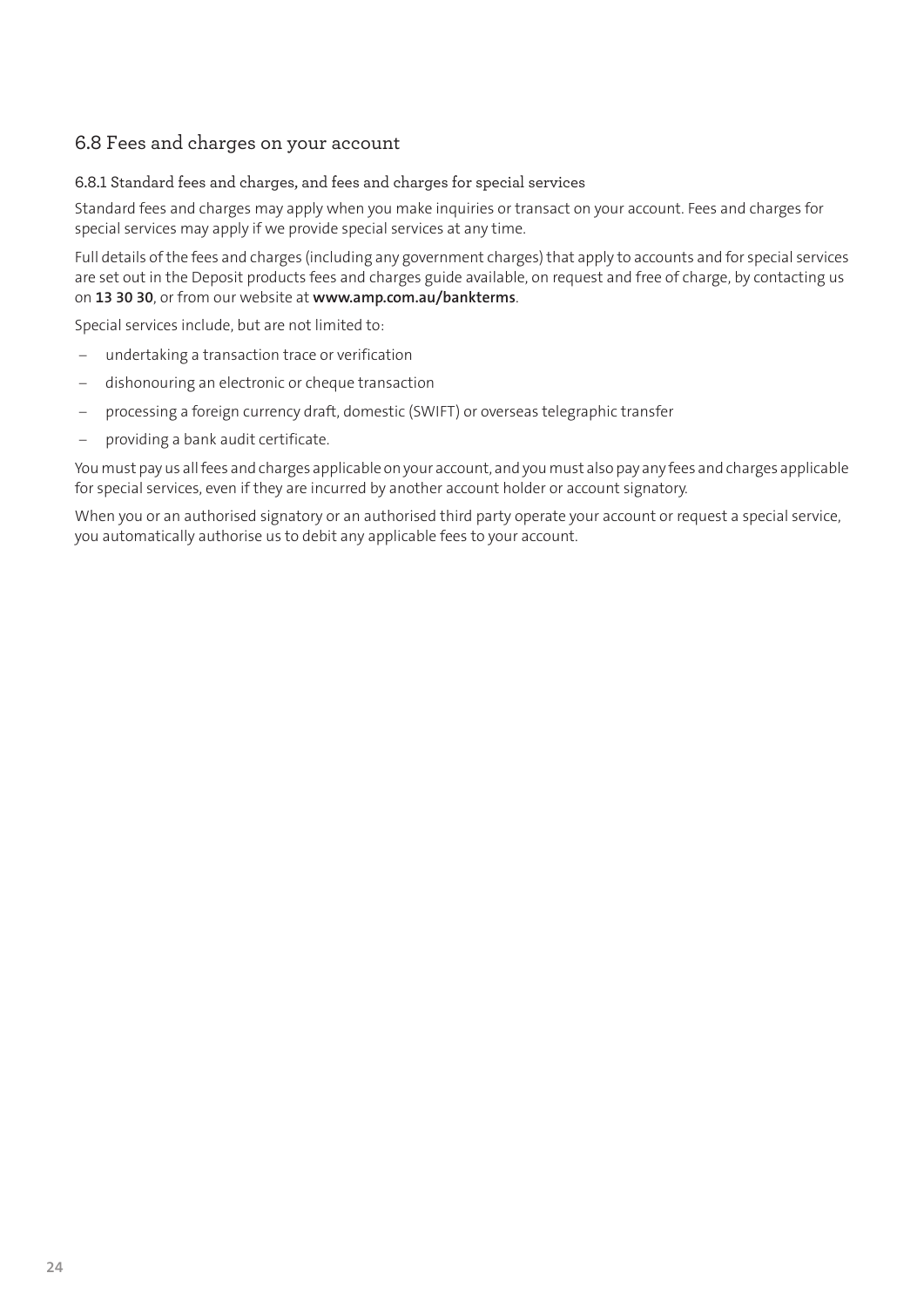# 7 Closing your account

# <span id="page-27-0"></span>7.1 Who can request that an account be closed, and what happens?

# 7.1.1 When you ask us to close your account

We will close an account when you ask us to by:

- writing to us
- calling us on **13 30 30**
- sending us a secure message through My AMP (where your account signing authority is 'any to sign')
- contacting us by electronic communication (where you have opted in)
- by any other contact method we agree to.

Your request to close your account must be made in accordance with your account signing authority.

You are liable for all transactions initiated before we close your account.

Monthly fees may apply even though your account has only been open for part of a calendar month.

If there are uncleared funds or outstanding debit card holds in your account when you ask us to close the account, we will not close the account until the funds or holds are cleared. You must ensure that you have sufficient funds in your account to ensure these holds are cleared.

If you ask us to close any of the linked accounts in your AMP Bett3r Account, we will close your AMP Bett3r Account. We will also switch any remaining linked accounts to a different account type, as set out in condition **[8.3.1](#page-34-3) – [Switching](#page-34-3) savings and [transaction](#page-34-3) accounts**.

# <span id="page-27-1"></span>7.1.2 Closing your term deposit before it matures

You may request an early withdrawal from your term deposit (ie to close your term deposit before the maturity date). See condition **[7.2.4](#page-30-0) – Early [withdrawals](#page-30-0) from your term deposit** for details of what happens when you do so.

# 7.1.3 When we may close your account

We may close your account after giving you reasonable notice, for any reason including (but not limited to) the following:

- we reasonably consider you induced us to open the account by fraud
- we believe the account is being used in a way that may cause loss to you or us
- you don't provide additional information to verify your identity or source of funds as reasonably requested by us.

We may close your account without giving you prior notice for the following reasons:

- your account becomes inactive (ie no deposits or withdrawals are made) for six months
- your account has a nil or negative balance for six months
- your account becomes overdrawn at any time
- it appears to us that you:
	- may be a proscribed person under the Charter of the United Nations Act 1945 (Cth)
	- may be in breach of the laws of any jurisdiction relating to money laundering or terrorism financing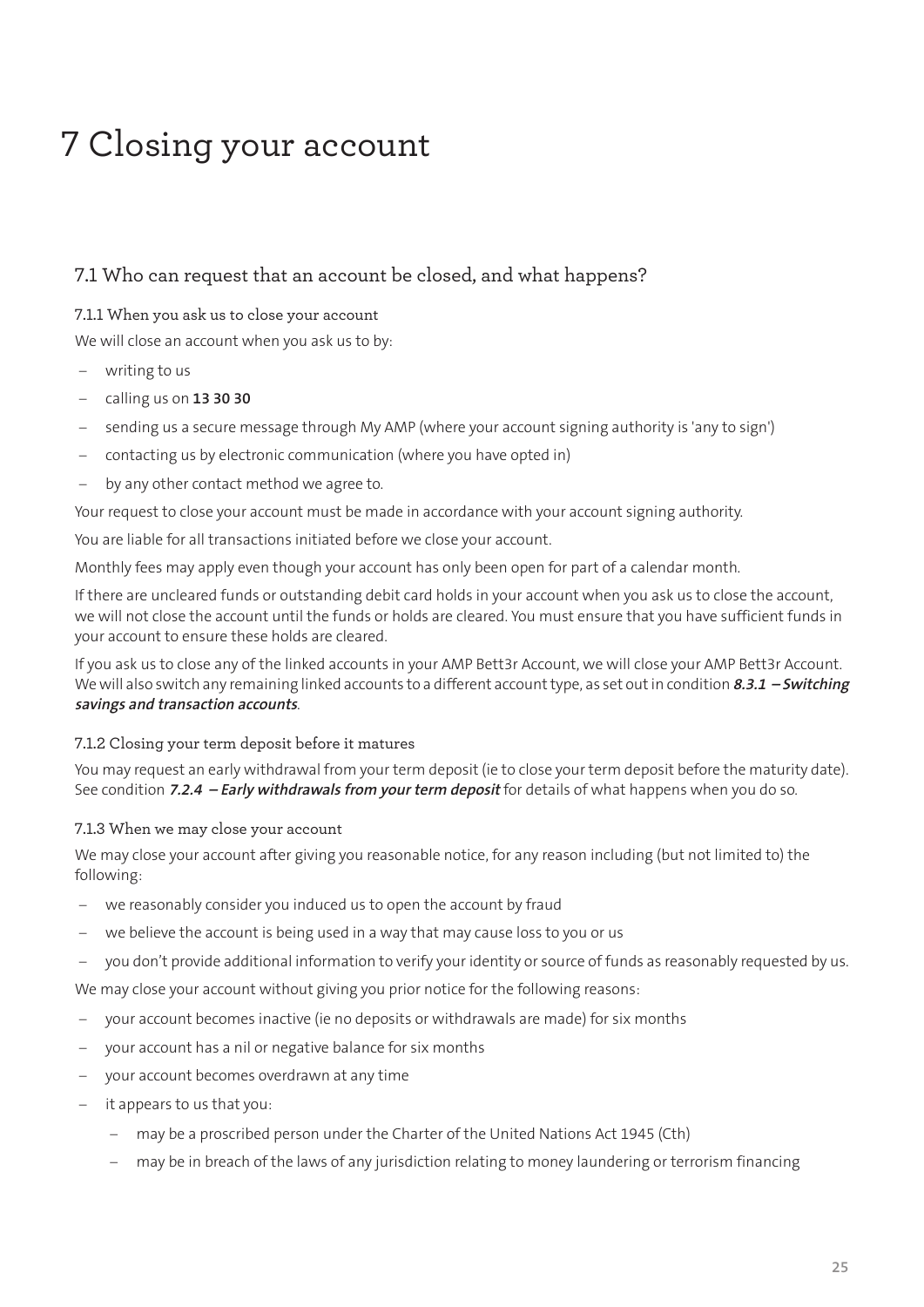- appear in a list of persons with whom dealings are proscribed by the government or a regulatory authority of any jurisdiction
- where your account is designed for domestic or personal use by you as a personal customer and is being used for business purposes
- we are required to do so by court order or by law
- we are required to do so to comply with any direction or instruction from a government body or agency, such as the Australian Taxation Office, Australian Federal Police or ASIC
- you have not conducted your account in a manner satisfactory to us or for any reason we consider reasonably appropriate and we reasonably consider that it is appropriate to close the account
- we suspect a breach of law involving your account
- you haven't provided an initial deposit and have a zero balance after 90 days of opening your account
- we believe on reasonable grounds that you may be a person, or acting for a person,or acting for a person we are not permitted to deal with by law, or as directed by a regulatory authority
- we deem that you made incomplete or incorrect declarations in your application regarding any of the following:
	- your reason for opening an account
	- the source of funds for your account
	- the nature and purpose for your account.

We may close your account without giving you prior notice if we determine at any time that you intend to use or are using your account to:

- operate and/or support a domestic or international funds remittance arrangement, business or service
- trade in or to support trading in cryptocurrencies or digital currency
- operate as a shell bank or operate with another institution that is dealing as a shell bank.

We may also choose to combine any accounts you havewith us as part of any closure actionswe take. See condition **[7.4](#page-32-0) - When we may [combine](#page-32-0) your accounts** for details about us combining accounts.

#### 7.1.4 When we may close your AMP Bett3r Account

In addition to our rights in condition **[7.1.3](#page-27-1)** , we may close your AMP Bett3r Account if:

- you request it or if we are required to close it
- you request your authority to operate to be other than 'any to sign'
- you ask to receive notices by means other than electronic communication
- an account holder dies, and there is no surviving account holder
- any or all of your Bett3r Pay, your Bett3r Spend, or your Bett3r Save is dormant
- any or all of your Bett3r Pay, your Bett3r Spend, or your Bett3r Save is overdrawn.

If we do close your AMP Bett3r Account:

- you will no longer be able to access the AMP Bett3r Account functionality.
- information you set up in your AMP Bett3r Account, including bills and savings goals, may no longer be available.

If we close any of the linked accounts in your Bett3r Account, we will close your AMP Bett3r Account, we will also switch any remaining linked accounts to a different account type, as set out in condition **[8.3.1](#page-34-3) – [Switching](#page-34-3) savings and [transaction](#page-34-3) accounts**.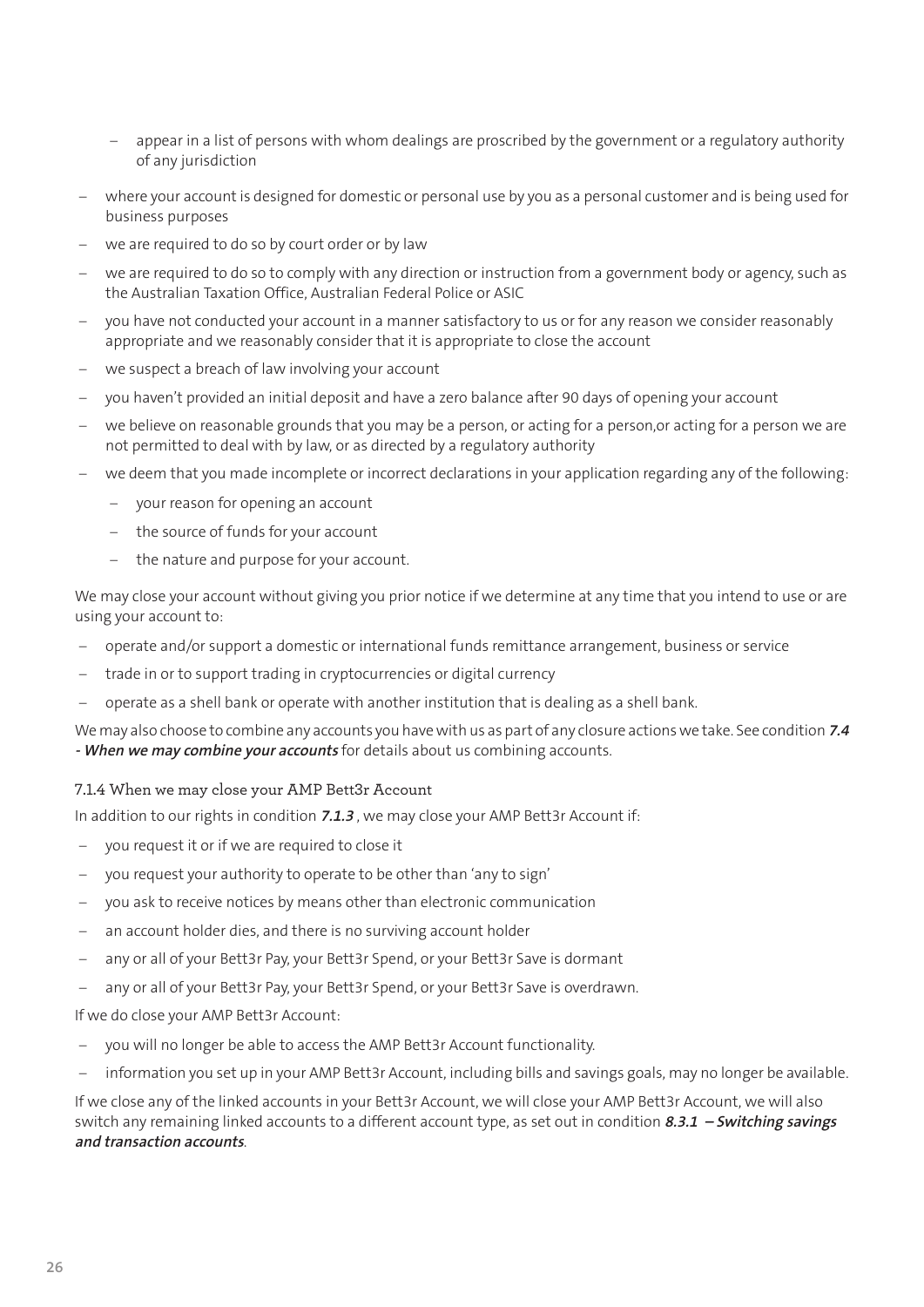# <span id="page-29-0"></span>7.2 Your options when your term deposit matures

# 7.2.1 Before your term deposit maturity date

We will contact in writing before your term deposit's maturity date.

We will include details of:

- the instructions you gave us as to how your funds and interest are to be dealt with at maturity
- the term
- the maturity date
- the interest rate
- the principal balance
- the gross interest accrued
- the net interest payable at maturity
- the total balance payable at maturity
- details of any new term deposit, subject to your maturity instructions.

# 7.2.2 Payment of deposit and interest

When you apply for your term deposit, you must also instruct us about the actions to take when your term deposit matures.

You may change your instructions at any time before the end of the term.

When your term deposit matures, you can instruct us to:

- reinvest the principal and interest due at maturity for another term (available for terms less than or equal to one year)
- reinvest the principal only for another term, and have the interest due at maturity paid to you
- pay the principal plus interestdue at maturity into the nominatedaccount with us, (or with another bank, building society or credit union) or to you by bank cheque.

For example:

- if your last instruction is to reinvest the principal andinterest for three months, we will reinvest the principal and any interest due at maturity for a new three-month term.
- if your last instruction was to reinvest the principal only for three months, and pay interest due at maturity to your nominated account, then we will reinvest the principal for a new three-month term, and pay any interest due at maturity to your nominated account.

If you do not provide instructions before the maturity date, your term deposit will be closed and the principal and any interest due will be paid to your nominated account. If you have not nominated an account, the principal and interest due at maturity will be sent to you by bank cheque at the address we have on our records.

We will pay the principal and interest to you, the account holder, only.

If your term deposit is reinvested for another term, you may be paid a different interest rate than the rate that applied for the expiring term.

For information about current interest rates and available terms at any time, go to **amp.com.au**.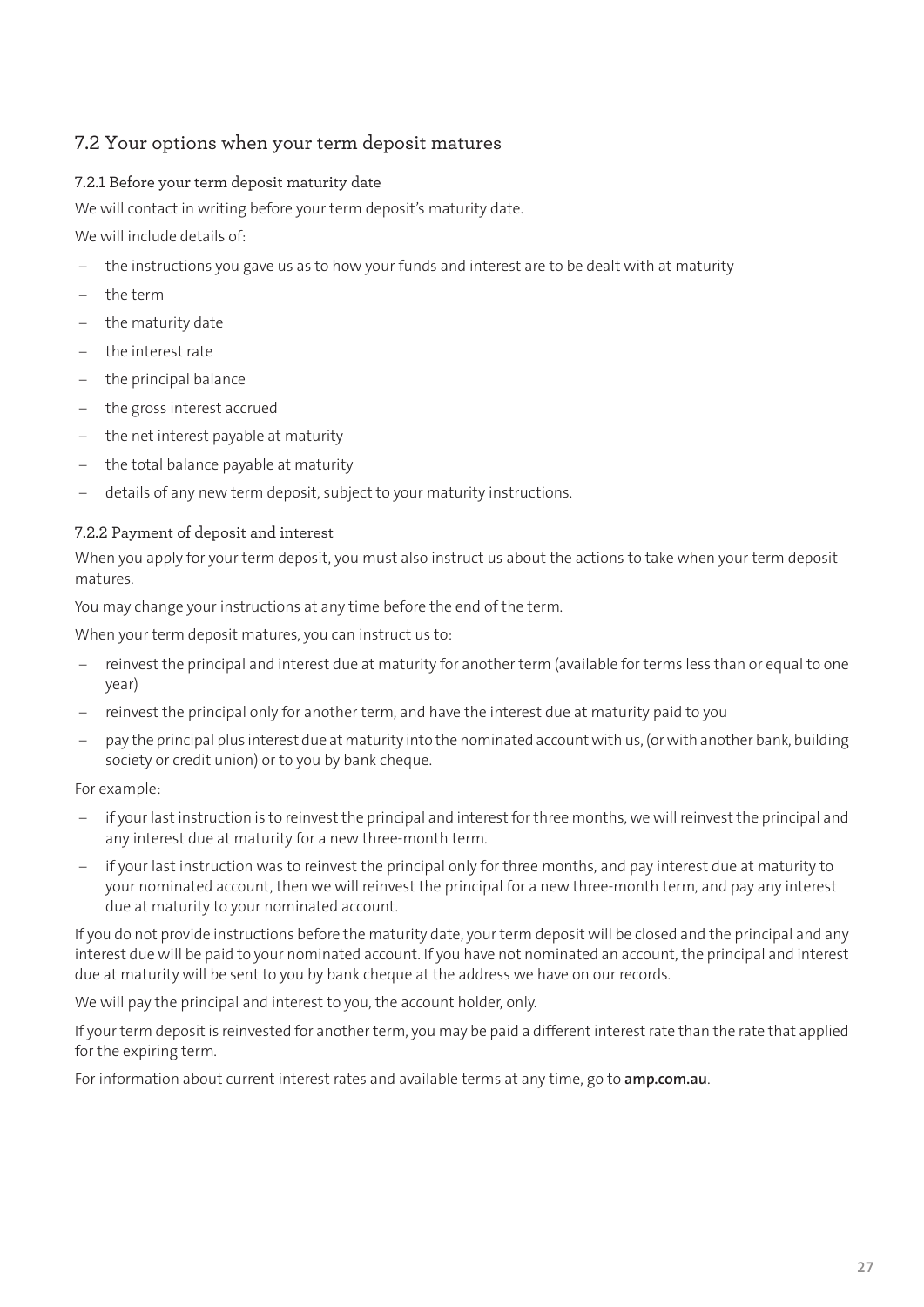#### 7.2.3 Term deposit maturity requests

If we receive your term deposit maturity request (including any change to your maturity instructions) by 2.30pm (Sydney time), and you contact us by electronic communication, by phone or by mail, or if you contact us through internet banking, we will act on your request on that business day, subject to any errors, difficulties, or faults in providing the service.

If your term deposit maturity request is received on a non-business day or after 2.30pm (Sydney time) on a business day, your term deposit maturity request will be completed on the next business day, subject to any errors, difficulties, or faults in providing the service.

We will not be liable for any losses to you associated with a delay in us acting on your maturity instructions, where that delay is caused by your failure to meet the cut-off deadlines outlined above, or through your errors or inaccuracies in the instructions you provide to us.

#### **7.2.3.1 Changing your term and interest frequency when reinvesting**

When your term deposit matures, if you reinvest your principal only, or your principal plus interest, for another term, you may:

- change to a different (length of) term
- if the new term is 12 months or more, change the payment frequency for interim interest.

#### **7.2.3.2 Adding or withdrawing funds at maturity**

When your term deposit matures, if you intend to reinvest for a further term, you can:

- deposit an additional amount (up to the maximum balance amount)
- withdraw any amount, (subject to the minimum remaining balance being \$5,000, unless we agree otherwise).

<span id="page-30-0"></span>Deposits of additional amounts to or withdrawals from your term deposit can only be made at the end of the term, and before we complete the reinvestment of the funds in accordance with your instructions. Funds for any additional deposit must be available to us on the date of maturity of your term deposit, otherwise they will not to be added for the new term.

#### 7.2.4 Early withdrawals from your term deposit

You may request a full or partial withdrawal from your term deposit before the maturity date, subject to you providing at least 31days' notice. If the time remaining before the maturitydate is 31days or less, you cannot withdraw before the maturity date, except in the situation below.

31 days' notice for early withdrawal is not required:

- where your requestisdue to financial hardship (see condition **[9.3](#page-38-2) – When times are [tough](#page-38-2)** for more information)
- for term deposits of less than two months
- for withdrawals within the first seven days of any term.

If you believe that, at some time in the future, you may needtowithdrawortransferfunds from a term depositwithout notice, other deposit products may be more suitable.

Where 31 days' notice is required, if the time remaining before the maturity date is 31 days or less, you cannot withdraw before the maturity date.

You must request an early withdrawal:

- in writing
- via BankAssist
- by electronic communication if you have agreed to this.

Your early withdrawal request must be made in accordance with your account signing authority.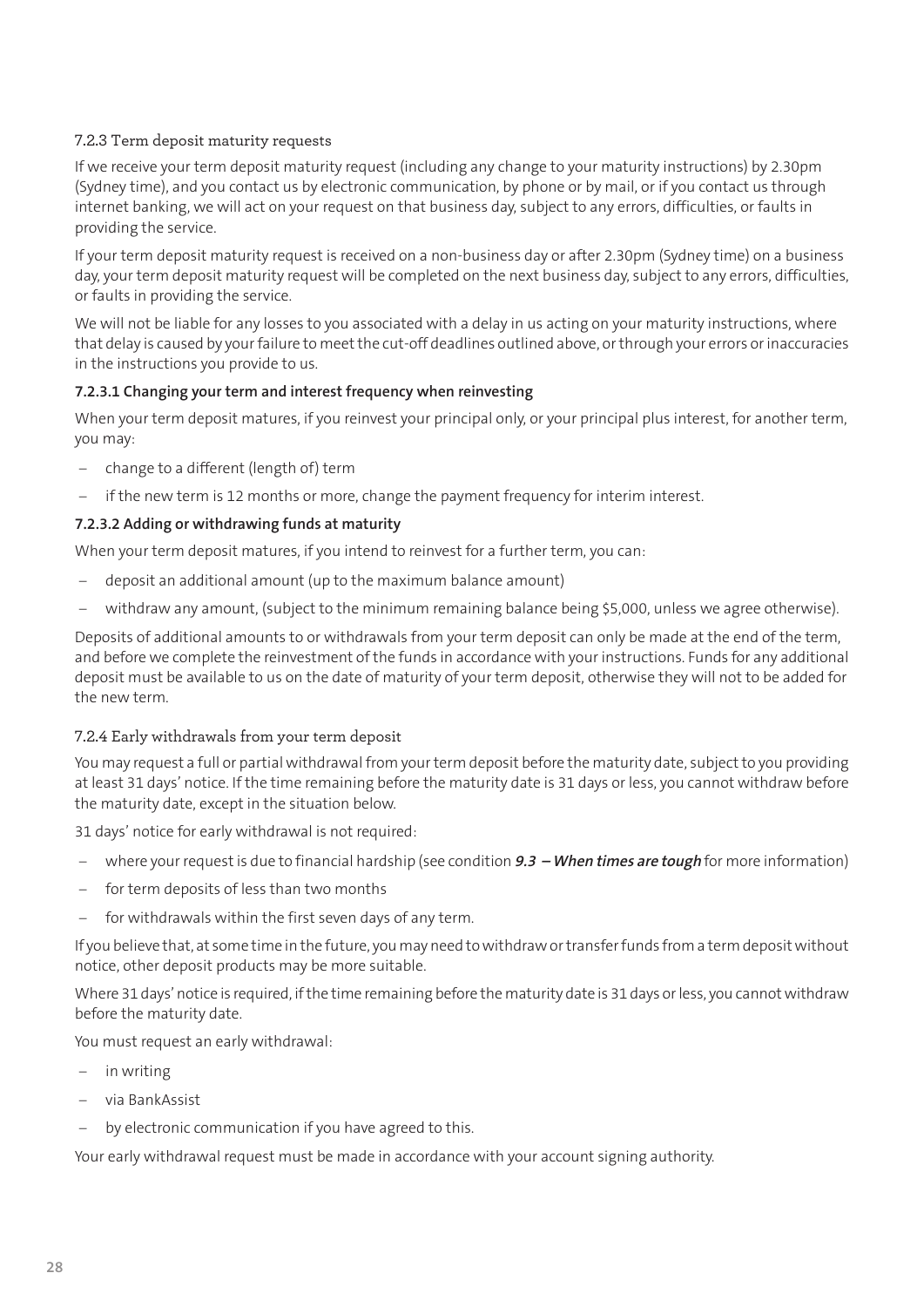We must receive your early withdrawal request before 2.30pm (Sydney time) on a business day to processed it on the same business day. Requests received after 2.30pm (Sydney time) will be processed on the next business day. The full or partial withdrawal will be processed on the next business day after the expiry of the notice period nominated by you (a minimum of 31 days' notice is required).

Any principal amount from the early withdrawal (and any interest due) will be paid:

- into an account nominated by you that you hold with us or another financial institution
- to you by bank cheque.

#### **7.2.4.1 Interest rate adjustments for early withdrawal**

When we process an early withdrawal from your term deposit, the interest rate will be adjusted based on the proportion of the original term elapsed on the date of the early withdrawal. The amount of interest rate adjustment applied for early withdrawals from term deposits will vary from time to time, at our sole discretion.

For information regarding the current interest rate adjustments, please refer to the Deposit Products Fees and Charges Guide available on our website at **amp.com.au/bankterms**.

No interest rate adjustment will be applied where an early withdrawal is requested because of the death of an account holder.

If the original interest rate, before any adjustment is made, is less than the interest rate after application of the interest rate adjustment, no interest will be paid.

Any part of the original principal balance remaining after a partial withdrawal will continue to earn interest at the original rate for the remainder of the term and under the same terms and conditions which applied at the time the original deposit was made.

If interim interest has already been paid(at the original interest rate) andall or part of the term deposit is withdrawn before maturity, we may recover all or part of the interim interest from you by reducing the total amount paid to you after the early withdrawal is processed. This may mean that amount is less than the full principal of your term deposit.

For example:

- you started a term deposit for \$250,000 on 21 December with a term of one year (365 days) and an interest rate of 3.30% pa
- on 6 January (16 days later) you requested a partial withdrawal of \$30,000 giving 31 days' notice (resulting in a 47 day term)
- the proportion ofthe originalterm completed when the early withdrawal was processedat 47days was less than 25% of the original term (47 days divided by 365 days is 12.9%)
- at the time a 2.00% pa interest rate adjustment applied on our scale of adjustment for this proportion of the original term.

The adjusted interest rate applied to the withdrawn amount of \$30,000 would be 1.30% pa, calculated as follows:

#### **Calculation for interest payable at the original rate**

 $$30,000 \times 3.30\% \div 365 \text{ days} \times 47 \text{ days} = $127.48$ 

#### <span id="page-31-0"></span>**Calculation for interest payable at the adjusted rate**

 $$30,000 \times 1.30\% \div 365 \text{ days} \times 47 \text{ days} = $50.22$ 

After the interest rate adjustment of 2.00% pa is appliedyou will receive \$50.22 interest plus the \$30,000 withdrawal amount on the withdrawal date.

# 7.3 Payment for credit balances or debit balances of closed accounts

If your account is closed in any circumstances and there is a credit balance, we will pay you an amount equal to: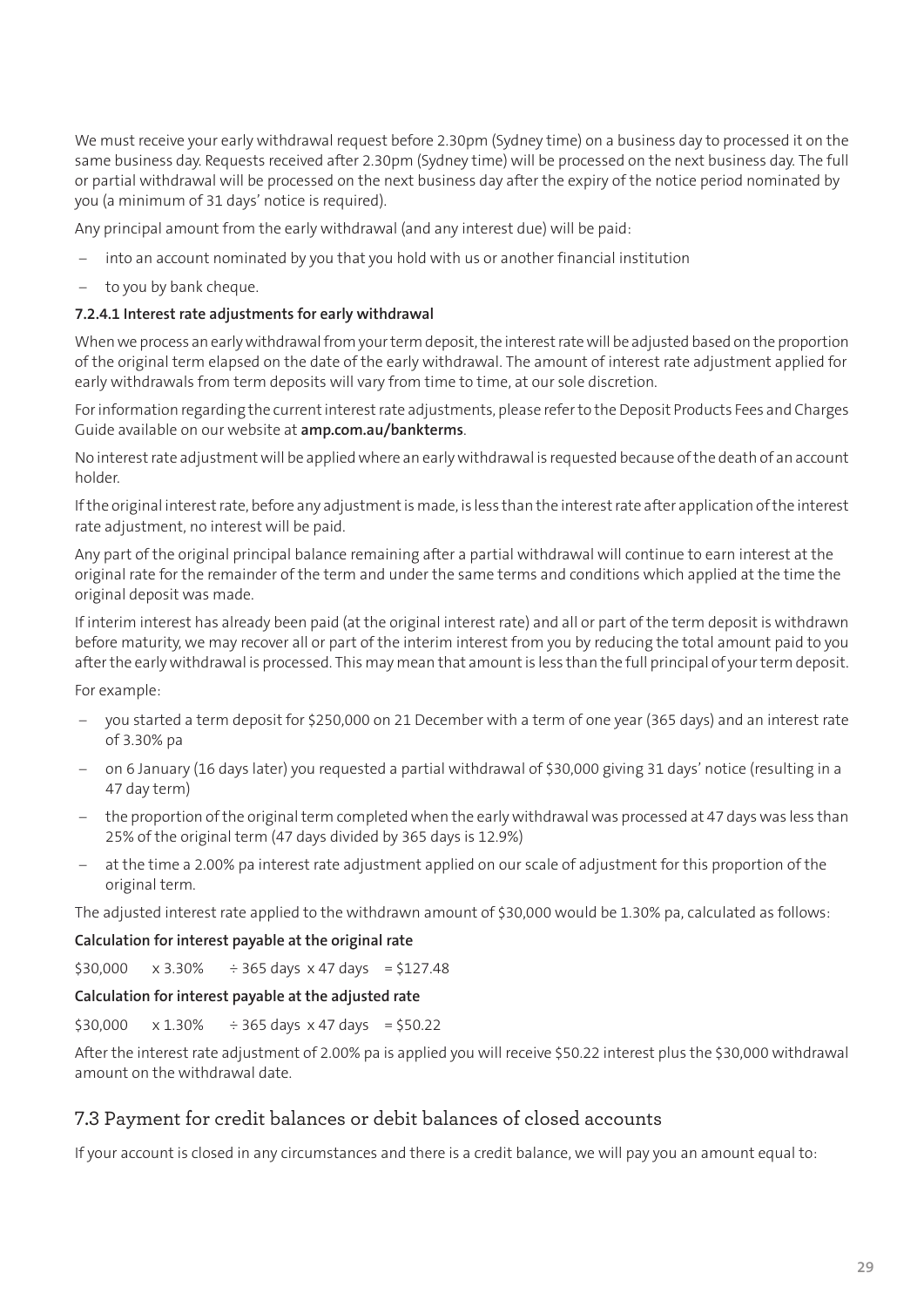the credit balance

plus

– credit interest accrued but not paid by us

less

– any government duties, taxes, or other government charges payable by you

less

– any reasonable fees and charges incurred by your account up to and including the day we close your account, including our reasonable costs incurred by us in closing your account.

We will pay this amount to you by any means we deem appropriate.

If your account is closed in any circumstances and there is a debit balance, you must immediately pay us an amount equal to;

– the debit balance

plus

debit interest accrued but not charged by us

plus

– any government duties, taxes, and other government charges payable by you

plus

<span id="page-32-0"></span>– any reasonable fees and charges incurred by your account up to and including the day we close your account, including our reasonable costs incurred by us in closing your account.

# 7.4 When we may combine your accounts

To clear any unauthorised debit balance in an account held in your name, we may transfer sufficient funds from another account (or from a loan account) held in your name (that is, we may 'combine' your accounts) at any time at our sole discretion.

We will give you notice after we have combined any of your accounts.

We will not combine your accounts if:

- we know the accounts or loan accounts are not held by you in the same capacity (for example, where you have a personal account and an account as a trustee)
- your debt to us arises from some business or activity other than banking
- we specifically agreed to keep your accounts and loan accounts separate, or if we deem that your dealings with us suggest such an agreement
- we are prevented from doing so by a code of conduct or law.

If we do combine your account:

- we will not include any loan account that is a limited recourse borrowing arrangement (ie a loan to an SMSF) in any action to combine accounts
- we will comply with any applicable requirements of the Code of Operation for Department of Human Services and Department of Veterans' Affairs Direct Debit Payments.

We do not have to combine an overdrawn account with an account that is in credit or a loan account that has available redraw to cover withdrawals already initiated on your account, unless we have agreed to such an arrangement.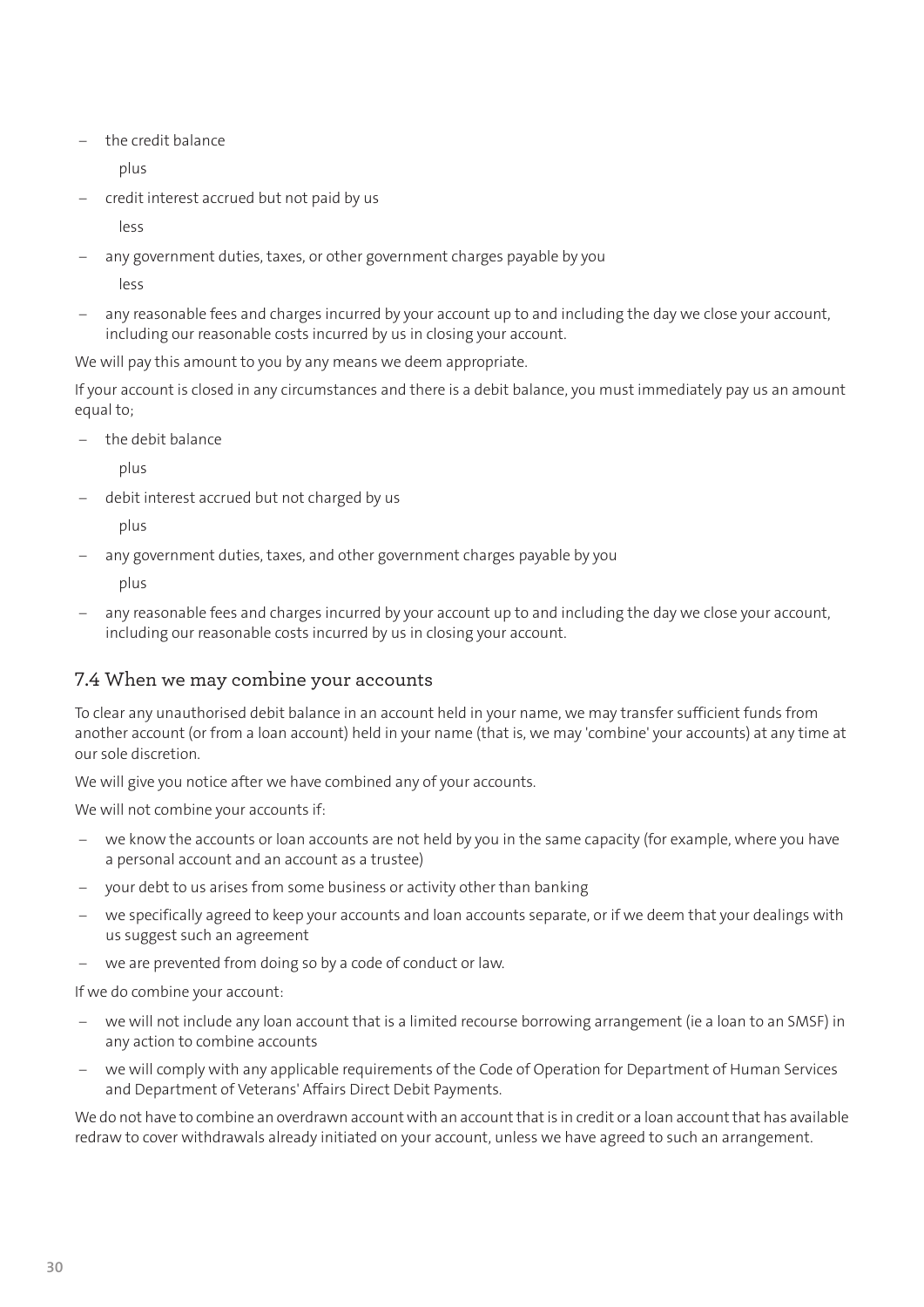We do not have to combine an account that is in credit with a loan account to cover loan arrears, unless we have agreed to such an arrangement.

If we do combine two or more of your accounts, we may also close any of your accounts and/or switch any of your remaining accounts into a different account type.

# <span id="page-33-0"></span>7.5 Unclaimed monies

We are required by law to forward the credit balance of your account, (less any fees and charges that may be owing by you) to the Australian Government as Unclaimed Money if you have not transacted on ('operated') your account for seven years or more, unless:

- the credit balance of the account is below the threshold set by the government from time to time
- a hold has been placed on your account by an order of a court of law, or if any other restriction by law prevents us from accepting deposits or withdrawals from your account
- your account is held:
	- as security for a loan or other financial obligation
	- for set-off or account combination purposes, or for a loan or another financial obligation
	- in escrow for a contract.

If any hold imposed on your account is lifted and then you do not operate the account for seven years from that date, we may forward the balance to the Australian government as Unclaimed Money.

If your funds have been transferred to the Australian Government, you may submit a claim for the funds to be returned to you. Fees may apply for the processing of your request for the return of any Unclaimed Money.

Please contact us on **13 30 30** for details of how to make a claim.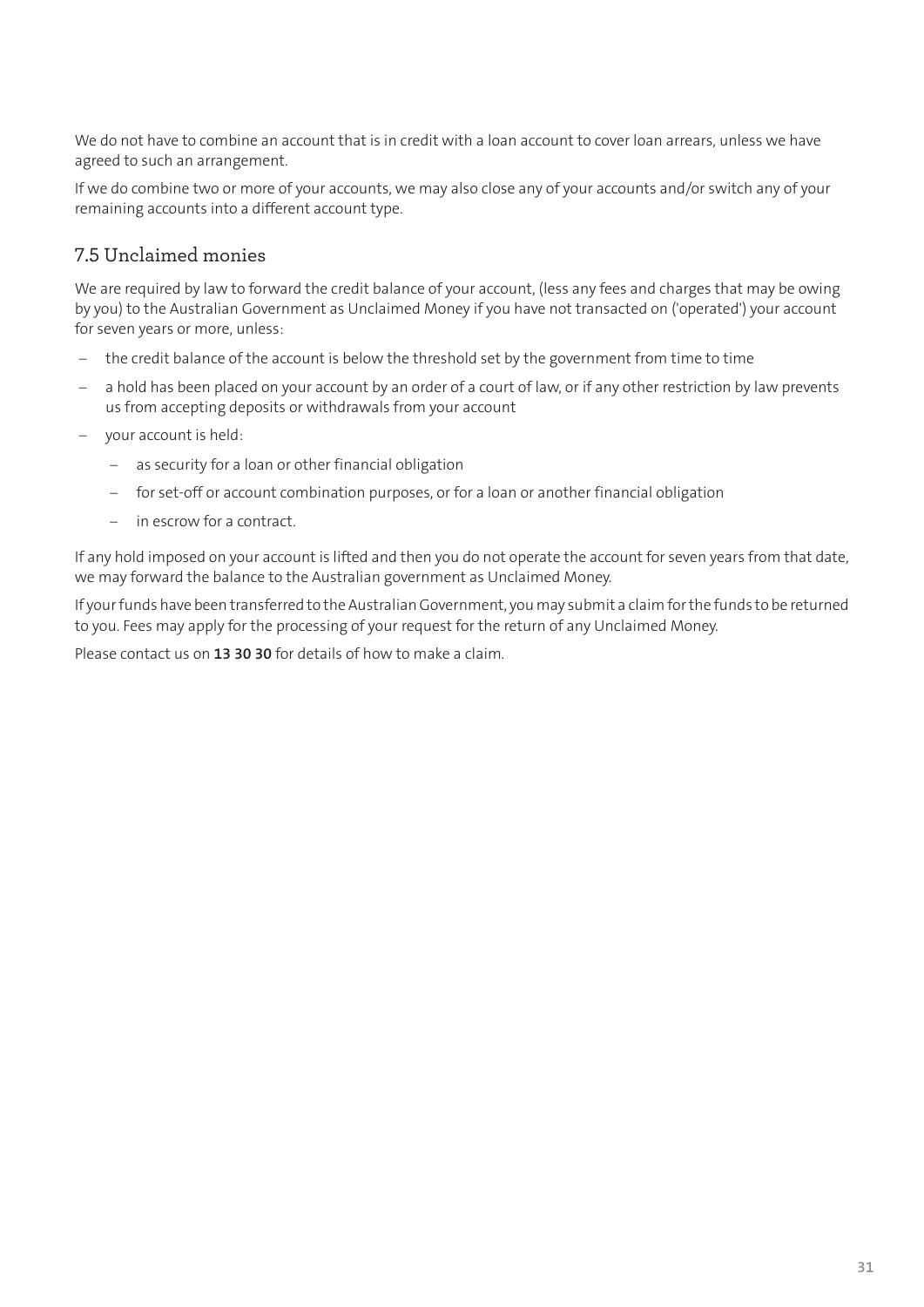# 8 When things change

# <span id="page-34-0"></span>8.1 When your personal or contact details change

You must advise us immediately if you change any part of your name, phone number(s), fax number, postal or residential address, email address, or if there is a change of connected parties or any person to whom you have granted access to your account, a change of signatories or to your tax residency status. You can advise us of any changes to your details by mail, telephone, or by secure email.

If you change any part of your name, you must provide us with original certified documentary proof of the change. Please call us on **13 30 30** for details of the documentation you must provide.

Each joint account holder must notify us separately of any changes to their own personal or contact details, or foreign tax residency. If one joint account holder changes their address, we will not update the personal or contact details of any other joint account holder.

<span id="page-34-1"></span>We will not be responsible for any errors or losses associated with your account details or changes to your account if you have not provided us with your current and accurate personal details and contact information.

# 8.2 When your entity or entity contact details change

You must advise us immediately if your entity changes any part of its name, phone number(s), fax number, postal, principal place of business/operation or registered business address, email address, its tax residency status, or if there is a change of connected parties, change of signatories, nature of business, change to the entity's Trust Deed, registration or regulation status or registration numbers, etc. You can notify us of changes to your entity details by mail, phone, or by secure email.

<span id="page-34-2"></span>Please contact us on **13 30 30** for details of the documentation you must provide.

<span id="page-34-3"></span>We will not be responsible for any errors or losses associated with your account or changes to your account details if you have not provided us with your current and accurate entity details and contact information.

# 8.3 Changing your account to another product

#### 8.3.1 Switching savings and transaction accounts

You can request that your existing account be switched into the products in the table below. No other product switching is permitted.

| Switches allowed from         | Switches allowed to                                                  |
|-------------------------------|----------------------------------------------------------------------|
| AMP Access Account            | AMP Cash Manager<br>AMP Bett3r (Pay) Account                         |
| AMP Cash Manager              | AMP Access Account<br>AMP Bett3r (Pay)Account                        |
| AMP Cash Manager              | AMP SuperEdge Cash Account<br>AMP SuperEdge Pension Account          |
| <b>Business Saver Account</b> | AMP SuperEdge Saver Account                                          |
| <b>AMP First</b>              | AMP Access Account<br>AMP Cash Manager<br>AMP Bett3r (Pay)Account    |
| eASYCash Management Account   | AMP Access Account<br>AMP Cash Manager<br>AMP SuperEdge Cash Account |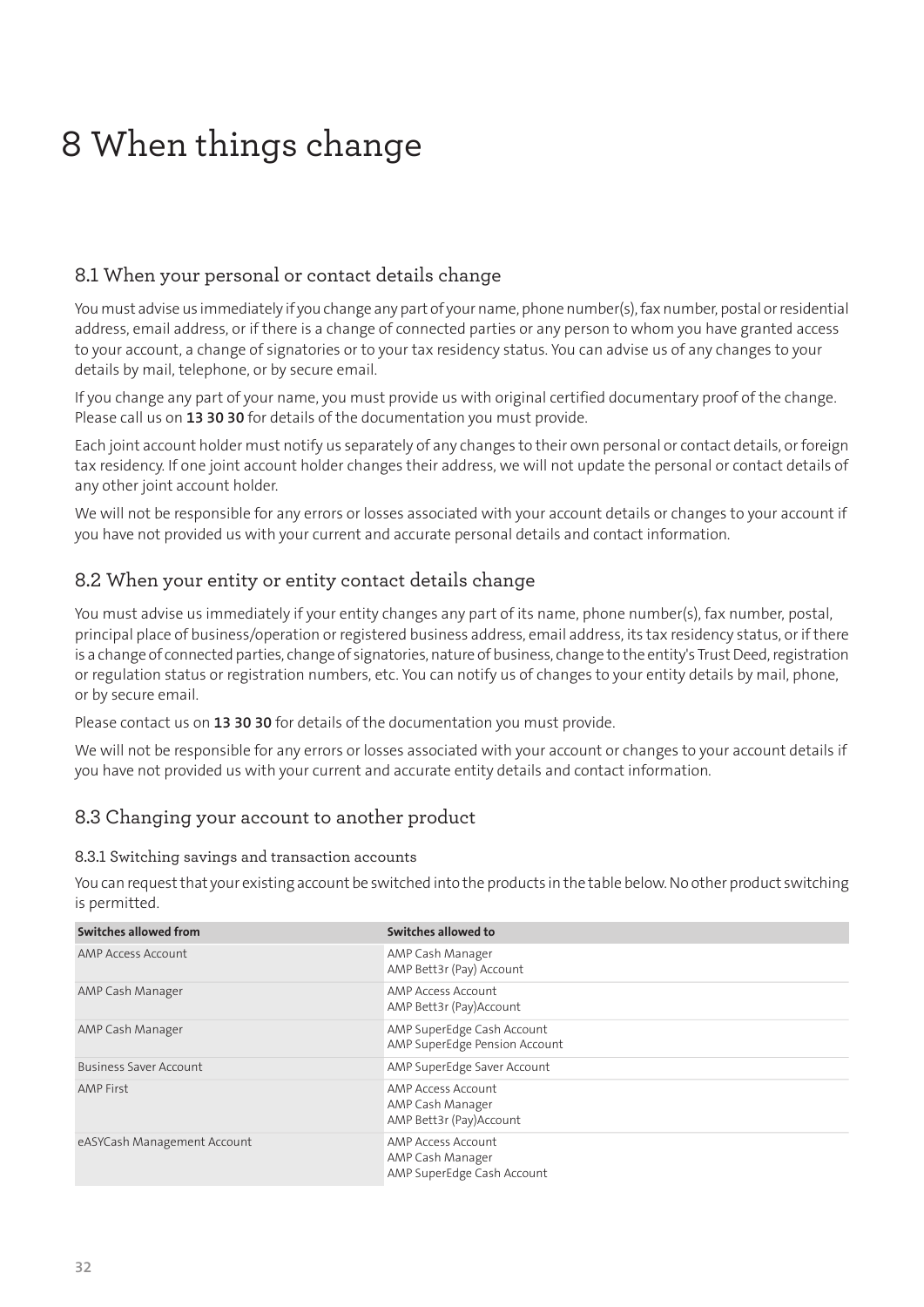|                                                                                                                                            | AMP SuperEdge Pension Account                             |  |  |  |  |  |
|--------------------------------------------------------------------------------------------------------------------------------------------|-----------------------------------------------------------|--|--|--|--|--|
| All-in-One Cash Management Account \$0 plan<br>All-in-One Cash Management Account \$5 plan<br>All-in-One Cash Management Account \$10 plan | <b>AMP Access Account</b><br>AMP Cash Manager             |  |  |  |  |  |
| Cash Management Account<br>Cash Management Account - AMP Shareholder Option<br>Cash Management Account - Select Option                     | <b>AMP Access Account</b><br>AMP Cash Manager             |  |  |  |  |  |
| eASYLIVING \$0 Plan Account<br>eASYLIVING \$5 Plan Account<br>eASYLIVING \$10 Plan Account                                                 | <b>AMP Access Account</b><br>AMP Cash Manager             |  |  |  |  |  |
| Transact Classic<br><b>Transact Executive</b>                                                                                              | <b>AMP Access Account</b><br>AMP Cash Manager             |  |  |  |  |  |
| If an AMP Bett3r Account is closed                                                                                                         |                                                           |  |  |  |  |  |
| <b>AMP Bett3r Accounts</b>                                                                                                                 | Switched to                                               |  |  |  |  |  |
| Bett3r Pay                                                                                                                                 | AMP Cash Manager Account<br><b>AMP Access Account</b>     |  |  |  |  |  |
| Bett3r Spend                                                                                                                               | <b>AMP Access Account</b><br>AMP Cash Manager Account     |  |  |  |  |  |
| Bett3r Save                                                                                                                                | AMP Saver Account                                         |  |  |  |  |  |
| <b>AMP Bett3r Account (Offset)</b>                                                                                                         | Switched to                                               |  |  |  |  |  |
| Bett3r Pay                                                                                                                                 | Offset Deposit Account<br>Unlinked Offset Deposit Account |  |  |  |  |  |
| Bett3r Spend                                                                                                                               | Offset Deposit Account<br>Unlinked Offset Deposit Account |  |  |  |  |  |
| Bett3r Save                                                                                                                                | Offset Deposit Account<br>Unlinked Offset Deposit Account |  |  |  |  |  |

Contact us on **13 30 30** for more information on how to request to switch your account to different product.

#### <span id="page-35-0"></span>8.3.2 Switching term deposits

<span id="page-35-1"></span>Term deposits cannot be switched to any other account type.

# 8.4 Variations to terms and conditions

#### 8.4.1 What happens if we vary these terms and conditions?

We may vary these terms and conditions or add new terms and conditions at any time, subject to the requirements of any relevant legislation and codes of practice.

We will let you know in writing or electronically at least 30 days before we make a variation or change which:

- introduces a fee or charge (other than a government charge)
- changes the minimum balance to which an account management fee applies
- changes the interest calculation method
- changes the balance ranges to which an interest rate applies, or to the interest rate tiers that apply to an account
- changes the frequency at which we debit or credit interest
- introduces, removes, or adjusts any transaction limits on your account
- introduces or increases fees or charges for issuing or replacing a device or security access code
- introduces or increases fees or charges for performing electronic payment transactions
- increases your liability for losses relating to electronic payment transactions
- introduces, removes or changes a daily or other periodic limit on electronic payment transactions, a facility, or electronic equipment (such as limits on the number or value of ATM withdrawals).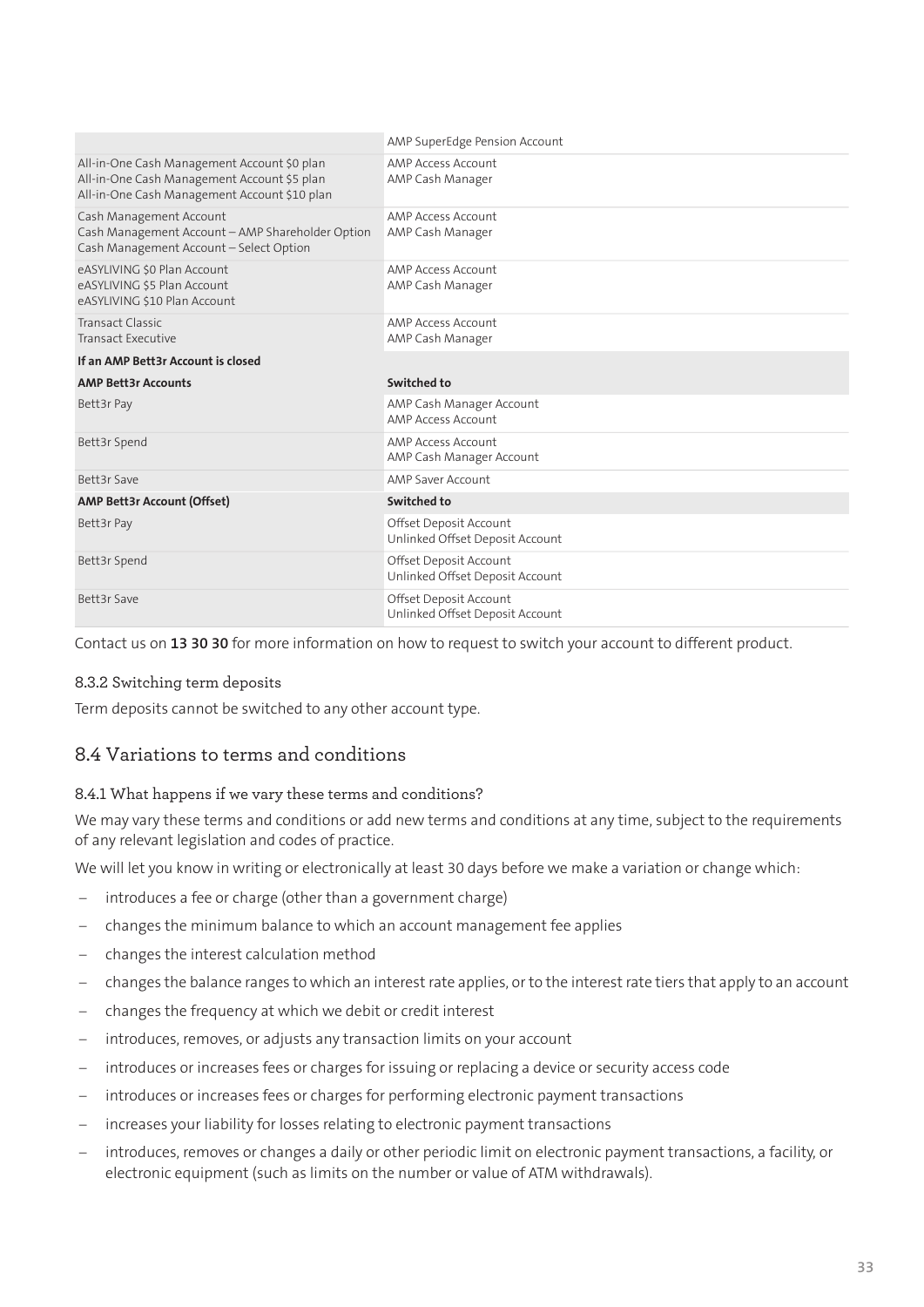For other changes we make (including changes in interest rates and standard fees and charges) we will let you know in writing, by email, or by placing a notice about the change in a national newspaper on or before the day it takes effect, or otherwise if we are required to by law or by a code of practice.

These other changes may include:

- changes to the amount or frequency of payment of any fee or charge
- when a government introduces or changes a government charge payable directly or indirectly by you. If a government fee is introducedor changed we will tell you either by email, mail, or an advertisement in a national or local newspaper by the day the new charge takes effect. We do not have to tell you if the introduction or variation of the charge has already been publicised by the government, government agency or representative body.

We may not be able to give you notice of a change if:

- we need to make an immediate change to maintain the security of our system or individual accounts
- <span id="page-36-0"></span>– you have not provided us with your current postal or email address, so that we are able to reasonably locate you.

# 8.5 What happens when an account holder dies?

If any account holder dies, their legal representative, next of kin or the surviving account holder(s) must notify us as soon as possible in writing or by contacting us on **13 30 30**. An original certified copy of the Death Certificate must be provided to us.

We must complete the identification and verification of the executor or administrator of an account holder's estate before we provide information to them about the account, including the account number, the account balance and details of credit and debit interest and other transactions.

We may honour any cheque(s) dated on or before the date of death of the account holder, provided that:

- they are signed by the deceased account holder (or an authorised signatory if in accordance with the account signing authority)
- the cheque(s) are presented for payment not more than seven days after we received notice of the death
- there are sufficient available funds in the account.

# 8.5.1 Release of funds – accounts held by one person

Upon notice of death of the account holder, withdrawals (other than cheques presented according to condition **[8.5](#page-36-0) - What [happens](#page-36-0) when an account holder dies?** ) will not be processed or permitted. However, on production of satisfactory documentation expenses such as funeral, medical or hospital accounts may be paid from the account.

Funds will be made available to executors or administrators, subject to the following being provided to us:

- any original documents or original certified copies of documents we may request to enable us to satisfactorily complete the identification and verification of the identity of executors, administrators or beneficiaries. (Funds will be only made available following our completion of that identification and verification process.)
- for accounts with a credit balance ofless than \$15,000,the followingdocuments must be providedto us original certified Death Certificate, original certified Will, signed Indemnity Form (available from us on request) and Letter of instruction signed by the executor/s of the estate
- for accounts with a credit balance of more than \$15,000, the following documents must be provided to us original certified Death Certificate, original certified Probate & Letter of Instructions signed by the executor/s of the estate
- any other satisfactory documentation that we agree to accept.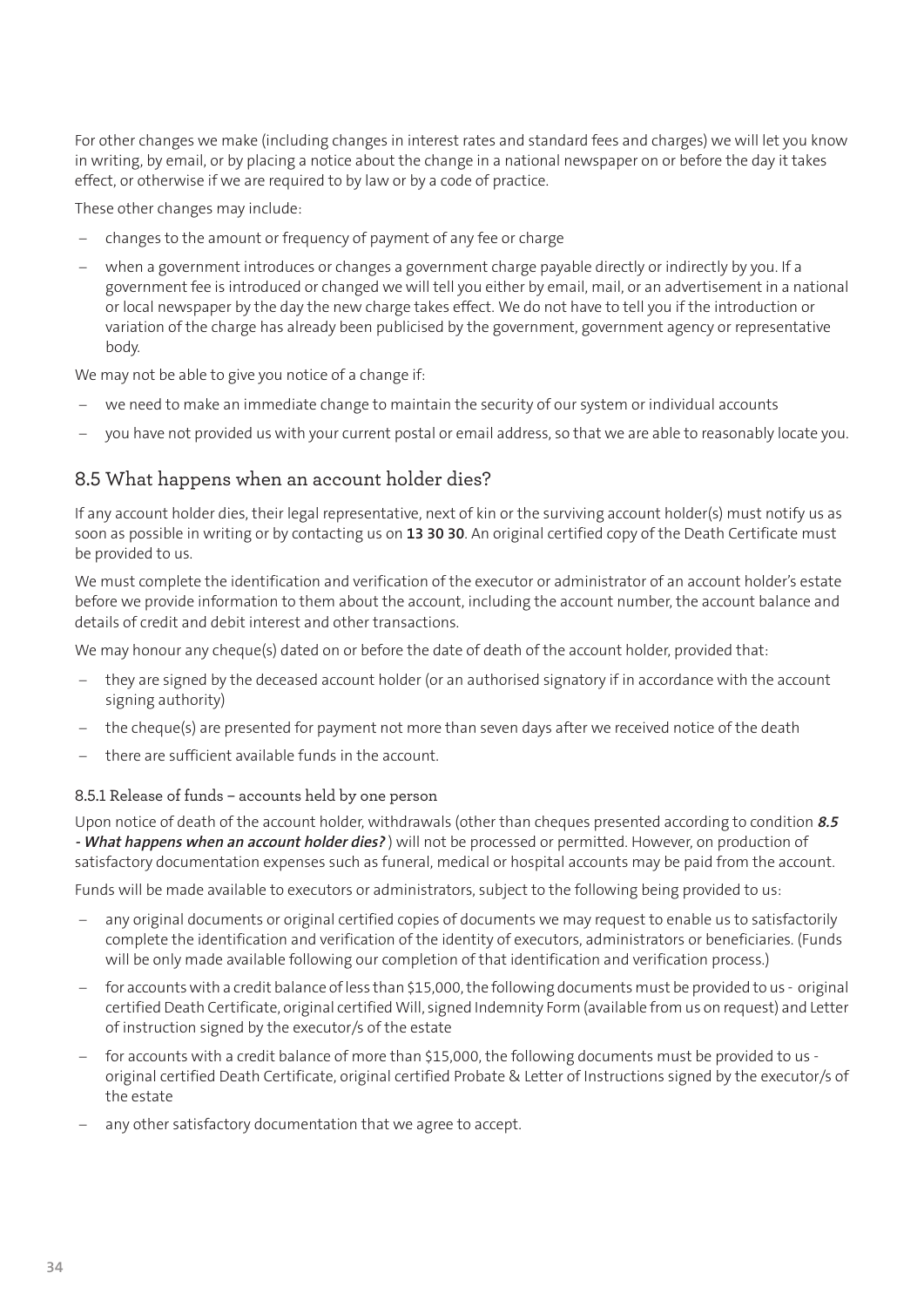#### 8.5.2 Release of funds – accounts held by more than one person

On the death of any account holder, we will automatically treat the balance in the account as belonging to the other holder or holders. This does not affect our rights at law and equity.

Upon receipt of an original certified copy of a death certificate for the deceased account holder and a letter from the surviving account holder(s) requesting that the account name be changed, we will transfer the account to the name(s) of the surviving account holder(s).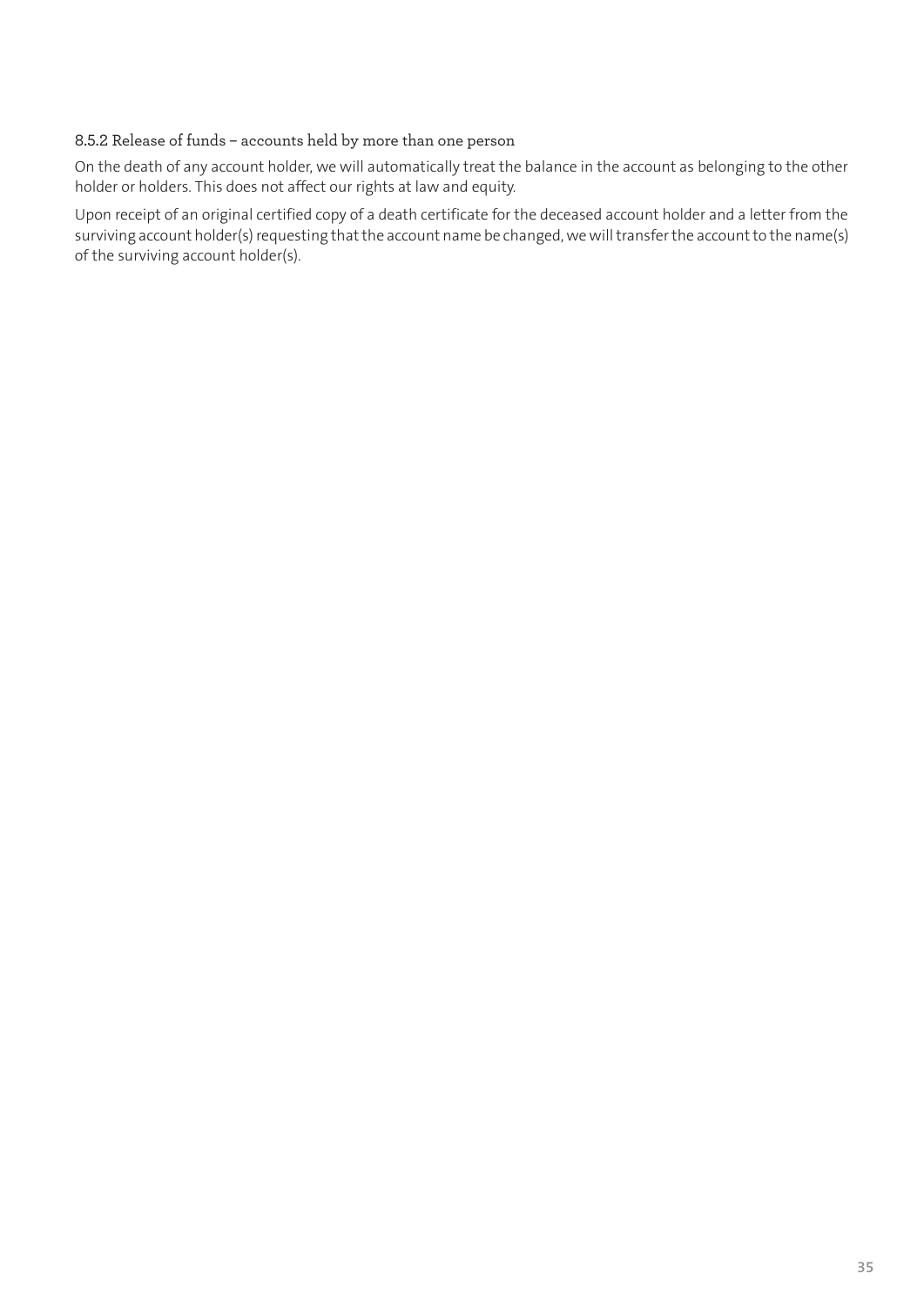# 9 Other important information

# <span id="page-38-0"></span>9.1 Banking Code

The Banking Code sets out standards of practice and service to be followed by the banking industry. We comply with the Banking Code. Each relevant provision of the Banking Code applies to your account if you are an individual or small business, as defined in that code.

<span id="page-38-1"></span>A copy of the Banking Code is available on our website at **[www.amp.com.au/bankterms](https://www.amp.com.au/bankterms)**.

# 9.2 ePayments Code

The ePayments Code regulates consumer electronic payment transactions, including ATM, eftpos and credit card transactions, online payments, internet and mobile banking, and BPAY.

We warrant that we comply with the current ePayments Code.

<span id="page-38-2"></span>A copy of the ePayments Code is available on the ASIC website at **[asic.gov.au](https://asic.gov.au)**.

# 9.3 When times are tough

If for some reason you are experiencing financial difficulties and believe you will or may have trouble meeting your commitments, please call us as soon as possible to discuss the situation and your options for a possible solution or arrangement.

If your deposit account is a joint account and you are experiencing financial difficulty, we may assist you without involving the other person initially.

<span id="page-38-3"></span>If requested by you in writing, we may deal with your financial counsellor, however we will deal with you if we have made reasonable, unsuccessful attempts to contact your financial counsellor.

You can contact us on **13 30 30** to be directed to AMP Bank Credit Services for assistance with financial hardship.

# 9.4 Complaints and resolving disputes

# 9.4.1 What you need to do

If you have a complaint concerning matters covered by these terms and conditions (including any apparent error in a transaction or an unauthorised transaction or an error on your statement), you must tell us as soon as possible and provide all required information as reasonably requested by us.

You may tell us by:

- calling us on **13 30 30**
- mailing us at AMP Bank, Locked Bag 5059, PARRAMATTA NSW 2124
- emailing us at **info@ampbanking.com.au**

#### 9.4.2 When and what information is available to you?

Information about our internal and external processes for resolving complaints is in our Financial Services Guide which is available on our website at **[www.amp.com.au/amp/financial-services-guide](https://www.amp.com.au/amp/financial-services-guide)**, or by contacting us on **13 30 30**.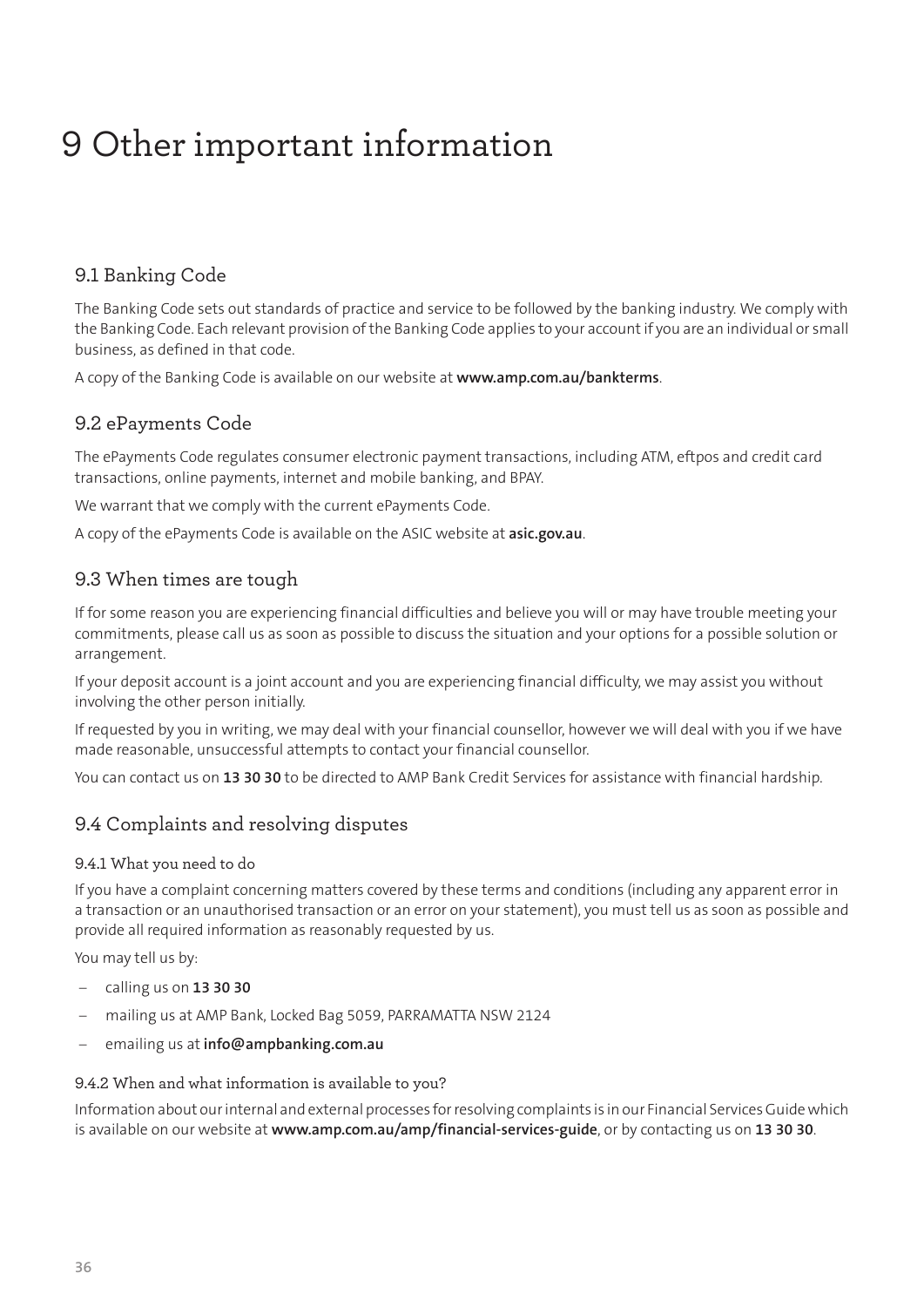#### 9.4.3 What we need to do

If your complaint cannot be resolved at first contact, we will keep you informed of the progress and aim to give you a full response to your complaint within 21 business days. We will provide you with the name and contact information of the internal staff member responsible for handling your complaint.

If the complaint can be resolved to your satisfaction within five business days of you making the complaint, we will not provide you with a written response unless you have asked for a response in writing.

If the complaint is not resolved within 21 days, we will advise you that more time is required and keep you informed at regular intervals of the status of your complaint.

Other than in exceptional cases we will take less than 45 days from receiving your complaint to complete our investigation. If we don't, we will:

- inform you of the reasons for the delay including the reasons for the delay
- provide you with monthly updates on the progress of the investigation
- specify a date when a decision can reasonably be expected, and
- provide you with the name and contact details of our external dispute resolution providers.

When we complete our investigation, we will provide you with a written response including:

- the outcome of the investigation including the reasons for our decision with reference to any relevant provisions on the terms and conditions
- your rights to refer the complaint to an external dispute resolution provider
- the name and contact details of the external dispute resolution provider.

If we decide that your deposit account has been incorrectly debited or credited, we will promptly adjust your account (including any interest and/or charges) and tell you the amount that has been debited or credited to your account as a result.

If we decide that your account has not been incorrectly debited or credited, or (in the case of unauthorised transactions) that you have contributed to at least part of the loss, we will:

- provide you with copies of any document or other evidence on which we based our decision
- advise you whether there was any system or equipment malfunction at the time of the transaction.

We will accept part or full responsibility for the amount that is the subject of your complaint if we:

- fail to observe the above complaint investigation procedures
- fail to allocate liability in accordance with these terms and conditions
- fail to communicate to you the reasons of our determinations

and the failure contributed to a decision against you, or the failure unreasonably delayed the resolution of your complaint.

The Account access and operating terms and conditions include more information regarding your liability in the case of unauthorised transactions.

#### 9.4.4 Not satisfied with our decision?

#### **Your options**

If you're not satisfied with the resolution of your complaint, you can ask the AMP Customer Advocate for assistance or you can contact the Australian Financial Complaints Authority .

# **AMP Customer Advocate**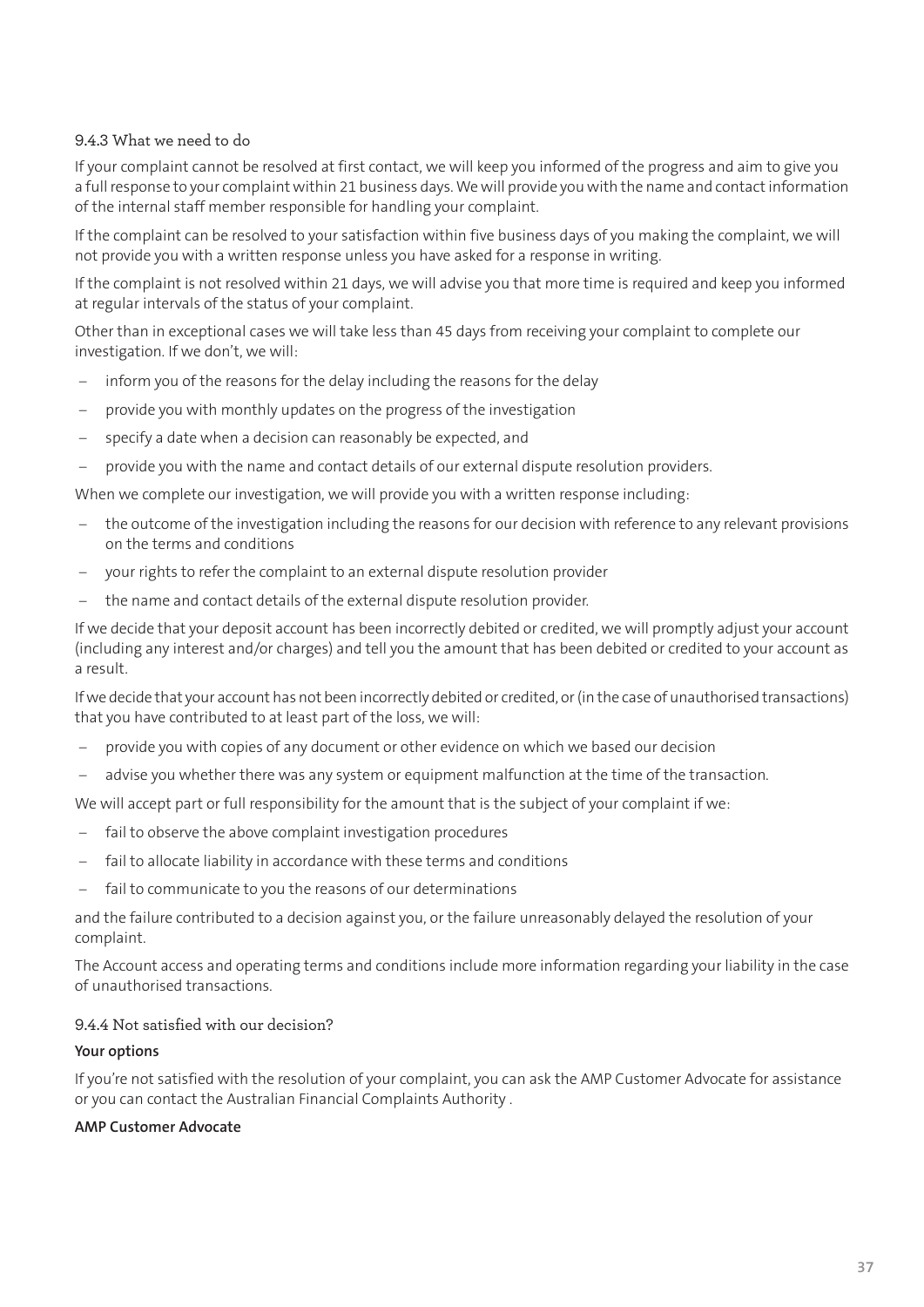The AMP Customer Advocate can help you by reviewing your complaint to ensure the outcome is fair and reasonable. you will not be disadvantaged in any way if you ask the AMP Customer Advocate to review your complaint and AMP will honour the outcome of the review. You can contact our Customer Advocate by:

- Phone: **1300 074 235**
- Email: **customeradvocate@amp.com.au**
- Post: AMP Customer Advocate, Level 11, 33 Alfred St, SYDNEY NSW 2000

#### **Australian Financial Complaints Authority (AFCA)**

AFCA deals with unresolved complaints from consumers in the financial system.

- Phone: **1800 931 678**
- Email: **info@afca.org.au**
- Post: Australian Financial Complaints Authority, GPO Box 3, MELBOURNE VIC 3001
- Website: **www.afca.org.au**

<span id="page-40-0"></span>Please note that for AFCA to consider your complaint you must raise it with them within two years of the date of our response to your complaint.

# 9.5 Privacy and confidentiality

#### 9.5.1 Privacy and your personal information

We collect and handle your personal information (including credit-related personal information) in accordance with the Privacy Act 1988 (Cth) and also in accordance with the AMP Privacy Policy, available at **[amp.com.au/privacy](https://amp.com.au/privacy)**.

# 9.5.2 Protecting your confidentiality

We will meet our general duties under law to protect your confidentiality and handle your personal information in accordance with:

- the notice(s) we provide to you when we collect your personal information
- the AMP Privacy Policy
- <span id="page-40-1"></span>– the Privacy Act (1988)
- our general duties under law.

The AMP Privacy Policy is available on our website at **[amp.com.au/privacy](https://amp.com.au/privacy)**.

# 9.6 Tax matters

#### 9.6.1 Your Tax File Number (TFN)

We are authorised to collect your TFN under the Taxation Administration Act 1953. Your TFN will be kept private and confidential at all times. The collection and use of TFNs are strictly regulated by tax laws and the Privacy Act.

We collect your TFN to determine if we must withhold any amount from interest we pay to you on your account.

You are not obliged to provide your TFN however if you do not provide us with your TFN, or information regarding your exemption status, we are required to deduct withholding tax at the highest marginal tax rate plus Medicare levy from any interest paid on your account. If withholding tax is deducted from an interest amount payable to you on on your account, depending on your tax residency status, you may be entitled to claim this back when you lodge your Australian tax return.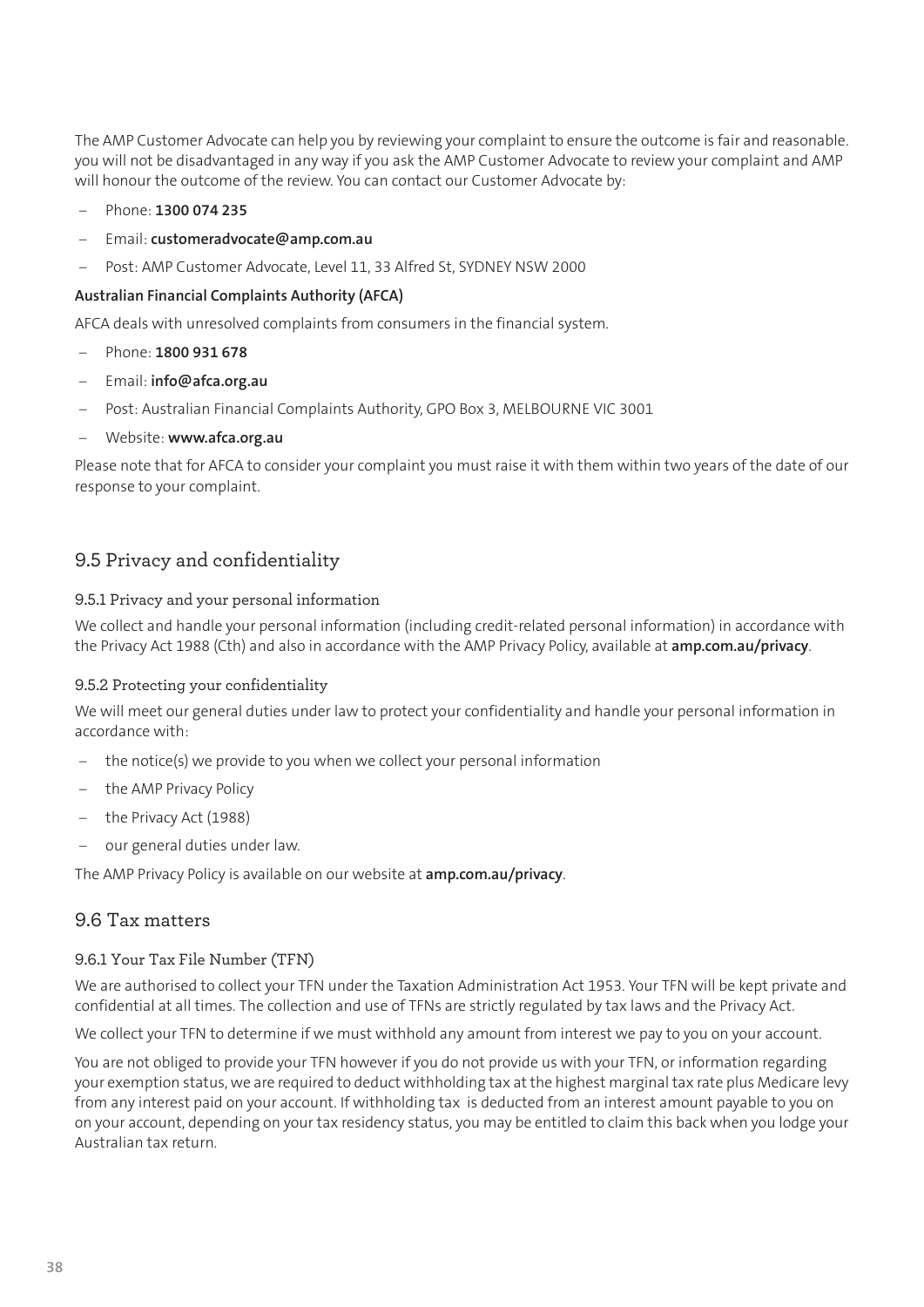If we deduct withholding tax, within 14 days of a financial year end we will provide you with a statement that summarises the interest payments from which withholding tax was deducted, and the amount of tax deducted.

If you have given us your TFN or information regarding your exemption status, we do not deduct tax from the interest payable on your account.

We also collect TFN information because we must disclose your TFN to a superannuation fund or other account provider if you transfer the balance of your account to that superannuation fund or other account provider.

If more than one person holds the account, the Australian Taxation Office (ATO) requires at least two TFNs (or exemption details) from those persons to be provided. If these are not provided, we are required to deduct withholding tax at the highest marginal tax rate plus Medicare levy from any interest payable on your account.

If a formal trust is established and the account is held in a trust name, the trustee may quote the TFN of the trust.

Some people are exempt from providing their TFN. They may include:

- pensioners
- children under 16 whose interest income is less than the amount specified by the Australian Taxation Office
- religious and voluntary organisations that are exempt from tax.

Contact the Australian Taxation Office for more information relating to whether or not you are tax exempt from withholding tax.

#### 9.6.2 If you are not a resident in Australia

If you are not resident in Australia, we are obliged by law to deduct non-resident withholding tax from any interest payable on your account.

Within 14 days of a financial year end we will provide you with a statement that summarises the interest payments from which withholding tax was deducted and the amount of tax deducted.

# 9.6.3 If you are a foreign tax resident

If you are a foreign tax resident you must provide us with details of your country of tax residency and your Tax Identification Number (TIN) or provide a reason for not having one. This information is required so that we can comply with the Common Reporting Standard (CRS) and the Foreign Account Tax Reporting Compliance Act (FATCA) requirements.

Foreign tax residency information must be provided by both individuals andentities (such as companies, unregulated trusts, partnerships, and associations). For some types of entities foreign tax residency information must also be provided for the controlling persons of that entity.

Information about CRS can be found on the Australia Taxation Office, Organisation for Economic Co-operation and Development and Internal Revenue Service websites.

- <span id="page-41-0"></span>– **[ato.gov.au/CRS](https://ato.gov.au/CRS)**
- **[oecd.org/tax/automatic-exchange/common-reporting-standard/](https://oecd.org/tax/automatic-exchange/common-reporting-standard/)**
- **[irs.gov](https://irs.gov)**

# 9.7 Notices and certificates

#### 9.7.1 Notices

Notices we send by post to your last-known mailing address are deemed to be received by you on the third business day after posting.

Electronic notices we send to you are deemed to be received by you on the date of sending.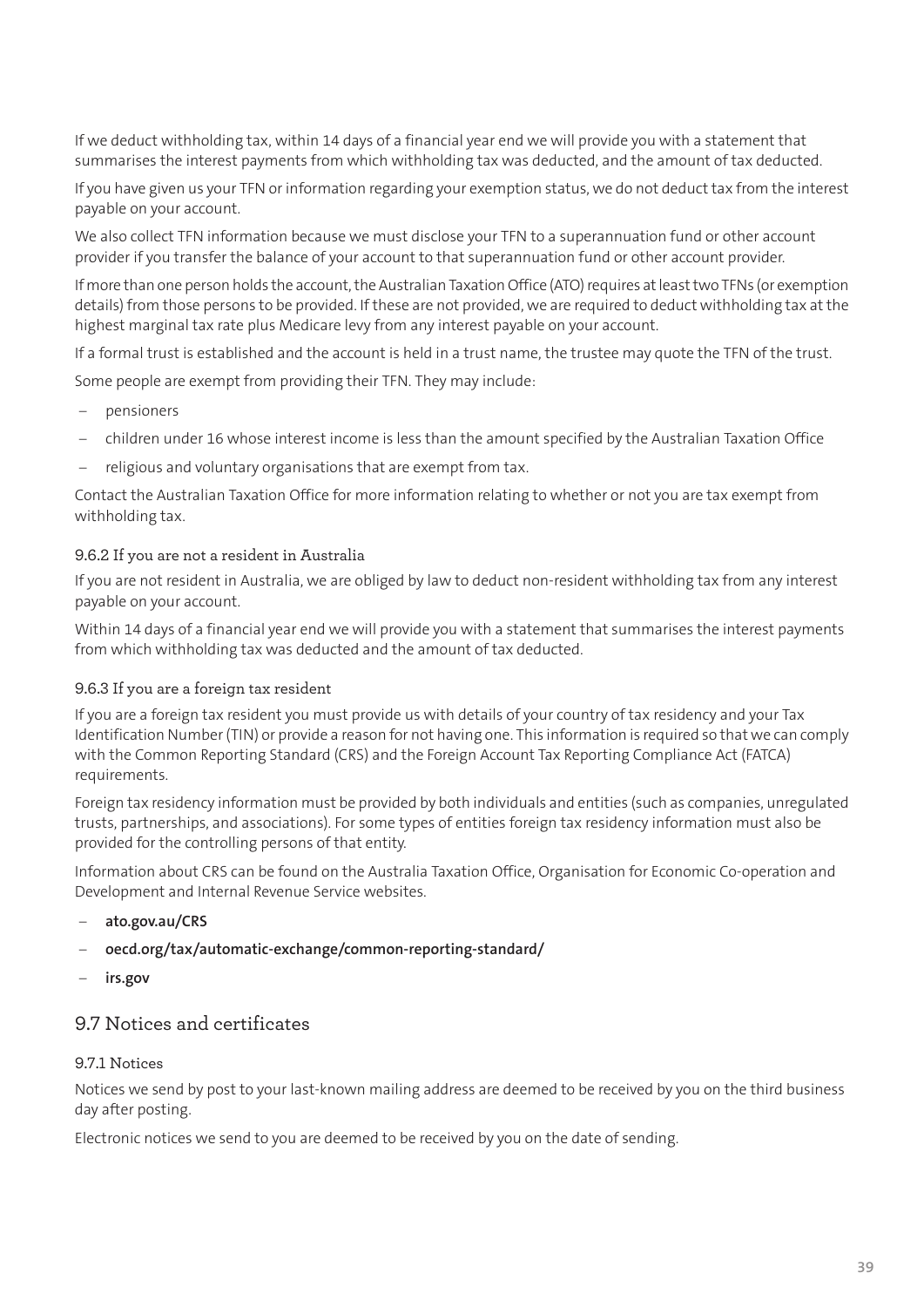Notices you send to us by post are deemed to have been received by us on a business day when delivered to us at our address by 1.00pm on that business day. Notices delivered to us after 1.00pm (Sydney time) on any business day are deemed to have been received by us on the next business day.

Electronic notices you send to us are deemed to be received by us on the date of sending.

#### 9.7.2 Certificates

By opening an account, you acknowledge and agree that a certificate (or any other form of written notice as determined by us):

- that is signed by one of our officers
- which states that an amount is due from you to us in respect of your account
- which expresses any other facts in respect of your account

<span id="page-42-0"></span>will be sufficient evidence of the amount or the facts, unless it is proved to be incorrect and that proof is accepted by us in writing, acting reasonably.

# 9.8 Electronic communication

#### 9.8.1 Electronic communications from us

We may contact you or provide information and notices to you electronically to your nominated electronic address (for example, via SMS or email) in addition to, or as an alternative to, any other methods of communication detailed in these terms and conditions. You must regularly check your nominated electronic address for electronic communications.

Some electronic communications may include links to detailed information on a website.

If we send you an electronic communication, we may not send you a paper copy.

If you do not want to receive electronic communications from us or want to change where you receive electronic communications, you can let us know at any time by updating your communication preferences in writing, on My AMP or by calling us on **13 30 30**.

AMP Bett3r Account holders must receive electronic communications.

We may accept and send non-account specific information electronically, unless you have specifically requested that wedo not sendyou electronic communications. Even if you requestthatwedo not sendyou electronic communications, we may send you important electronic communications relating to your accounts, such as account updates and fraud alerts.

#### 9.8.2 Electronic communication from you

You may send a request to us to execute transactions or perform maintenance (such as changing your address) on your account electronically. We may contact you to confirm your request before acting on it.

We can accept all documents electronically so long as they are from your nominated electronic address and authorised in accordance with the signing authority on your account, with the exception of those documents for which we require the original or original certified copies, such as verification of identity documents.

You will obtain a fax delivery confirmation for each BankFax instruction or request you send to us. You will not receive a delivery confirmation when you submit documentation to us via email, unless you request a read receipt on the email you sent.

If your account or access details are left unattended at a fax machine or a public computer, others may be able to access your account. If this happens, there is a risk of unauthorised transactions or fraud on your account. Please refer to our Account access and operating terms and conditions for more information about liability for unauthorised transactions.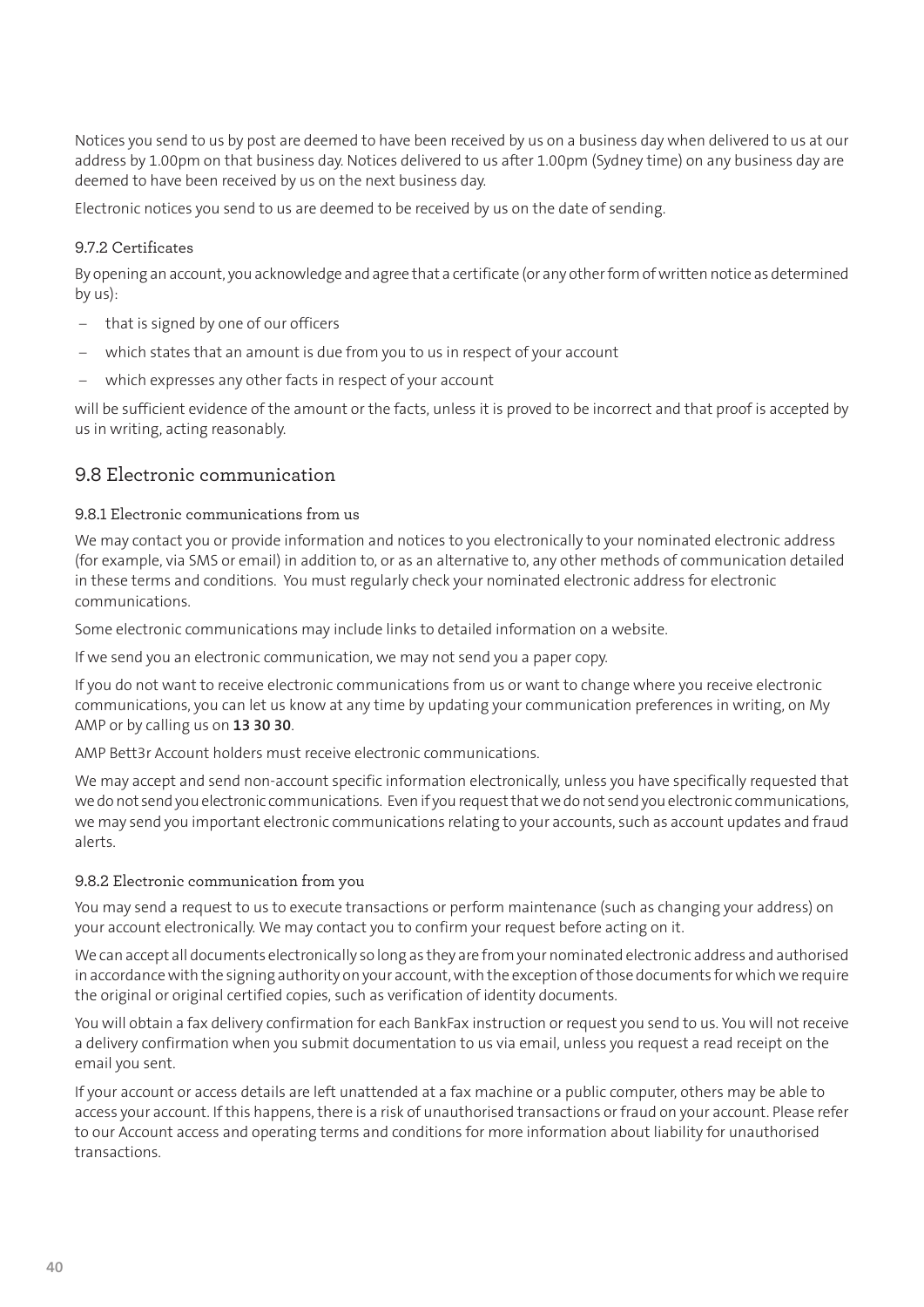# **9.8.2.1 Email instructions**

Email instructions that you send to us must be sent to the email address shown at the end of these terms and conditions.

All instructions must be signed in accordance with your signing authority and include the name of the account, the account number and clear instructions.

It is your responsibility to notify us of any changes to your email address, as only one email address for each account holder may be stored for personal correspondence via email.

# **9.8.2.2 BankFax instructions**

BankFax instructions that you send to us must be sent to the fax number shown at the end of these terms and conditions.

All instructions must be signed in accordance with your signing authority and include the name of the account, the account number and clear instructions.

# **9.8.2.3 When we will act**

We may act on fax or email instructions if it reasonably appears to us that the instruction has been appropriately authorised by you including by being sent from your email address, from your fax number or the instructions are duly signed by you or another authorised signatory on your account.

We will not act on instructions that are not appropriately authorised, or where your instructions are unclear.

We may refuse to act on any instruction for any reason or refuse to act until we receive confirmation of the instructions from you by other means, including by telephone. We will make reasonable efforts to ensure any instructions are acted upon as quickly as reasonably possible.

#### **9.8.2.4 Indemnity**

You indemnify us against any loss we suffer because we act on any fax or email instructions that reasonably appears to us to have been authorised by you, including by being sent from your email address, from your fax number or the instructions are duly signed by you or another authorised signatory on your account, except to the extent the loss is caused by the fraud, negligence or wilful misconduct of us, our related entities or our agents.

# 9.8.3 Cancelling electronic communication

You may withdraw your consent to electronic communications at any time in My AMP. Alternatively you can notify us by email, by calling us, by fax or in writing.

<span id="page-43-0"></span>Withdrawing your consent may delay our execution of any subsequent instructions you may give to us as you may then need to instruct us by phone, or in writing by mail (including providing any supporting documents by mail).

We may cancel your access to electronic communication at any time by giving you reasonable notice if we believe that continued use may result in loss to you or to us.

# <span id="page-43-1"></span>9.9 Other financial services

You agree that we may send you information about services (including financial, credit card and insurance services) we or any related bodies corporate offer.

# 9.10 Financial Claims Scheme

In the unlikely event that we become insolvent, the Australian Government may activate the Financial Claims Scheme and at that time you may be entitled to payment under the Financial Claims Scheme.

Information about the Financial Claims Scheme can be obtained from **[fcs.gov.au](https://fcs.gov.au)** and the APRA hotline on **1300 131 060**.

For more information, call **13 30 30** or go to **[www.amp.com.au/bankterms](https://www.amp.com.au/bankterms)**.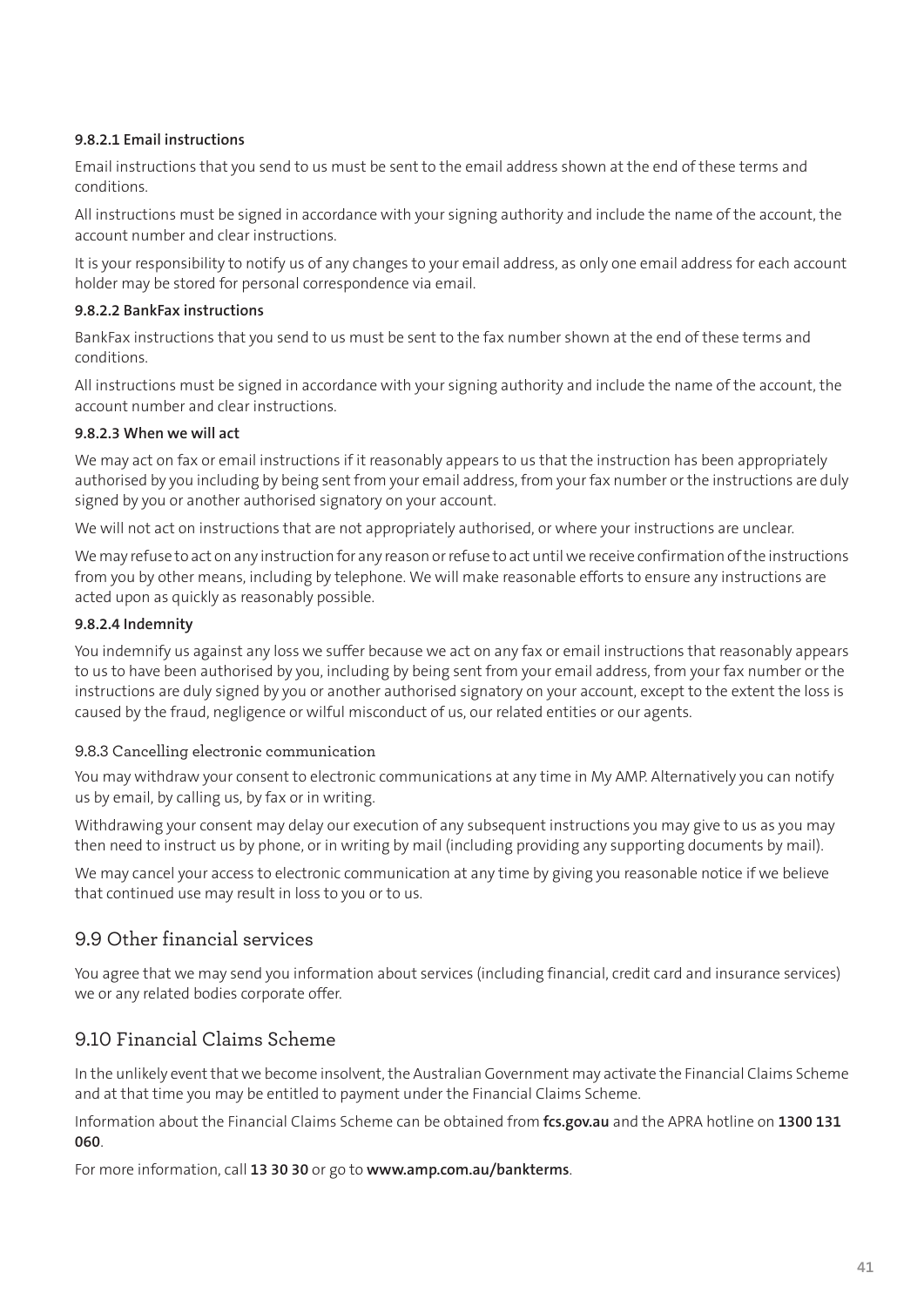# 10 Important words and what they mean

<span id="page-44-0"></span>This condition contains a glossary of important words used in our product documents, such as terms and conditions and Product Disclosure Statements (PDS). You should refer to this glossary to help you understand our terms and conditions documents and PDS.

**access card** means an AMP Visa Debit card, AMP Bett3r Visa Debit Card, or other card issued by us which allows you to access funds in an account linked to your access card.

**access method** means any method authorised by us to allow you to give us instruction to make transactions to or from your account. Access methods may be used together with devices, identifiers, security access codes, or a combination of these. Examples of access methods are: access card, cheque, BankAssist, internet banking and BankPhone.

**account** means (unless otherwise stated in this document or the context requires otherwise):

- an AMP Bank deposit account
- in relation to the AMP Bett3r Account, one or all of the linked Bett3r Pay, Bett3r Spend, or Bett3r Save
- an AMP Notice Account, an AMP 6-Month Notice Account, an AMP Notice Account Financial or an AMP 6-Month Notice Account Financial (including the 'on-notice' account established during a withdrawal period).
- an AMP Bank loan account

issued by AMP Bank Limited ABN 15 081 596 009, Australian credit licence 234517, AFSL No. 234517.

**account balance** means at any time, the difference between all amounts credited and all amounts debited to an account under the terms and conditions of that account. When this amount is to be calculated for the end of a day, it includes all debits and credits assigned to that day.

**account management fee** means the fee charged each month for managing and maintaining your account.

**ACMS** means the AMP Cash Management Service.

**AML/CTF laws** means the Anti-Money Laundering and Counter- Terrorism Financing Act 2006, Anti-Money Laundering and Counter-Terrorism Financing Rules Instrument 2007 and any Regulations made from time to time.

**AMP Bett3r Account** means either the AMP Bett3r Deposit Account or the AMP Bett3r Offset Account comprising Bett3r Pay, Bett3r Spend, and Bett3r Save linked together to operate through the AMP Bett3r App as if they were one bank account.

**AMP Bett3r app** is AMP's app mobile banking service to access the AMP Bett3r Account on mobile devices.

**AMP Group** means AMP Limited ABN 49 079 354 519 and its subsidiaries which are all related bodies corporate.

**ATM** means an automatic teller machine.

**authorised deposit-taking institution (ADI)** means a financial institution in Australia which is supervised by the Australian Prudential Regulation Authority (APRA) and authorised under the Banking Act 1959 (Cth) to accept deposits from the public.

**authorised signatory** or **signatory** means, in relation to an account, you (unless you are a minor under the age of 13 years) and any person authorised by you to sign on the account.

**authority to operate** means the authority of any person (unless they are a minor under the age of 13 years) to operate and sign on an account. An account can only be operated in accordance with the signing authority.

**authority to sign** means the same as authority to operate.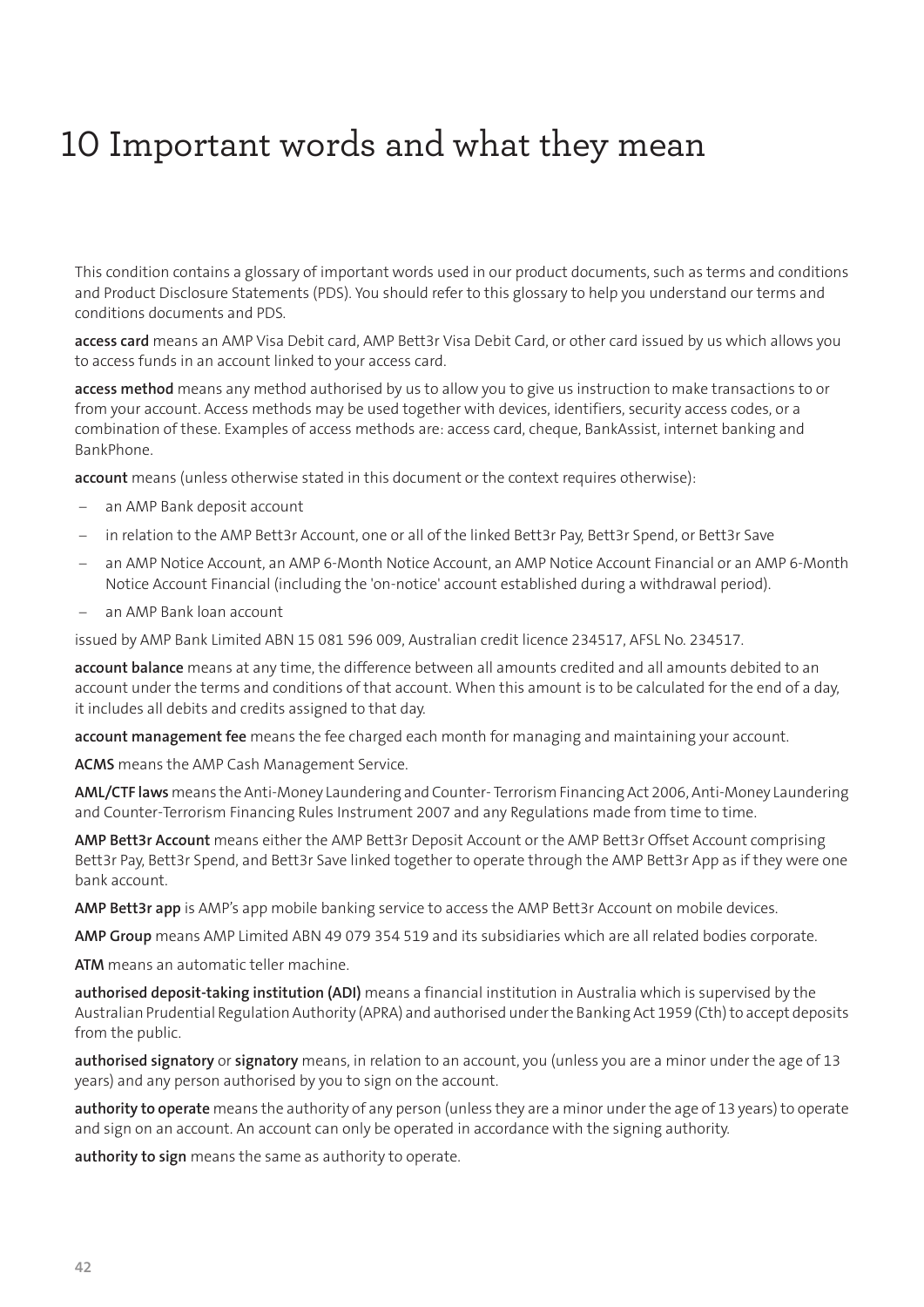**BankAssist** means our staff-assisted phone servicewhich can be usedto make account enquiries andrequest assistance with transactions.

**BankFax** means our fax banking service which can be used to, for example, make account enquiries and provide account instructions.

**Banking Code** means the Australian Banking Association code of practice for banks, as adopted by us.

**BankPhone** means our automated phone banking service which can be usedto, for example, make account enquiries and conduct transactions.

**Bett3r Pay** means the linked bank account set up in the AMP Bett3r Account to receive Income and reserve funds for payments and bills.

**Bett3r Save** means the linked bank account set up in the AMP Bett3r Account for the allocation of save goals for each My Cycle period.

**Bett3r Spend** means the linked bank account set up in the AMP Bett3r Account for allocation of funds that have not been reserved in Bett3r Pay or transferred to Bett3r Save.

**bill** is a record that you create in AMP Bett3r Pay to represent an amount of money that held aside for payment (either manually or automatically) on a prescribed date.

**biller** is an organisation which issues bills to customers that customers can pay through the BPAY Scheme.

BPAY is an electronic payments scheme which allows you to make bill payments from Accounts. It is accessed through internet banking or BankPhone.

**business banking day** means any day on which banks in Sydney can effect settlement through the Reserve Bank of Australia.

**business day** means a day when we are open for normal banking business in Sydney, other than a Saturday, Sunday, or public holiday in NSW (including bank holidays).

**contactless** means a method of purchasing from a merchant at a point of sale by waving the card or device over a reader.

**customer name** is the name in which the account is held and in the case of a joint Account is the names of all joint Account holders.

**customer number** means a number for use in conjunction with BankPhone or My AMP. This may be the same as your access card number or a number determined by us. You should advise your preference when you request My AMP or BankPhone.

**debit balance** means the account is overdrawn, ie you owe us money.

**device** means:

- a physical device issued by us to you for use with electronic equipment to access your account, for example an access card or such other types of devices that we may issue to our customers from time to time
- a device such as a smartphone, tablet or smartwatch using an Android or IOS operating system, which we determine is eligible for the registration of the AMP Visa Debit Card to be used in a digital wallet.

**digital wallet** means the electronic payment app available on a device such as a smartphone, tablet or wearable to allow payments to be made as if you were using your AMP Visa Debit Card.

**digital wallet provider** means the provider of a digital wallet.

**direct credit** means a transfer of funds to an account (a deposit) that is initiated by the account or party sending the funds (the payer).

direct debit means a transfer of funds from an account (a withdrawal) that is initiated by the account or party receiving the funds (the payee).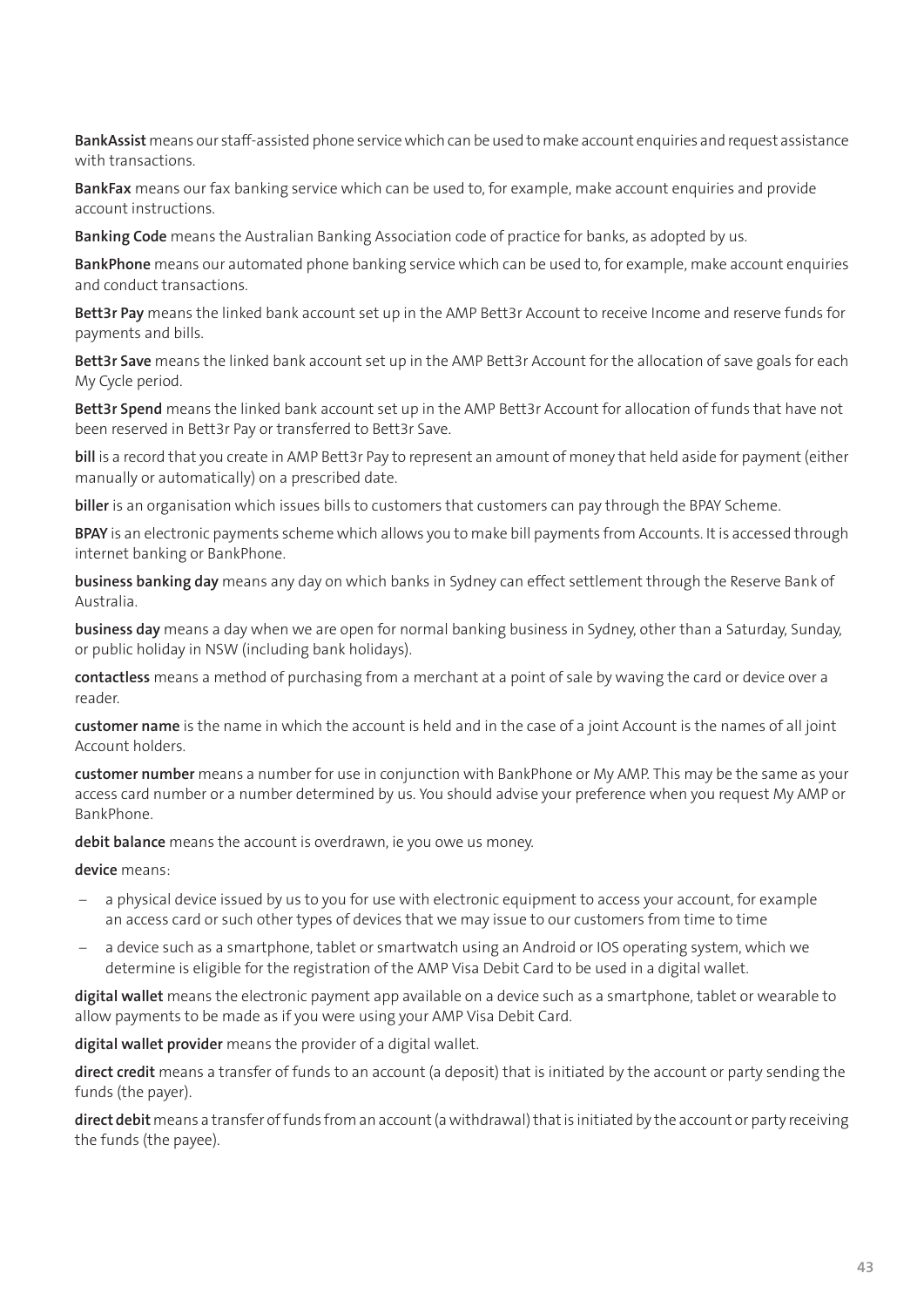**dispute** means you are not satisfied with our initial decision regarding your complaint and you request a review of the decision.

**eftpos** means an Electronic Funds Transfer at Point of Sale transaction.

**electronic communication** means any communication sent by us to you, or you to us, by electronic means.

**electronic funds transfer** transactions are funds transfers initiated by giving an instruction, through electronic equipment (including electronic terminals such as an ATM, computer, television, and phone) and using an access method (excluding cheque) to us (directly or indirectly) to debit or credit your Account.

**eligible loan account** is any home loan we allow to be part of an offset arrangement, as listed at **amp.com.au/eligibleloanaccounts**.

Fees and Charges Guides are the guides which detail the fees and charges that apply on deposit accounts, loan accounts and for various special services. These guides should be read in conjunction with the relevant product terms and conditions, product disclosure statements, loan agreements, loan conditions and account access and operating terms and conditions.

**Financial Claims Scheme** is the Financial Claims Scheme for account holderswith insolvent ADIs, set outin the Banking Act 1959 (Cth).

**financial institution** means any entity that provides financial services involving the independent management of money for clients or members. This includes, but is not limited to, banks, building societies, credit unions, money market corporations, finance companies, securitisers, life insurance, general insurance, superannuation/pension funds, public unit trusts/mutual funds, cash management trusts, health insurance funds, private investment funds, hedge funds, friendly societies, and prime brokers and any other entity as defined by the Australian Prudential Regulatory Authority (APRA).

**income** means one or more sources of funds regularly paid into the Bett3r Pay account.

**internet banking** means our online internet banking service andincludes My AMP, My AMP app, and AMP Bett3r App.

limited recourse borrowing arrangement is a loan made to a self-managed superannuation fund, as defined in sections 67A and 67B of the Superannuation Industry (Supervision) Act 1993 (Cth).

**mobile banking** means access to My AMP through the My AMP app or AMP Bett3r app on a mobile device.

**mobile device** means an internet enabled device connected to the internet via cellular or wireless connection (such as a smart phone or tablet).

**My AMP** means AMP Bank's online internet banking service.

**My AMP app** is AMP's app for Mobile Devices which supports mobile banking services, and superannuation account services.

**My Cycle** is the recurring time period over which your budget is calculated within the AMP Bett3r Account.

**offset arrangement** means the link between the offset deposit account, or Bett3r Pay, Bett3r Save, and Bett3r Spend linked offset accounts (in a AMP Bett3r Offset Account) and an eligible loan account enabling interest offsetting to occur.

**offset deposit account** means one or more accounts in an offset arrangement or linked together as an AMP Bett3r Offset Account.

**offset loan account** means an eligible loan account in an offset arrangement.

**password** means the initial password provided by us and a password selected by you and used with your User ID to access My AMP.

**pay anyone transaction** means a transfer (withdrawal) from your account to an account held with an external party (for example a financial institution) that is initiated from your account.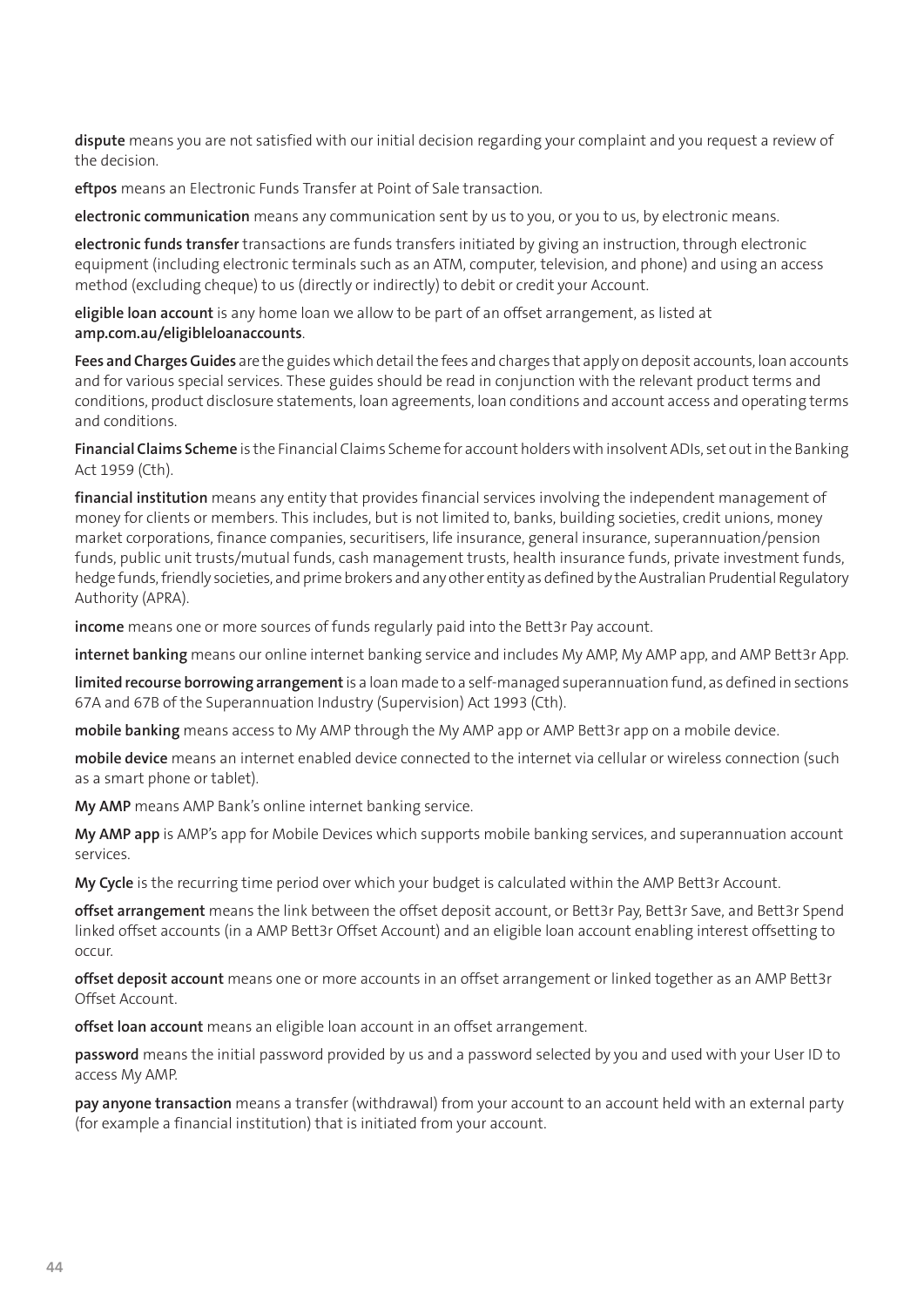**periodic** or **periodical payment** means a recurring or scheduled transfer (withdrawal) from your account to another account held with us or with another financial institution, or to a third party, that is initiated from your account. Also known as a scheduled payment.

**personal customer** means an individual (or sole trader), and excludes any customer which is a company, trust, co-operative, incorporated or unincorporated association, government body, partnership, or financial institution.

**PIN** means a Personal Identification Number used with an access card or for accessing mobile banking (as applicable).

**PINpad** means an electronicdevice which allows you to identify yourself using your PIN rather than your signature or another form of identification.

receiving ADI is an Authorised Deposit-taking Institution holding an account into which a payment of transfer of funds is received.

recurring payment means a regular debit from your account initiated by an external party that you arrange by quoting your 16-digit AMP Visa Debit Card number.

**redraw** means any amount available for withdrawal from your loan account as a result of your making additional payments to your loan account, under the terms and conditions of your loan account.

**related bodies corporate** has the meaning defined in section 50 of the Corporations Act 2001.

**repayment date** has the meaning defined in the Loan Conditions of your Loan Agreement.

**sanctions laws** means any sanctions laws implemented by the United Nations Security Council, and any Australian autonomous sanctions regimes, and any other sanctions laws that we are subject to from time to time.

**save goals** are savings goals set up in the AMP Bett3r Account.

**scheduled payment** means a recurring or scheduled transfer (withdrawal) from your account to another account held with us or with another financial institution, or to a third party, that is initiated from your account. Also known as a periodic or periodical payment.

**secret word** means the personal identification word selected by you and used with BankAssist.

**security access code** includes your customer number, PIN, TelePIN, security code, password, pass code and any such other identification information which we may introduce later, that is intended to be known only to you, that we require you to keep secret and you may be required to provide each time you access your account.

**self-managed superannuation fund** or **SMSF** means a superannuation fundthatis regulated by the Australian Taxation Office (ATO) which has up to four members, as defined in section 17A of the Superannuation Industry (Supervision) Act 1993 (Cth).

sending ADI is an authorised deposit-taking institution holding an account from which a payment of transfer of funds is sent.

**shell bank** means a corporation or financial institution that:

- is incorporated in a foreign country, and
- is authorised to carry on banking business in that country, and
- does not have a physical presence in its country of incorporation, and
- is not an affiliate of another corporation that, in a particular country, has a physical presence, is incorporatedand is authorised to carry on a banking business.

**signatory** means the same as authorised signatory.

**signing authority**, in relation to an account, means the procedure, set outin the application form,forissuing instructions on the account and can be 'any to sign', 'all to sign' or any combination of account holders. If you make no election the default on the account will be 'any to sign'.

**SWIFT** means the Society for Worldwide Interbank Financial Telecommunication for fund transfers between banks, building societies or credit unions.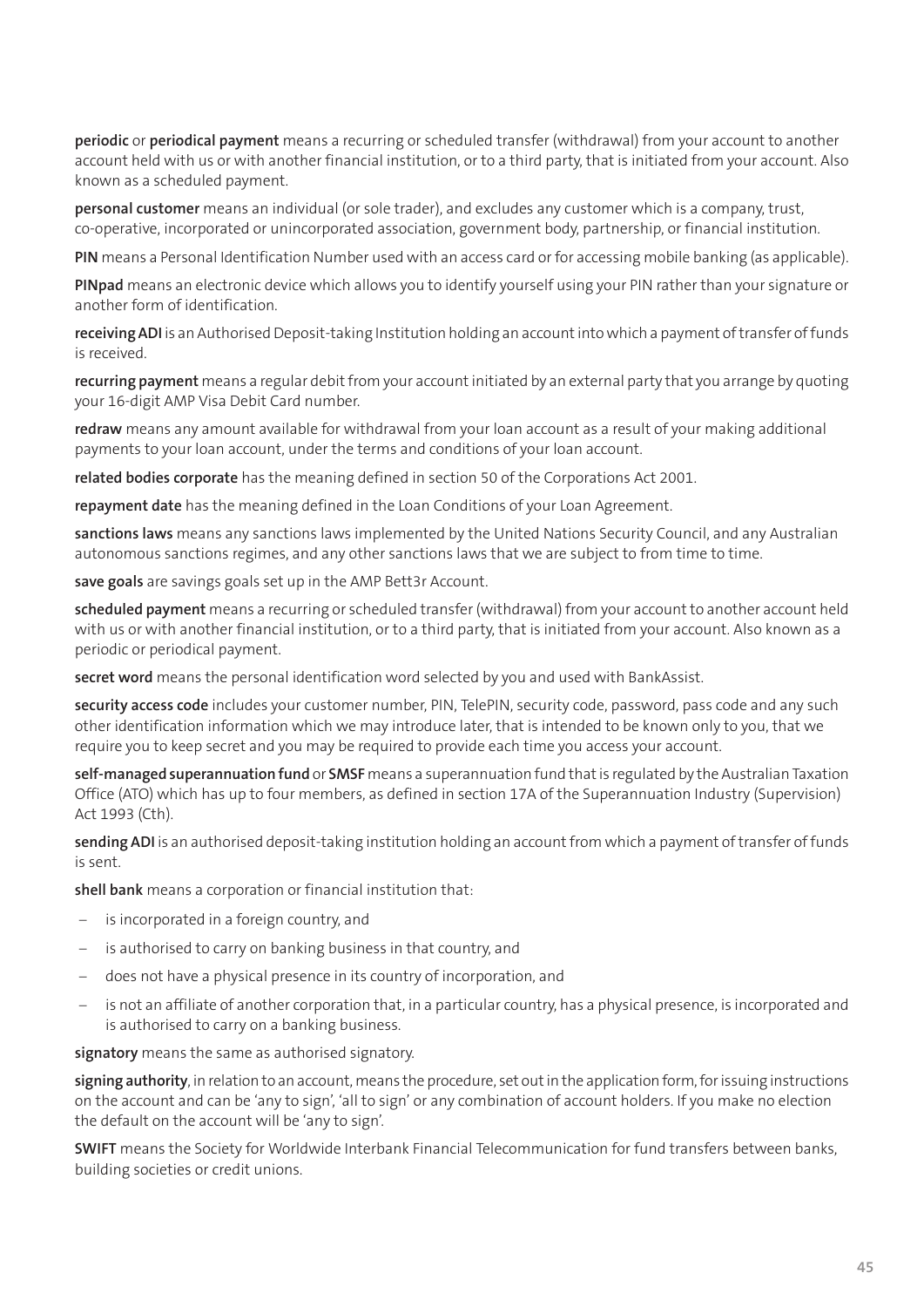**Sydney time** is also known as Australian Eastern Standard Time (AEST) and becomes Australian Eastern Daylight Time (AEDT) when Daylight Saving Time is observed in New South Wales.

**TelePIN** means the personal identification number selected by you and used with BankPhone and BankAssist.

**terminal** means any physical electronic device or online payment gateway permitting transactions on the account by the combined use of an access card and a PIN, or by use of an access card alone. It includes ATMs, merchant terminals capable of processing eftpos transactions, and computers.

**unlinked offset deposit account** means an offset deposit account that is not in an offset arrangement.

**we** or **us** or **our** or **AMP Bank** means AMP Bank Limited ABN 15 081 596 009, AFSL and Australian creditlicence 234517, and its successors and assigns.

**user** means you and any authorised signatory or third party whom you have authorised to operate on your account by any access method.

**you** and **your** means the person or persons in whose name the account is held, or any authorised signatory(ies). If there is more than one of these persons, You or your means each of you separately and every two or more of you jointly. You and your includes successors and assigns.

The **singular** includes the **plural** and vice versa. A reference to:

- any thing includes the whole and each part of it.
- a document includes any variation or replacement of it.